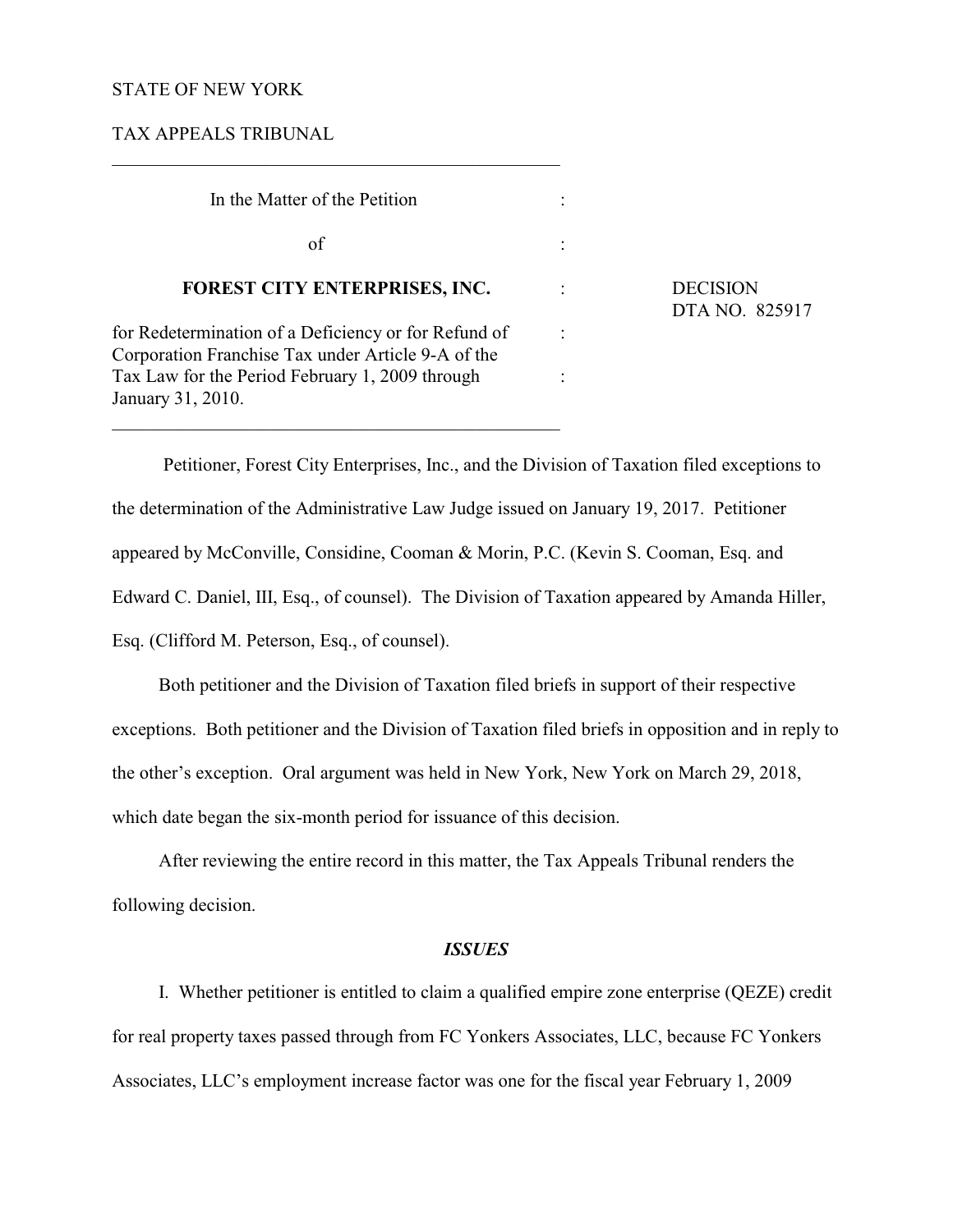through January 31, 2010.

II. If petitioner is entitled to claim a QEZE credit for real property taxes passed through from FC Yonkers Associates, LLC, for fiscal year February 1, 2009 through January 31, 2010, whether payments that FC Yonkers Associates, LLC, made during 2009 qualify as "eligible real property taxes" for purposes of Tax Law  $\S$  15 (e).

# *FINDINGS OF FACT*

We find the facts as determined by the Administrative Law Judge, except that we have not restated the Administrative Law Judge's finding of fact "147" as that fact merely summarizes the Administrative Law Judge's treatment of petitioner's proposed findings of fact. As so modified, the Administrative Law Judge's findings of facts are set forth below.

1. Petitioner, Forest City Enterprises, Inc., an Ohio corporation with a mailing address in Cleveland, Ohio, began doing business in New York State on March 23, 1962.

2. Petitioner is a developer and operator of diversified real estate projects throughout New York and the United States. Each of petitioner's real estate development projects is developed through one or more project-specific special purpose entities.

3. Forest City Rental Properties Corporation is wholly-owned by petitioner.

4. FC Member, Inc. (FC Member), a New York corporation, is wholly-owned by Forest City Rental Properties Corporation.

5. FC Yonkers Associates, LLC (FC Yonkers) is a New York limited liability company that was formed on May 22, 2001. FC Member and RRG Yonkers, LLC (RRG Yonkers), a New York limited liability company, entered into an operating agreement dated as of August 2, 2002. FC Yonkers was formed to own and develop the Ridge Hill project (Ridge Hill or Project) in the City of Yonkers, New York, as its sole business focus.

-2-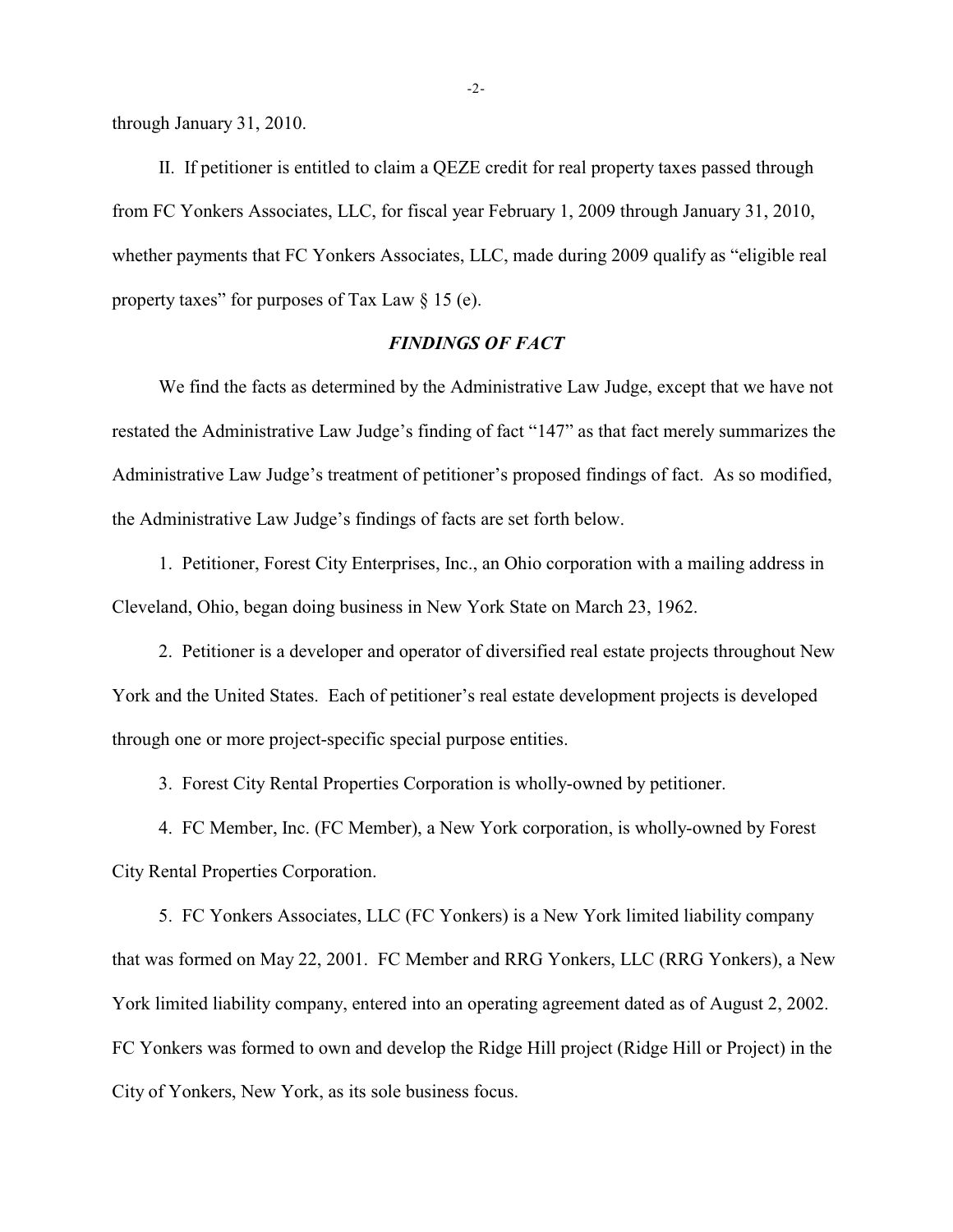6. FC Member and RRG Yonkers entered into an Amended and Restated Operating Agreement, on November 8, 2006 (FC Yonkers Amended Operating Agreement). FC Member and RRG Yonkers owned 70% and 30%, respectively, of FC Yonkers (FC Yonkers Amended Operating Agreement, Article III, section 3.03). The "Managing Member" of FC Yonkers was RRG Yonkers.

7. Pursuant to Article V, section 5.01, of the FC Yonkers Amended Operating Agreement, the overall management and control of the business and affairs of FC Yonkers was vested in a management committee (Management Committee) comprised of three members, two designated by FC Member and one designated by RRG Yonkers. FC Member designated James A. Ratner and Charles A. Ratner, and RRG Yonkers designated Bruce C. Ratner, as their respective initial representatives on the Management Committee. Article V, section 5.01(d) of the FC Yonkers Amended Operating Agreement required the Managing Member, RRG Yonkers, to "keep the Management Committee and the other Member informed as to all material developments and transactions involving [FC Yonkers] and the [Ridge Hill] Property."

8. RRG Yonkers, as managing member, was authorized by Article V, section 5.02, of the FC Yonkers Amended Operating Agreement, to "supervise, on behalf of the Management Committee and pursuant to the Development Plan, the day to day [sic] activities of [FC Yonkers]" and was "responsible for the implementation of the decisions of the Management Committee and affairs of [FC Yonkers]." RRG Yonkers also had "full power and authority to take any and all actions on behalf of [FC Yonkers]," and was required to "take all actions which may be necessary or appropriate for the development, maintenance, preservation and operation of the [Ridge Hill] Property and other assets of [FC Yonkers] in accordance with the provisions" of the FC Yonkers Amended Operating Agreement "and applicable laws and regulations."

-3-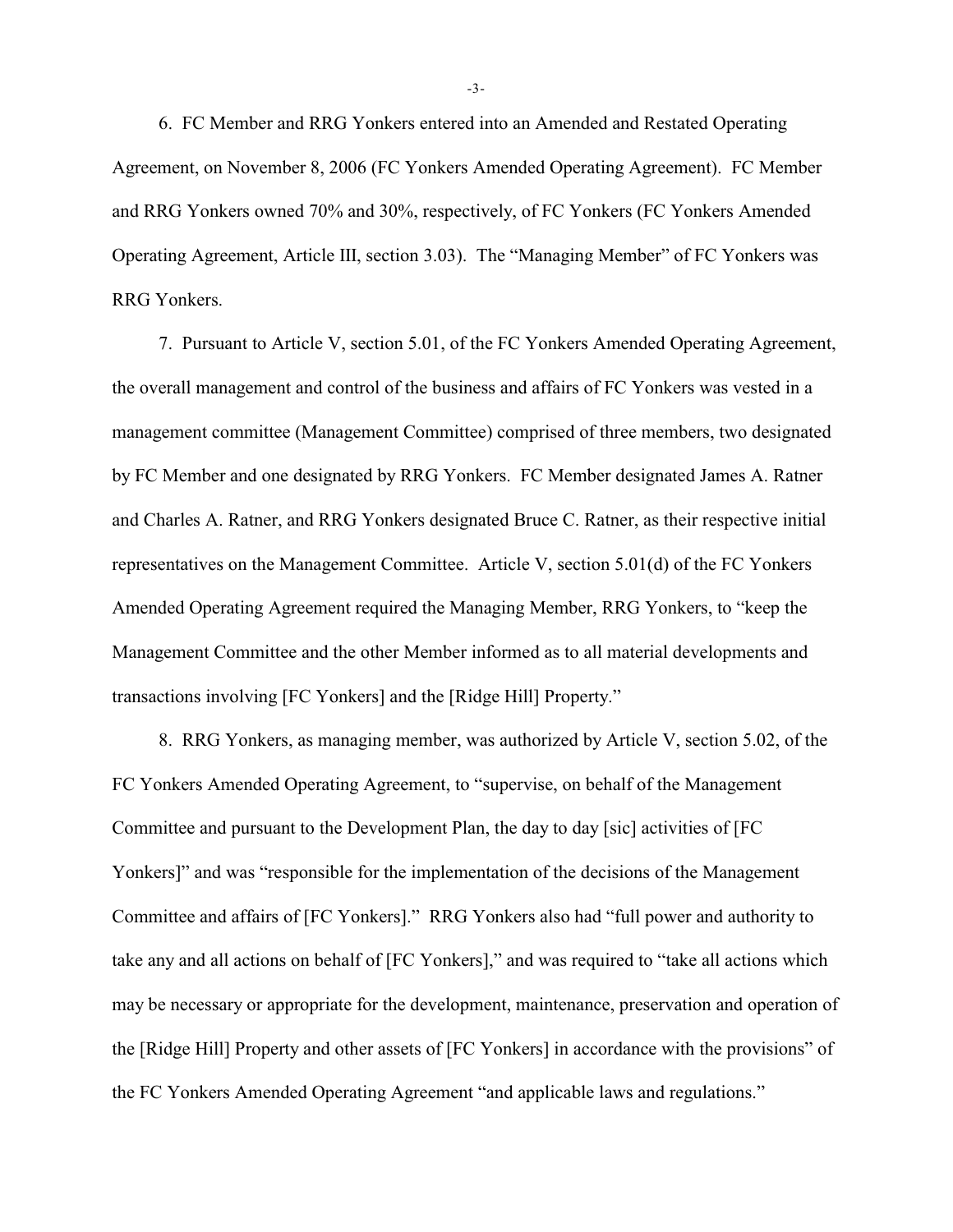9. RRG Yonkers, as managing member, was required to arrange for payment of fees by FC Yonkers, including among others, site management fees due to Forest City Ratner Companies, an affiliate of FC Member, for performance of site management services pursuant to "one or more separate agreements with [FC Yonkers]" (FC Yonkers Amended Operating Agreement, Article IV, section 4.04[b]). Although the record does not include any written agreement regarding site management services, it does include evidence that FC Yonkers included fees for site management services in the Ridge Hill project budget, and paid such site management fees on a monthly basis.

10. Articles of organization for RRG Yonkers were filed with the New York State Secretary of State on October 4, 2001, and its Limited Liability Company Operating Agreement was entered into by certain members on October 4, 2001. The Amended and Restated Limited Liability Company Operating Agreement of RRG Yonkers was executed on August 10, 2006 by Bruce C. Ratner, Managing Member of RRG Yonkers, and four Class A Members (RRG Yonkers Amended Limited Liability Operating Agreement). Pursuant to section 10 of the RRG Yonkers Amended Limited Liability Operating Agreement, the managing member, Bruce C. Ratner, has "all powers and rights necessary, appropriate or advisable to effectuate and carry out the purposes and business of [RRG Yonkers]," and is "responsible for the implementation of the decisions of [RRG Yonkers], and for conducting the ordinary and usual business and affairs of [RRG Yonkers]. . . ." Section 34 of the RRG Yonkers Amended Limited Liability Operating Agreement listed the following officers "elected to the offices set opposite their respective names:" (i) Bruce C. Ratner - President, (ii) David L. Berliner - Senior Vice President and Secretary, (iii) Joanne Minieri - Senior Vice President and Treasurer, (iv) Robert Sanna - Vice President, (v) Jeanne Mucci - Assistant Secretary, and (vi) Deborah Levinson - Vice President.

-4-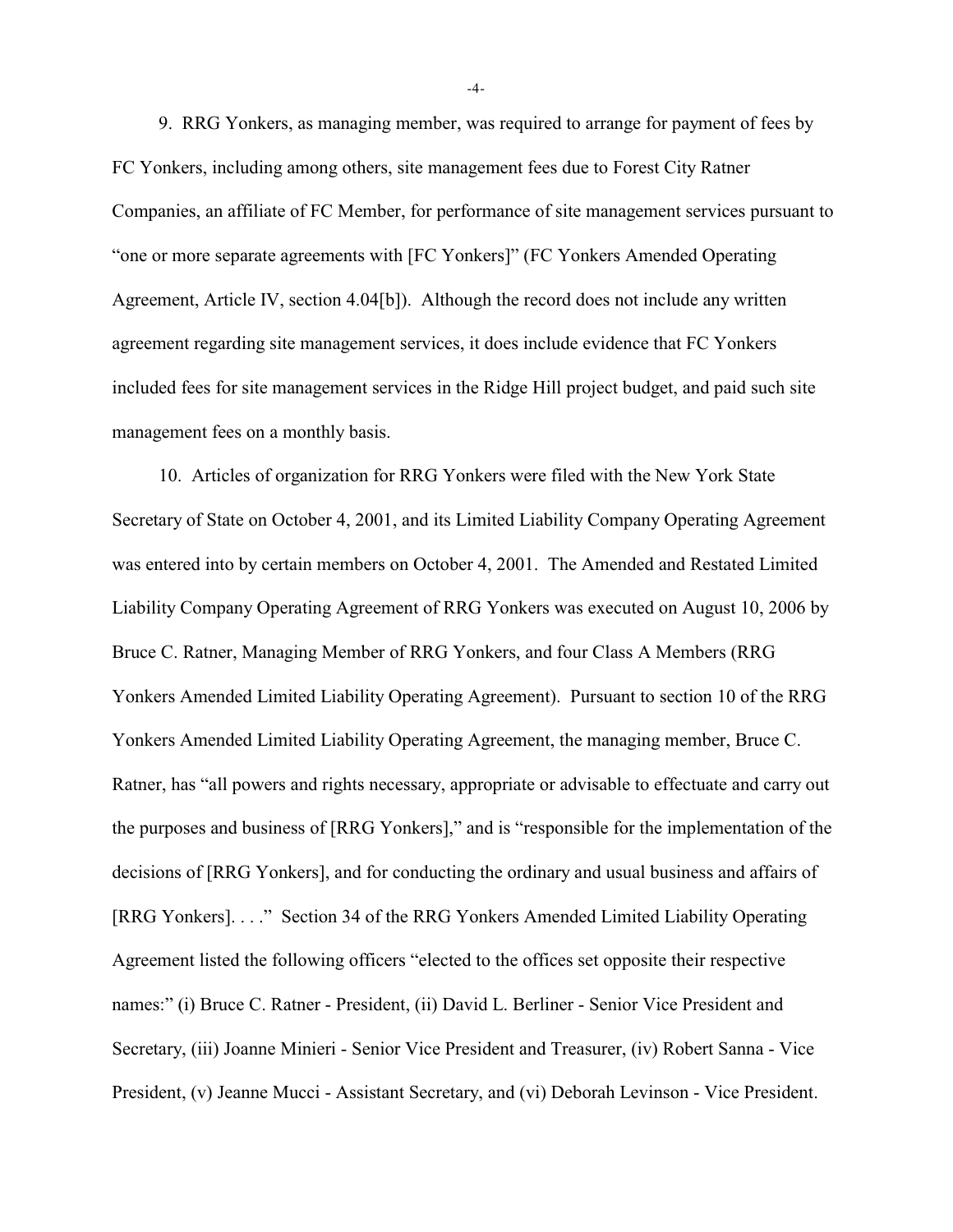11. On November 28, 2006, the City of Yonkers Industrial Development Agency (YIDA) adopted "Inducement Resolution (FC Yonkers Associates LLC - Tenant Improvement Project)," Resolution No. 11/2006-02 (inducement resolution) that authorized (i) the appointment of FC Yonkers (and/or its affiliates)<sup>1</sup> as its agent for the purpose of undertaking the Tenant Improvement Project pursuant to an agent agreement;<sup>2</sup> (ii) the YIDA Chairman, Vice Chairman, Chief Executive Officer, Chief Financial Officer and Executive Director, on behalf of YIDA, to negotiate (a) a Lease Agreement, pursuant to which FC Yonkers leases the Tenant Improvement Project to YIDA, (b) the related Leaseback Agreement conveying YIDA's interest in the Tenant Improvement Project back to FC Yonkers, and (c) any related documents as approved by counsel to YIDA or Transaction Counsel; (iii) the provision of financial assistance to FC Yonkers for the Tenant Improvement Project including (a) an exemption from all state and local sales and use taxes with respect to qualifying personal property, (b) an exemption from all mortgage recording taxes with respect to any qualifying mortgage on the Tenant Improvements, and (c) the retention by YIDA of title to or a leasehold interest in the Tenant Improvements by YIDA for a period of time so as to enable FC Yonkers to receive the financial assistance; and (iv) the holding of a public hearing with respect to the Tenant Improvement Project. The inducement resolution also limited the financial assistance provided by YIDA to \$100,000.00 until a public hearing was held and a subsequent resolution was passed by YIDA.

<sup>&</sup>lt;sup>1</sup> FC Yonkers' affiliates included FC Commercial, LLC, as well as other named and unnamed affiliates.

 $<sup>2</sup>$  The Tenant Improvement Project consisted of the acquisition, construction and equipping on</sup> approximately 81.4 acres of land located at 1 Ridge Hill, Yonkers, New York (land) of a building or buildings containing in the aggregate approximately 1.3 million square feet of single- and multi-story retail space for use by several anchor tenants, numerous smaller tenants, restaurants and a multi-screen cinema, all designed and configured to replicate the layout of a traditional town square.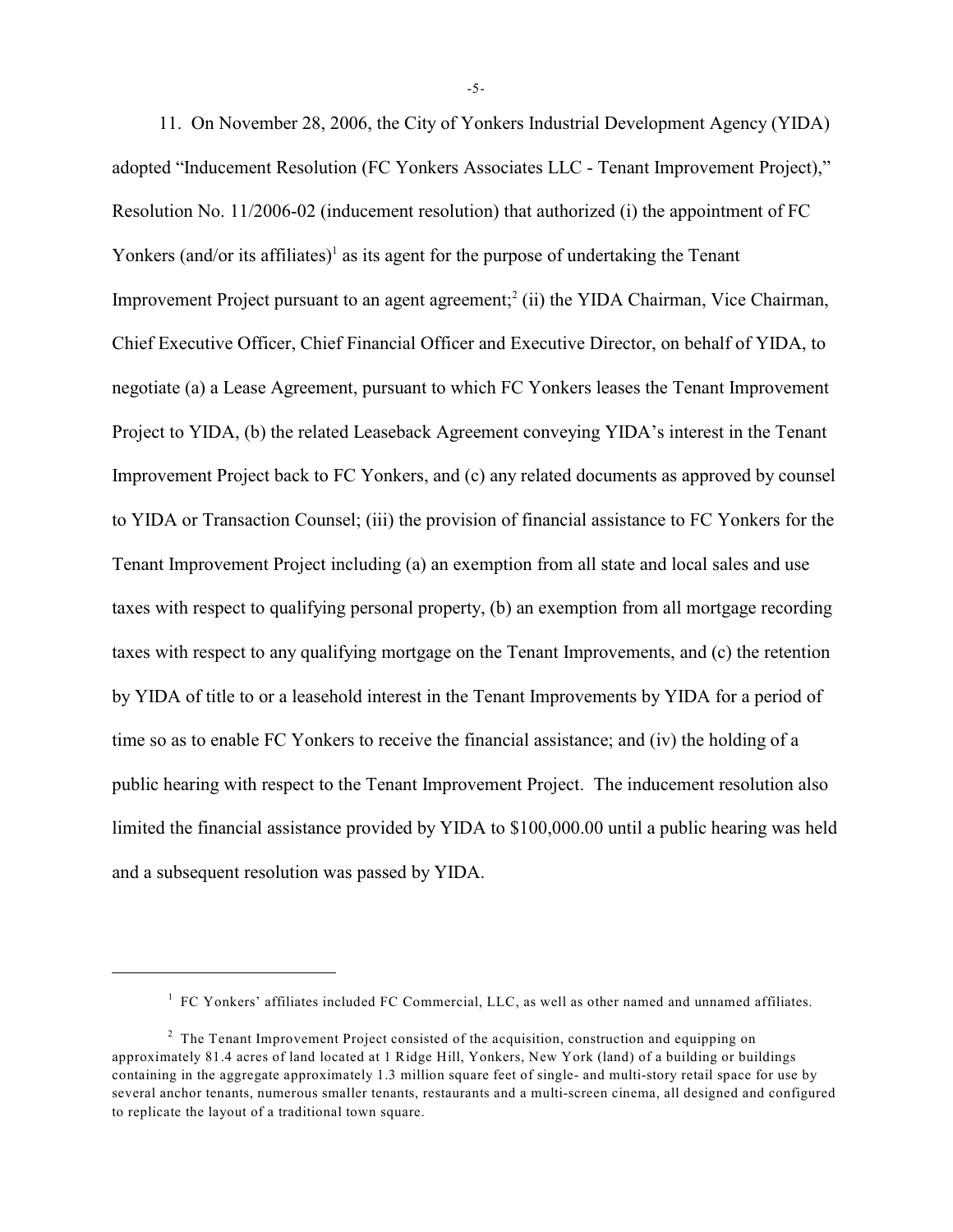12. On December 18, 2006, YIDA held a public hearing with respect to the Tenant Improvement Project and the proposed financial assistance. On February 1, 2007, YIDA, by Resolution No. 02/2007-1, acknowledged the public hearing held on December 18, 2006, and authorized YIDA to provide financial assistance in excess of \$100,000.00, which financial assistance included, among other things, a Leaseback Agreement.

13. On August 2, 2007, YIDA and FC Yonkers also entered into a Leaseback Agreement, entitled "Tax Benefit Leaseback Agreement" (Tax Benefit Leaseback Agreement), concerning the Ridge Hill Project. The Tax Benefit Leaseback Agreement "[c]overs "all of the Project other than certain roads covered by the Roadway Lease Agreement dated the date hereof," identified on the cover page as "Tax Parcel No. See Schedule A." Under the terms of this Tax Benefit Leaseback Agreement, FC Yonkers conveyed to YIDA "a leasehold interest in the real property including any buildings, structures or improvements thereon, described in Schedule A (see legal description attached)" and "all of the interest in the equipment" located at Ridge Hill (which, collectively, the parties identified as the "Facility") (Tax Benefit Leaseback Agreement, Article II, Section 2.1). The attached Schedule A contained a "Metes & Bounds Description" of "Former Lot 1, Block 4060 Less Proposed Parcel M, Ridge Hill Boulevard and Otis Drive, Part of Former Lot 1, Block 4060 City of Yonkers, Westchester County, New York." Pursuant to Article II, Section 2.6(a) of the Tax Benefit Leaseback Agreement, YIDA leased the Facility back to FC Yonkers, for rent of \$1.00 for the balance of the 2007 calendar year and for each subsequent year.

14. Pursuant to the Tax Benefit Leaseback Agreement, Article III, Section 3.3(a), entitled "Tax During Construction," FC Yonkers agreed, in relevant part,

-6-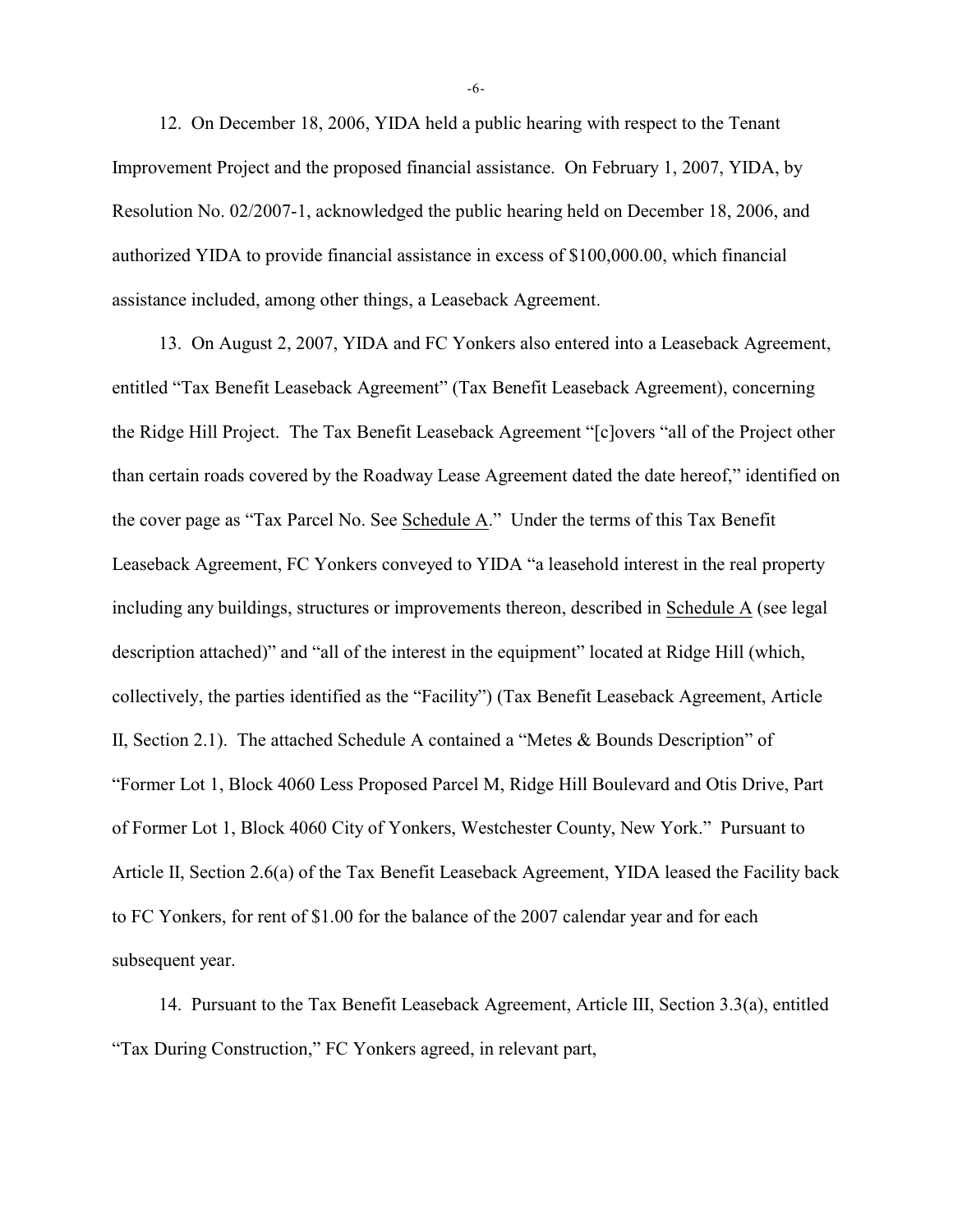"to make certain tax payments described in a Special Ordinance Authorizing the city manager to execute an agreement with the Loral Corporation ("Loral") providing for a payment of real property taxes on the Ridge Hill Property issued by the City of Yonkers in connection with an agreement (the "Loral Agreement") dated December 1979 (the "City Council Special Ordinance"). As of the date hereof, [YIDA] has determined that the amount due under the City Council Special Ordinance for a 27-month period intended to approximate the construction period of the Project is an amount up to Eight Hundred Thirty-Six Thousand Thirty-Three and 00/100 (\$836,033.00) Dollars (the "Loral Tax"), which amount is based on the amount of \$371,570 per annum (or such lesser amount as is due to the City of Yonkers in accordance with the provisions of the City Council Special Ordinance), set forth on Exhibit A to the Loral Agreement for payments due through June 30, 2009, computed as follows:

\$371,570 per annum (\$30,964.16 per month) for 27 months = \$836,033.00

. . . . If the construction period exceeds 27 months (beyond June 30, 2009), [FC Yonkers] shall be obligated to pay an amount equal to the annual amount that would have been payable as the Loral Tax under the City Council Special Ordinance prorated based on the actual number of months, or partial months, until [FC Yonkers] commences making the payments contemplated in subsection (b) below. Although no representations are made herein regarding the time periods on which construction shall actually commence or be completed, [FC Yonkers] agrees to use commercially reasonable efforts to proceed with construction such that payments under Schedule 3.3 commence on or before February 1, 2010."

15. The Tax Benefit Leaseback Agreement, Article III, Section 3.3(d) provides, in

pertinent part, that:

"[FC Yonkers] has been certified as eligible to receive the benefits afforded by the New York State Empire Zone Program in connection with the Facility which is located within the Yonkers Empire Zone. Such eligibility entitles the members of [FC Yonkers] to declare a QEZE credit against their New York State personal income taxes for real property taxes and/or in lieu of tax payments paid by [FC Yonkers] in respect to the Project."

16. The Tax Benefit Leaseback Agreement Schedule 3.3 has five specifically identified

pages. On Schedule 3.3-3, the paragraph entitled "Real Property Tax Exemption" provides, in

pertinent part, that:

"[t]he Land and existing improvements as of the date hereof are exempt from the payment of Real Estate Taxes (as defined below) based on interests held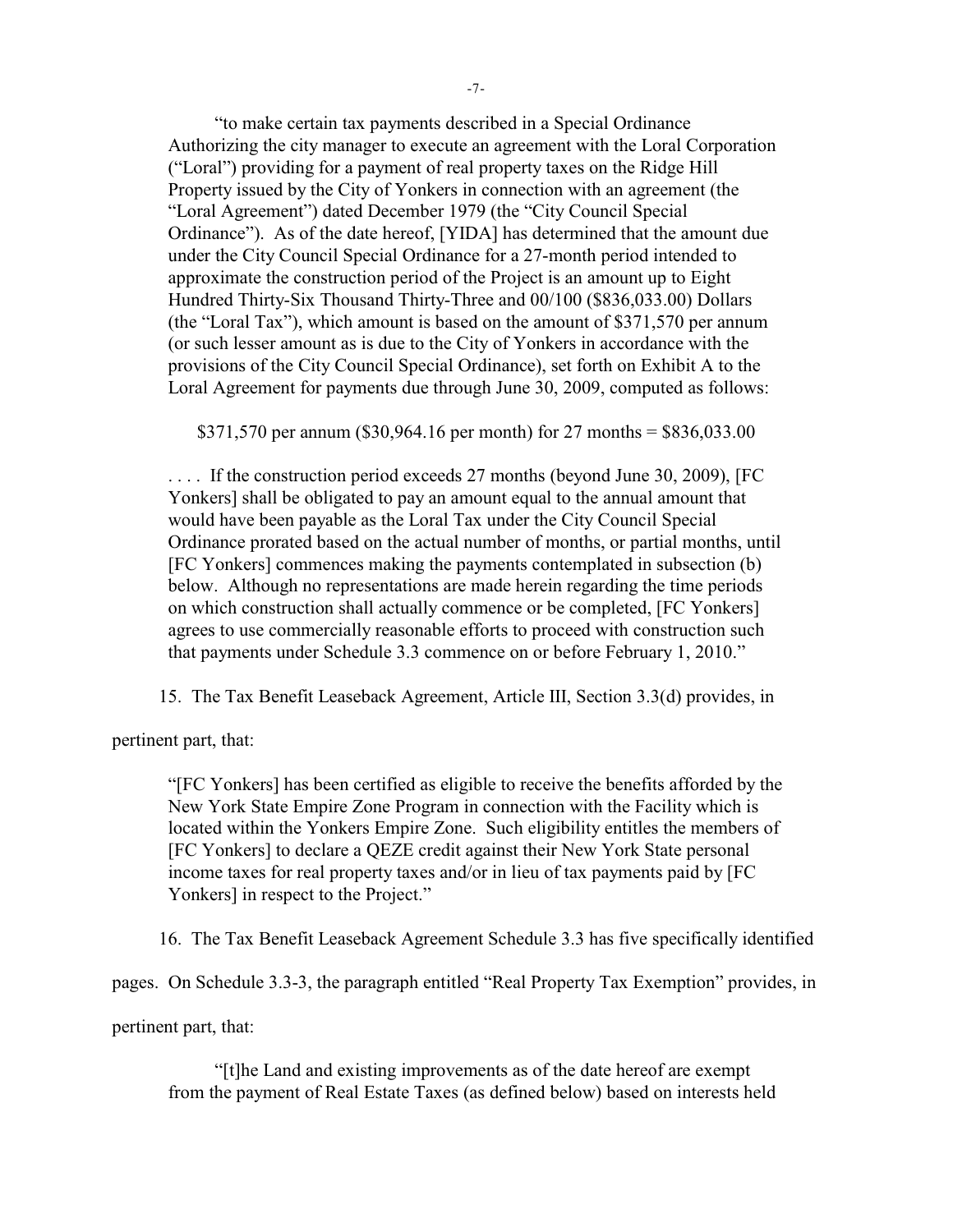by the State of New York and or [YIDA] since prior to 1979. The Facility shall continue to be exempt from Real Estate Taxes for periods after the date hereof so long as [YIDA] has a continuing interest in this Facility through this Leaseback Agreement and related Lease Agreement. For purposes of this paragraph, "Real Estate Taxes" means all general real estate taxes levied against the Facility by the County and the City for its fiscally dependent schools excluding however, the Special Charges as described below . . . . Notwithstanding anything contained herein to the contrary, in the event the exemption from Real Estate Taxes is denied for any reason, [FC Yonkers] shall pay (and hereby agrees to pay) all Real Estate Taxes levied upon the Facility as they become due, specifically including but not limited to Real Estate Taxes for years prior to and after the tax years covered by this Leaseback Agreement. . . ."

On Schedule 3.3-5, the paragraph entitled "Special District Charges, Special Assessments

and other charges" provides as follows:

"Special district charges, special assessments, and special ad valorem levies (specifically including but not limited to any fire district charges or "curb charges"), and pure water charges and sewer charges (collectively, "Special Charges") are to be paid in accordance with normal billing practices."

17. The Tax Benefit Leaseback Agreement, Article III, Section 3.7 provides as follows:

"If [FC Yonkers] fails, after notice pursuant to Section 7.1(a) and the period to cure as described in Section 7.1(a) have expired, (i) to pay any tax, assessment or other governmental charge required to be paid by Section 3.3 hereof or (ii) to maintain any insurance required to be maintained by Section 3.4 hereof, [YIDA] may pay such tax, assessment or other charge or the premium for such insurance. [FC Yonkers] shall reimburse [YIDA] for any amount so paid together with interest thereon from the date of payment at twelve percent (12%) per annum."

18. Located on an 80 acre site between the Grassy Sprain reservoir and the New York

State Thruway approximately one-half mile north of Tuckahoe Road in Yonkers, New York, the Ridge Hill project involved the construction of approximately one million square feet of new retail space fitted out for tenants, as well as residential parcels and a hotel site. It was constructed on what was formerly a largely vacant site with a few existing buildings, some of which were demolished as part of the project. Entirely new utility infrastructure had to be created for the Ridge Hill site, including the roads, sanitary sewers, water service, cable and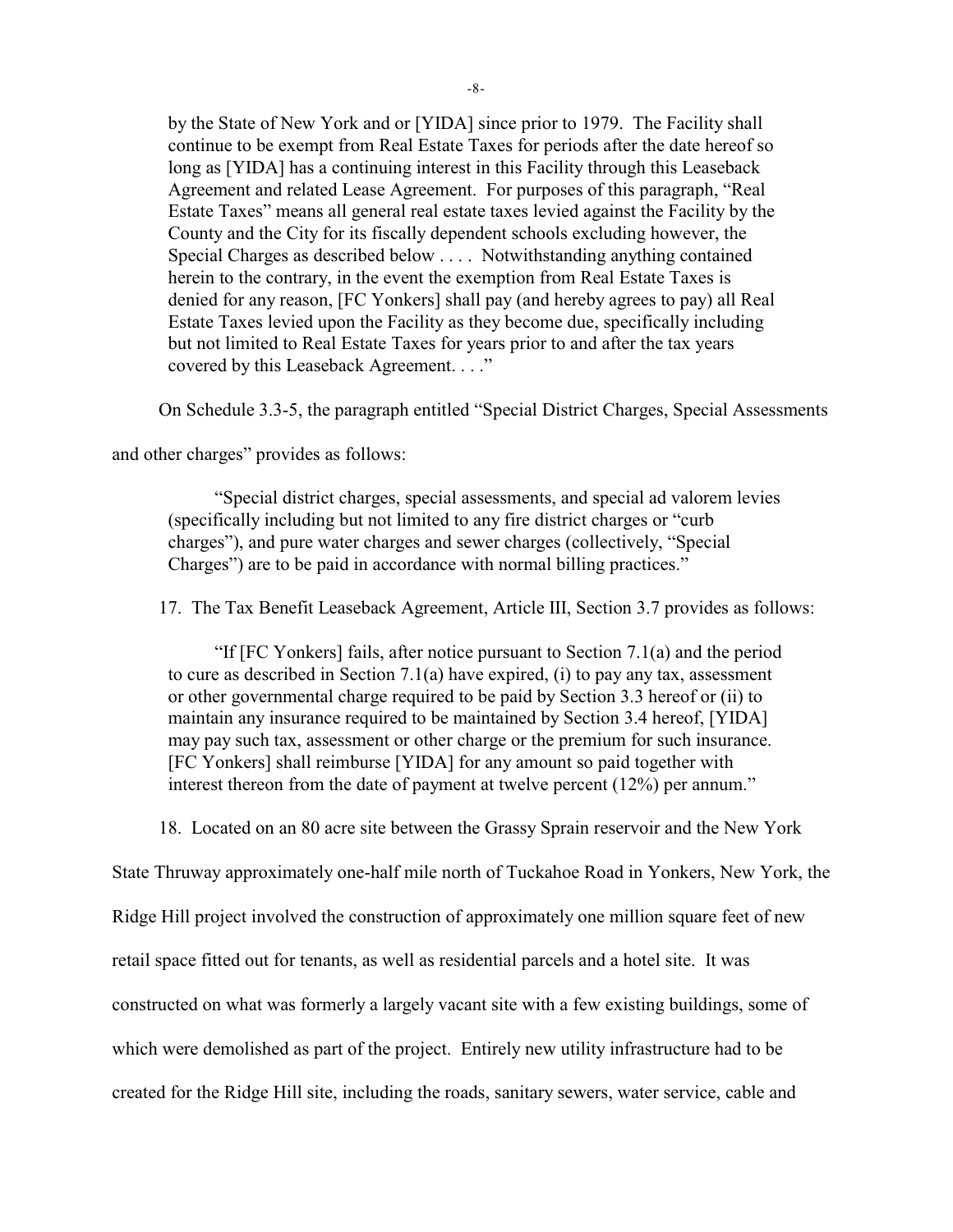telephone service, gas service and electrical service installations.

19. Ridge Hill construction included five multi-story parking garages, a four-level retail building with a 12-plex movie theater, a two-story retail building including restaurants, Fountain Plaza with water feature, a Town Square, interior access roads, and several other retail buildings for major national retailers and restaurants such as Apple, Whole Foods, LL Bean, Dick's Sporting Goods, Cheesecake Factory, Container Store and LA Fitness. The Ridge Hill site was also fitted out for high-rise residential and hotel construction. A portion of the site was sold by FC Yonkers to another developer for high rise condominium construction.

20. The Ridge Hill project also involved the reconstruction of New York State Thruway entrances and overpasses, and the new construction or improvement of access roads to Ridge Hill, along with associated traffic signalization systems. Additionally, the Ridge Hill project also included extensive environmental mitigation, including the off-site rehabilitation of native plant species.

21. Ridge Hill development resulted in the creation of many construction jobs for local employers, such as Yonkers Contracting Company, Inc., which FC Yonkers engaged as the largest single prime contractor for the project, with a contractual commitment of \$230,042,000.00.

22. As examples of the extensive job creation resulting from FC Yonkers' development of Ridge Hill, the average number of construction workers onsite at Ridge Hill on a daily basis was 287 in February 2009, 424 in June 2009, and 174 in January 2010.

23. FC Yonkers became certified under the Empire Zones Program (Article 18-B of the General Municipal Law) (the "Program") as a New York State QEZE effective March 8, 2004 to claim Empire Zone benefits in connection with the facilities located at 1 Ridge Hill, Yonkers,

-9-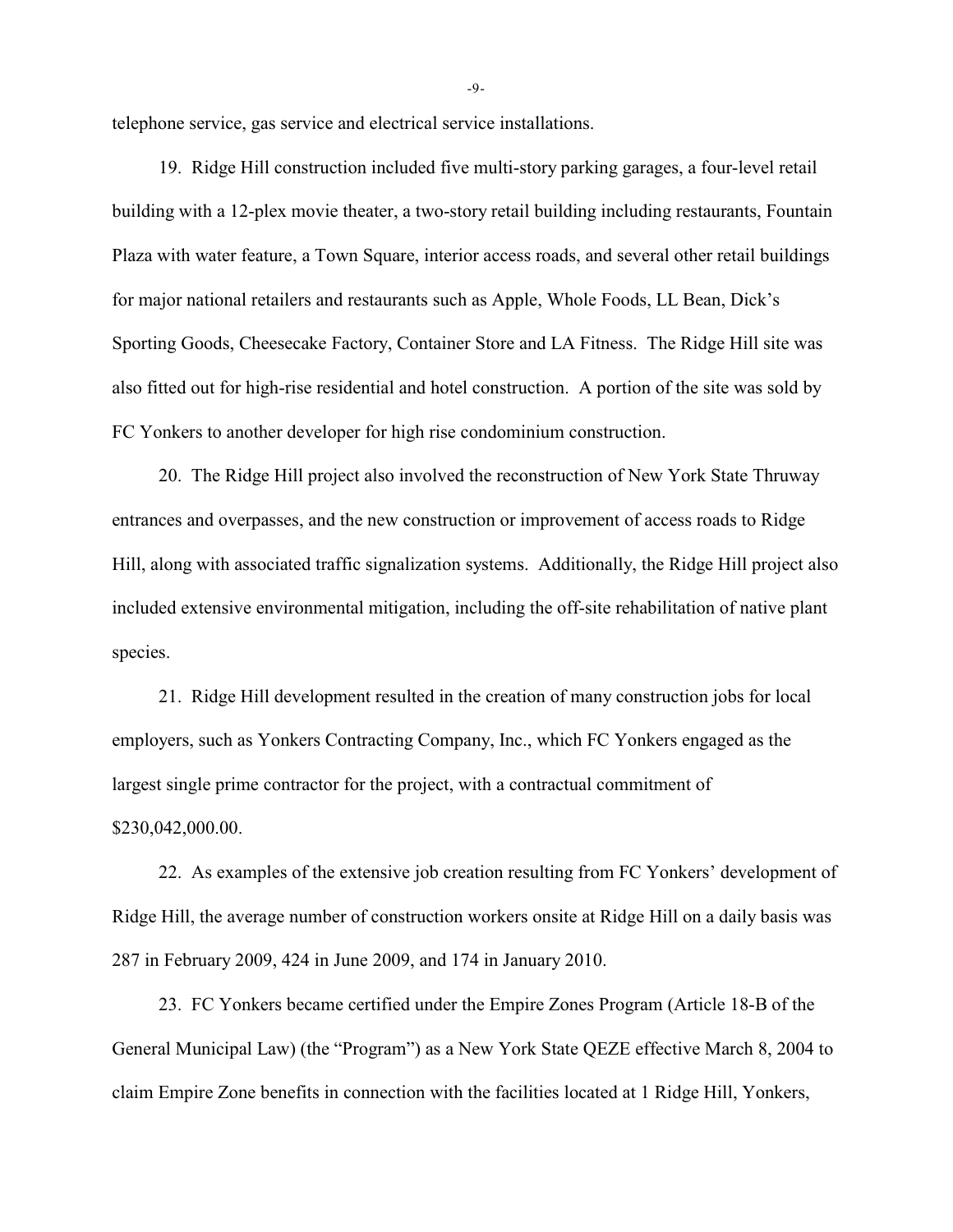New York designated as zone property on March 1, 2002 within the boundaries of the Yonkers Empire Zone. The Empire State Development Corporation issued to FC Yonkers an Empire Zone Retention Certificate (EZRC) that was "[r]equired to claim Empire Zone and Qualified Empire Zone Enterprise tax credits for tax year 2008 and later."

24. The Ridge Hill project required an investment by FC Yonkers of more than \$800 million. The primary lender for the project, Bank of America, provided construction loan funding of approximately \$600 million.

25. As part of its capital budget for Ridge Hill, FC Yonkers included an expectation of receiving the QEZE credit for real property taxes as a certified eligible participant in the Empire Zones Program. FC Yonkers relied upon the QEZE credit, and if the QEZE credit is not received, FC Yonkers will have to raise and obtain an alternative equity funding source.

26. In the 2009 tax year, Ridge Hill was approximately midway through construction. During that year, the new Thruway bridge received planking, retail buildings A, H and J were under construction, parking garages B, AP and JK were taking shape, and the excavation and foundations for other retail buildings were taking place.

27. During the 2009 tax year, FC Yonkers invested approximately \$158 million dollars into the Ridge Hill project in the form of hard construction costs (including payments to contractors for labor and materials), and soft costs (including all site management fees, interest, and real estate taxes and charges). All these costs were capitalized on the 2009 income tax returns for FC Yonkers because the project was in development.

28. Petitioner and FC Yonkers have the same fiscal year with respect to the 2009 tax year, which is February 1, 2009 through January 31, 2010.

29. For the 2009 tax year, FC Yonkers reported its federal and New York State tax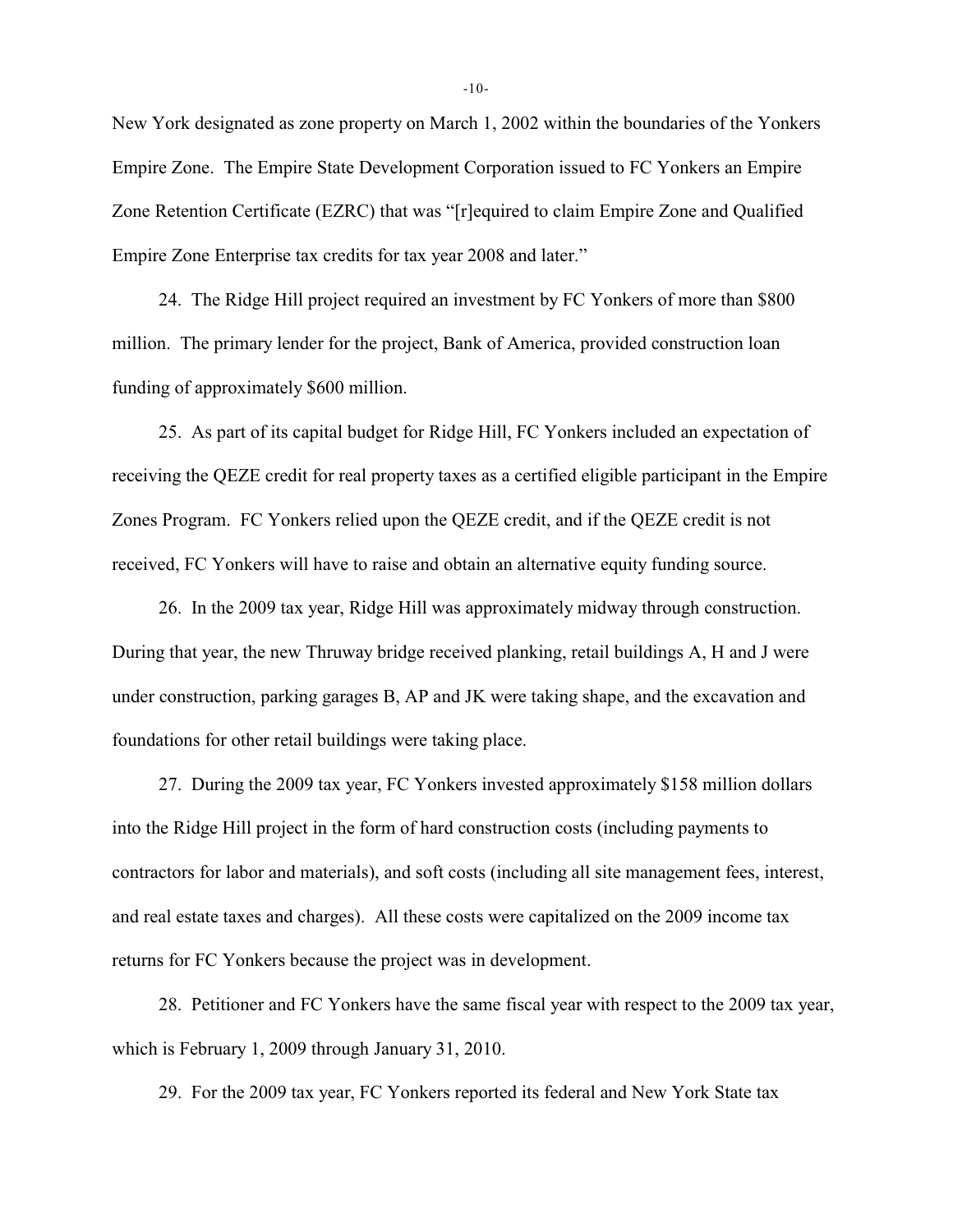liability as if it were a partnership whose principal business activity was the development of real estate.

30. FC Yonkers is eligible to claim the QEZE credit for real property taxes for the 2009 tax year with respect to the Ridge Hill project.

31. On its U.S. Return of Partnership Income, Form 1065, filed for the fiscal year February 1, 2009 through January 31, 2010 (2009 tax year Form 1065), FC Yonkers reported gross receipts or sales in the amount of \$7,177,033.00, less cost of goods sold, per Schedule A listed as "Other Costs," in the amount of \$6,220,214.00, for a total income in the amount of \$956,819.00. FC Yonkers did not report any salaries or wages as a deduction on line 9 of the partnership return because Ridge Hill was in development. As such, the salaries and wages of FC Yonkers' employees were required to be capitalized rather than expensed. On the 2009 tax year Form 1065, Schedule L, Balance Sheets per Books, line 13, entitled "Other assets (attach statement)," FC Yonkers reported an end-of-year balance in the amount of \$530,626,803.00. The attached statement 2 listed "Schedule L - Line 13 - Other Assets" as "Construction in Progress" and reported a beginning balance in the amount of \$373,485,202.00 and an ending balance in the amount of \$530,626,803.00.

32. FC Yonkers did not report any salaries or wages on its New York State Partnership Return (Form IT-204) filed for the fiscal year February 1, 2009 through January 31, 2010 (2009 tax year IT-204). In Section 10 of the 2009 tax year IT-204, entitled "New York allocation schedule," FC Yonkers indicated that it carried on business at 1 Ridge Hill, Yonkers, New York, and described its business as "LOTS." On the return's Section 11, entitled "Partners' credit information, Part 2 - Pass-through credits, addbacks and recaptures," FC Yonkers reported on line 147, entitled "Other pass-through credits," a QEZE credit for real property taxes in the

-11-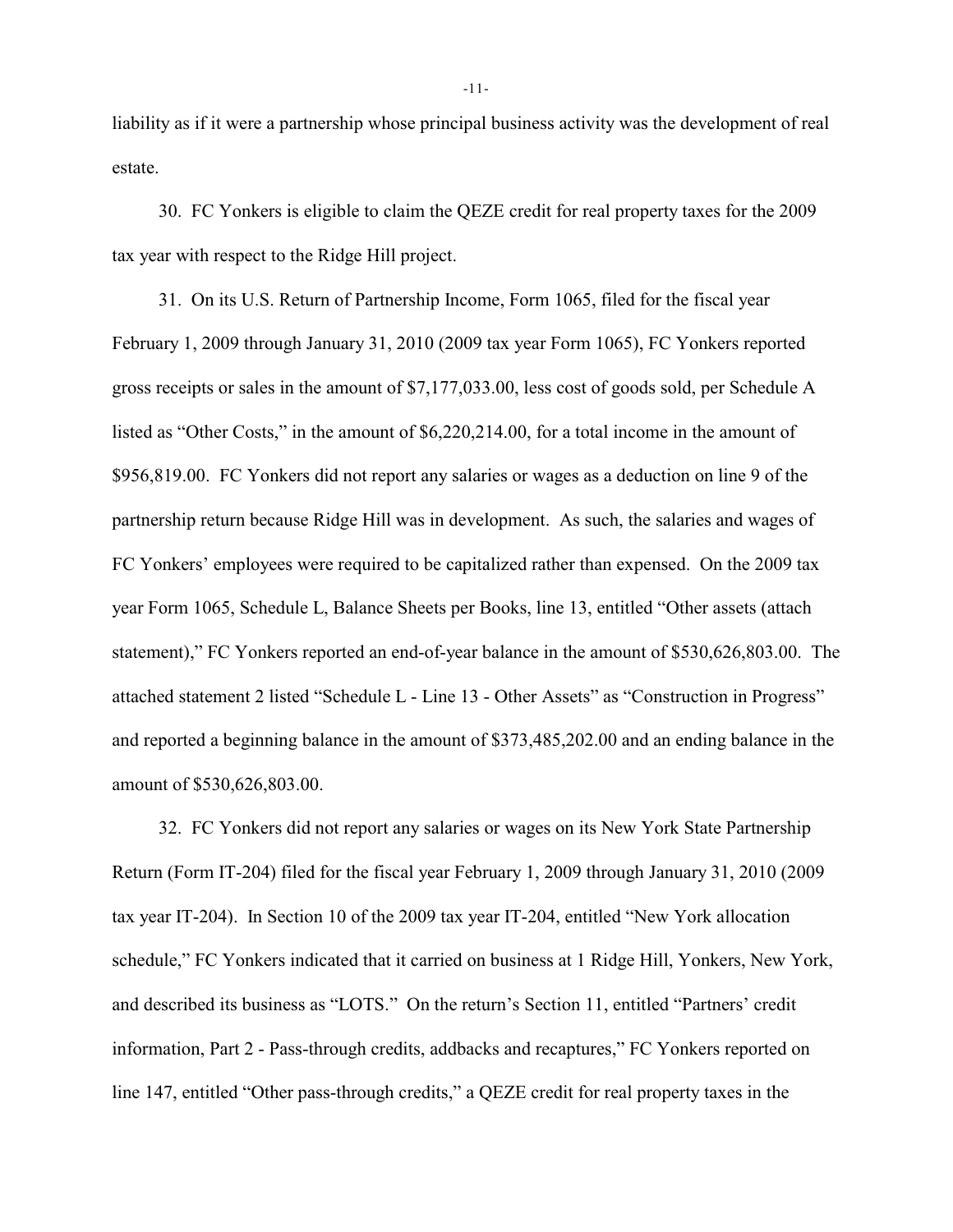amount of \$327,866.00.<sup>3</sup>

33. On its Form IT-606, Claim for QEZE Credit for Real Property Taxes, for the 2009 tax year, FC Yonkers reported its date of first certification by the Empire State Development Corporation as March 8, 2004. On this form's Section 1 entitled "For QEZEs first certified prior to April 1, 2005, Schedule A - Employment test for QEZEs first certified prior to April 1, 2005, Part 1 - Empire Zone (EZ) employment - Computation of the employment number within all EZs for the current tax year and the five-year base period," FC Yonkers reported two full-time employees on March 31, 2009, June 30, 2009, September 30, 2009 and December 31, 2009. In the same section, FC Yonkers reported the current tax year employment number within all EZs as "2." On the form's Section 1, Schedule B, entitled "Computation of test year employment number within the EZs in which you are certified," FC Yonkers reported a test year employment number of zero. FC Yonkers reported a current tax year employment number of "1" on line 8 and an "employment increase factor of "1.0000" on line 13 of the Form IT-606, Section 1, Schedule C, entitled "Employment increase factor." On the form's Section 1, Schedule D, entitled "Computation of QEZE credit for real property taxes for QEZEs first certified prior to April 1, 2005," FC Yonkers reported a "benefit period factor" of "1.0000" on line 14; an "employment increase factor" of "1.0000" on line 15; "Eligible real property taxes" in the amount of \$327,866.00 on line 16; and "total QEZE credit for real property taxes" in the amount of \$327,866.00 on line 24.<sup>4</sup>

34. FC Yonkers's QEZE test date is March 8, 2004, its test year is the fiscal year ending

 $3$  The QEZE credit for real property taxes is actually \$311,028.00, the total amount of taxes paid by FC Yonkers in 2009 (*see* finding of fact 43).

<sup>&</sup>lt;sup>4</sup> See footnote 3.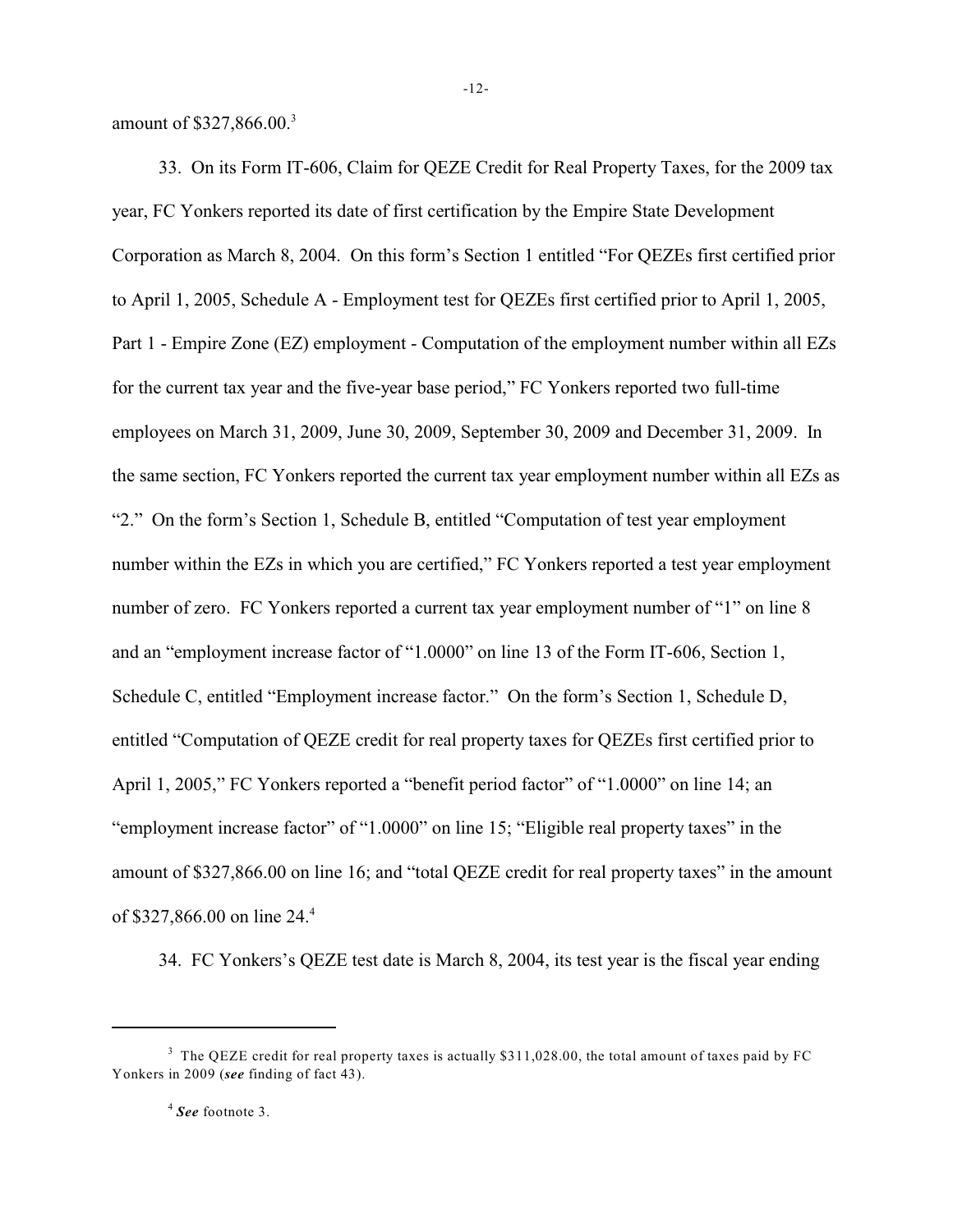January 31, 2004 (2003 tax year), and its base period is fiscal years ending January 31, 2002 (2001 tax year) and January 31, 2003 (2002 tax year). Its employment number for its base period is zero. The 2009 tax year was the sixth year of FC Yonkers's business tax benefit period.

35. For the 2009 tax year, FC Yonkers allocated 100% of its claimed QEZE credit for real property taxes to FC Member pursuant to the terms of Article IV of the FC Yonkers Amended Operating Agreement.

36. Petitioner filed a form CT-3-A, General Business Corporation Combined Franchise Tax Return (form CT-3-A), in the name of "Forest City Enterprises, Inc. & Subsidiaries" (combined group) for the 2009 tax year. Along with the form CT-3-A, petitioner filed a form CT-604-CP, Claim for QEZE Credit for Real Property Taxes and QEZE Tax Reduction Credit for Corporate Partners, for the 2009 tax year (form CT-604-CP) in the name of FC Yonkers, the QEZE partnership. On line one of the form CT-604-CP, petitioner claimed a QEZE credit in the amount of \$327,866.00 for real property taxes passed through from FC Yonkers. On line 78 of its form CT-3-A, petitioner reduced the combined group's tax liability by applying \$374,479.00 in credits, which credits included the QEZE credit in the amount \$327,866.00 passed through from FC Yonkers. On line 100a of its form CT-3-A, petitioner claimed a refund of unused tax credits in the amount of \$4,109,386.00.

37. By letter dated May 23, 2012, Diane Houck, a Tax Technician in the Division of Taxation's (Division) Income/Franchise Desk Audit Bureau, Audit Group 12, notified petitioner that she was reviewing petitioner's claim for QEZE credit for real property taxes and QEZE tax reduction credit for corporate partners in the name of FC Yonkers.<sup>5</sup> In that letter, Ms. Houck

 $<sup>5</sup>$  Ms. Houck's letter also requested information regarding petitioner's claim for QEZE credit for real</sup> property taxes and QEZE tax reduction credit for corporate partners in the name of FC Gowanus Associates LLC (FC Gowanus Associates). FC Gowanus Associates' claim for the QEZE credit for real property taxes is not at issue in this proceeding.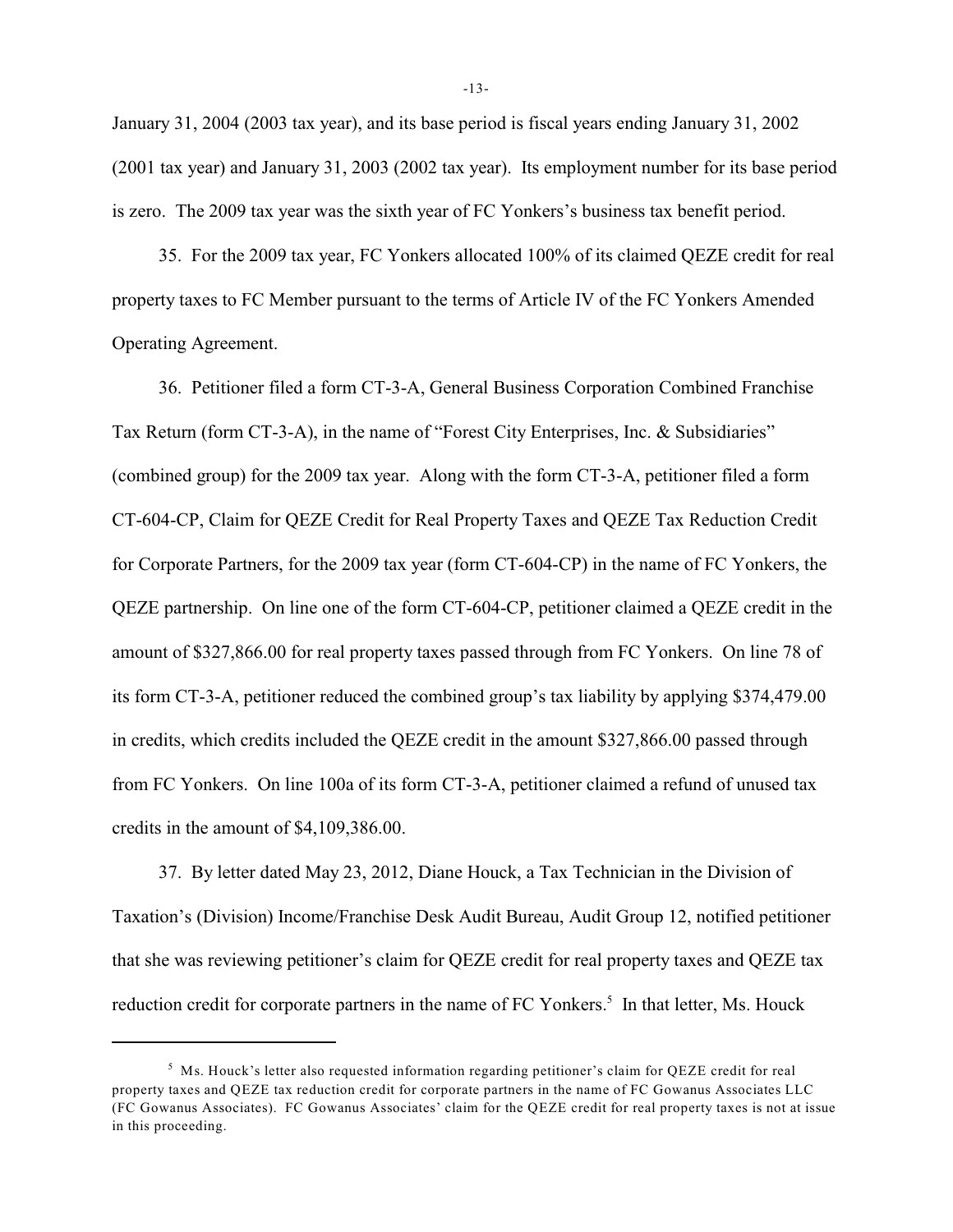requested information and documentation as follows:

A. Copies of the property tax bills and proofs of payment for all taxes that

were the basis for the QEZE credit obtained from FC Yonkers.

B. For any payment in lieu of taxes (PILOT payments) made pursuant to a written agreement executed or amended after January 1, 2001, a computation of the PILOT payment limitation which is the product of  $(1)$  and  $(2)$  below divided by 1,000.

"1. The greater of the basis for federal income tax purposes on the certification date of real property (including buildings and structural components of buildings) owned by the QEZE and located in the Empire Zone for which it is certified or the basis on the last day of the tax year;

2. The full value tax rate within the county where such property is located as most recently reported to the Commissioner of Tax and Finance by the State Board of Real Property Services."

C. A list of the employees that were claimed for the QEZE real property tax

credit, including each employee's name, social security number, hire date,

termination date, a designation of full or part-time hire status, and the number of

hours worked for each quarter of the fiscal year ended January 31, 2010.

D. A copy of all pages of the New York State Partnership Return filed by

FC Yonkers for the fiscal year ended January 31, 2010.

38. Having received no response to her May 23, 2012 letter, Ms. Houck sent another letter

dated July 17, 2012, requesting the same information. On or about August 1, 2012, Joseph

Krivis, petitioner's Director of Federal and State Income Taxes, responded by email and

requested an extension to submit the requested information. Ms. Houck granted the extension.

On October 16, 2012, Ms. Houck called Mr. Krivis to inquire about the status of the requested

information. At that time, Mr. Krivis stated that they were working on getting the information.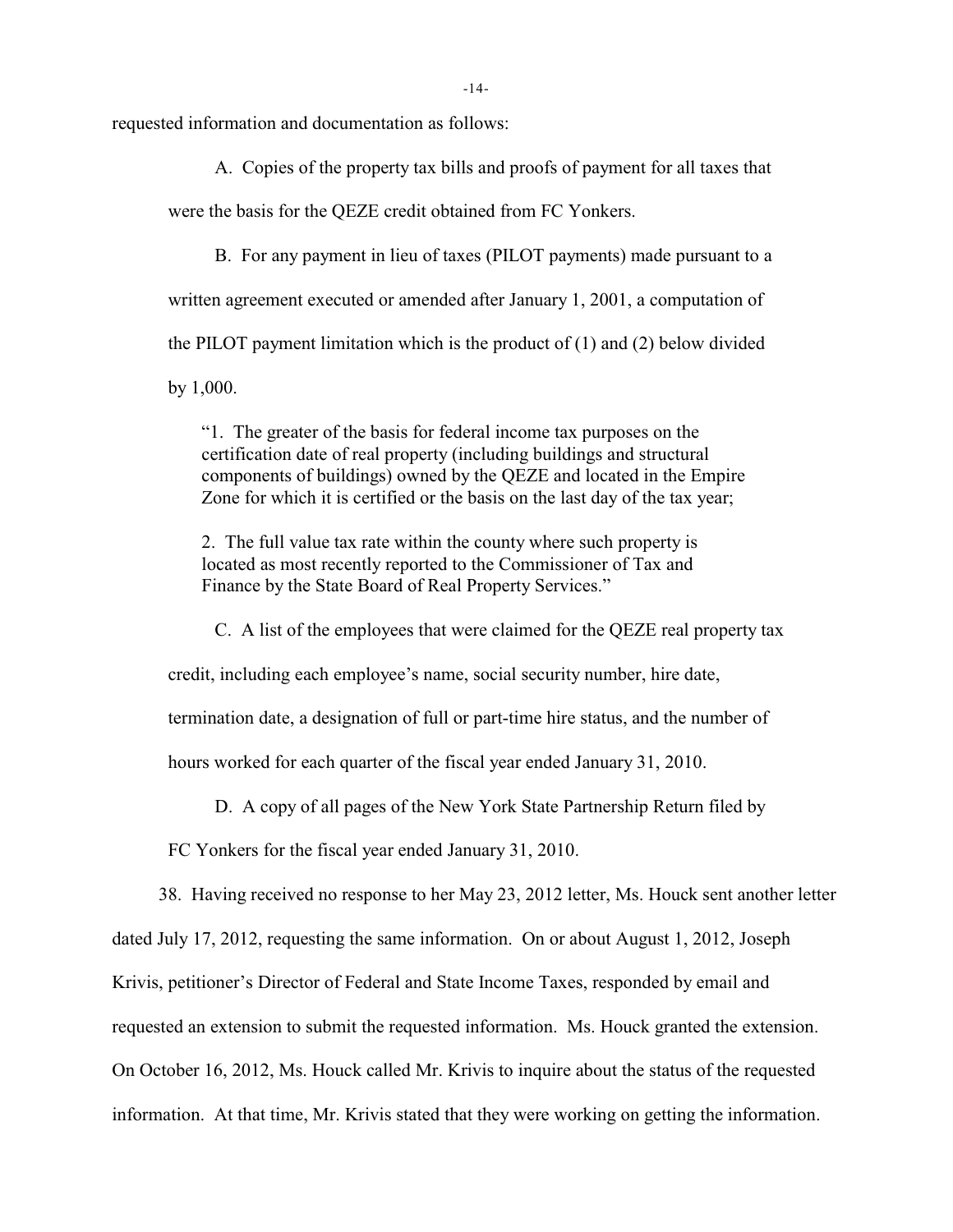Subsequently, Ms. Houck left voice mail messages for Mr. Krivis on December 28, 2012 and February 5, 2013 regarding the status of the requested information. Mr. Krivis did not respond to either of Ms. Houck's voice messages. None of the requested information was supplied to Ms. Houck.

39. On April 22, 2013, Ms. Houck mailed the statement of tax reduction or overpayment, dated February 27, 2013, to petitioner that allowed a net refund of \$3,606,386.00 for the period ended January 31, 2010. Ms. Houck allowed petitioner's Claim for Brownfield Redevelopment Tax Credit and Claim for QEZE Credit for Real Property Taxes based upon petitioner's ownership interest in a partnership, Tiago Holdings, LLC, adjusted to reflect the amount required to reduce the tax to the fixed minimum tax due. The Statement also advised that petitioner's claims for QEZE credit for real property taxes and QEZE tax reduction credit for corporate partners from FC Gowanus Associates and FC Yonkers were being addressed under separate cover.

40. In March 2013, Ms. Houck closed the audit on petitioner's claim for the QEZE credit for real property taxes passed through from FC Yonkers for the fiscal year February 1, 2009 through January 31, 2010. On April 22, 2013, Ms. Houck issued a Notice of Disallowance denying petitioner's claims for pass through of the QEZE credit for real property taxes from FC Gowanus Associates and FC Yonkers in the respective amounts of \$243,306.00 and \$327,868.00 for the period ended January 31, 2010 because "we have not received the information requested in our letter dated May 23, 2012."

41. On October 15, 2013, petitioner commenced this petition before the Division of Tax Appeals to contest the notice of disallowance with respect to FC Yonkers. On January 15, 2014, the Division's counsel served and filed its answer.

-15-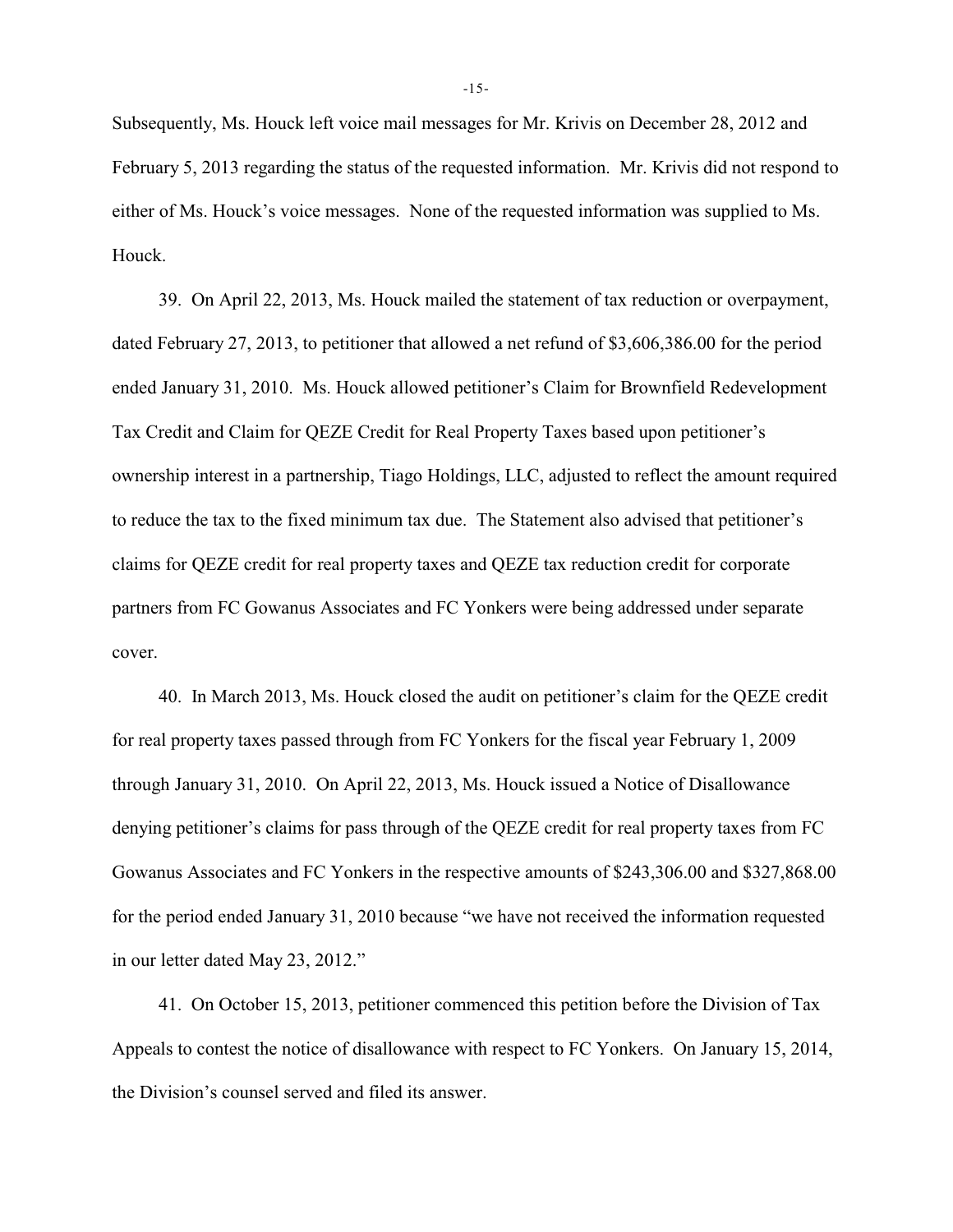42. By letter dated October 18, 2013, Mr. Krivis responded to Ms. Houck's letters of May 23, 2012 and June 25, 2012 with some of the requested information for the fiscal years ended January 31, 2010 and January 31, 2011 with respect to FC Yonkers and FC Gowanus Associates. For FC Yonkers' 2009 tax year, Mr. Krivis provided copies of most of the property tax bills and proof of payments<sup>6</sup> and a copy of its New York State partnership return for the fiscal year February 1, 2009 through January 31, 2010. In his letter, Mr. Krivis indicated that the employee data would be forthcoming in a separate response. He also stated that:

"the last 2009 check issued by FC Yonkers Associates, LLC was voided and then reissued February 5, 2010 which is within the tax year 2010. Thus the 2009 credit was reduced by that check and we are asking that [tax year] 2010 be increased by the appropriate amounts. In addition, the amount of the check was reduced to reflect that one Parcel was deeded to a new owner in the  $4<sup>th</sup>$  quarter of 2009 and thus tax was not owed by the taxpayer."

43. Included with Mr. Krivis' October 18, 2013 letter was a schedule of check payments made by FC Yonkers for 28 properties that were identified by their respective block and lot numbers on the schedule. This schedule contained detailed information regarding the reduction in the 2009 tax year pass-through QEZE credit generally referenced in the October 18, 2013 cover letter. Review of this schedule indicates that in the 2009 tax year, total taxes in the amount of \$311,028.00 were paid, a \$16,838.00 reduction in the amount of QEZE real property taxes claimed by petitioner as a pass through from FC Yonkers. According to the explanation at the bottom of the schedule, the difference was due to a \$31.00 keypunch error, voided check number 4344 in the amount of  $$15,380.81$ ,<sup>7</sup> and an extra payment in the amount of  $$1,487.65$  for block

 $6\,$  Mr. Krivis did not provide any billing invoice related to the \$185,784.96 payment to the City of Yonkers.

 $\frac{7}{1}$  Voided check number 4344 included installment payments on bill numbers 17264, 35129, 35130, 35131, 35132, 35133, 35134, 35135, 35136, 35137, 35138, 35139, 35140, 35141, 35142, 35143, 35144, 35145, 35146, 35147, 35148, 35149, 35150, 35151, 35152, and 35153 issued to block - lot numbers 4000-130, 4061-001, 4061- 002, 4062-001, 4063-001, 4064-001, 4065-001, 4066-001, 4067-001, 4068-001, 4069-001, 4069-002, 4070-001, 4071-001, 4072-001, 4072-002, 4072-003, 4072-004, 4072-005, 4073-001, 4074-001, 4075-001, 4076-001, 4076- 002, 4077-001, and 4078-001, respectively.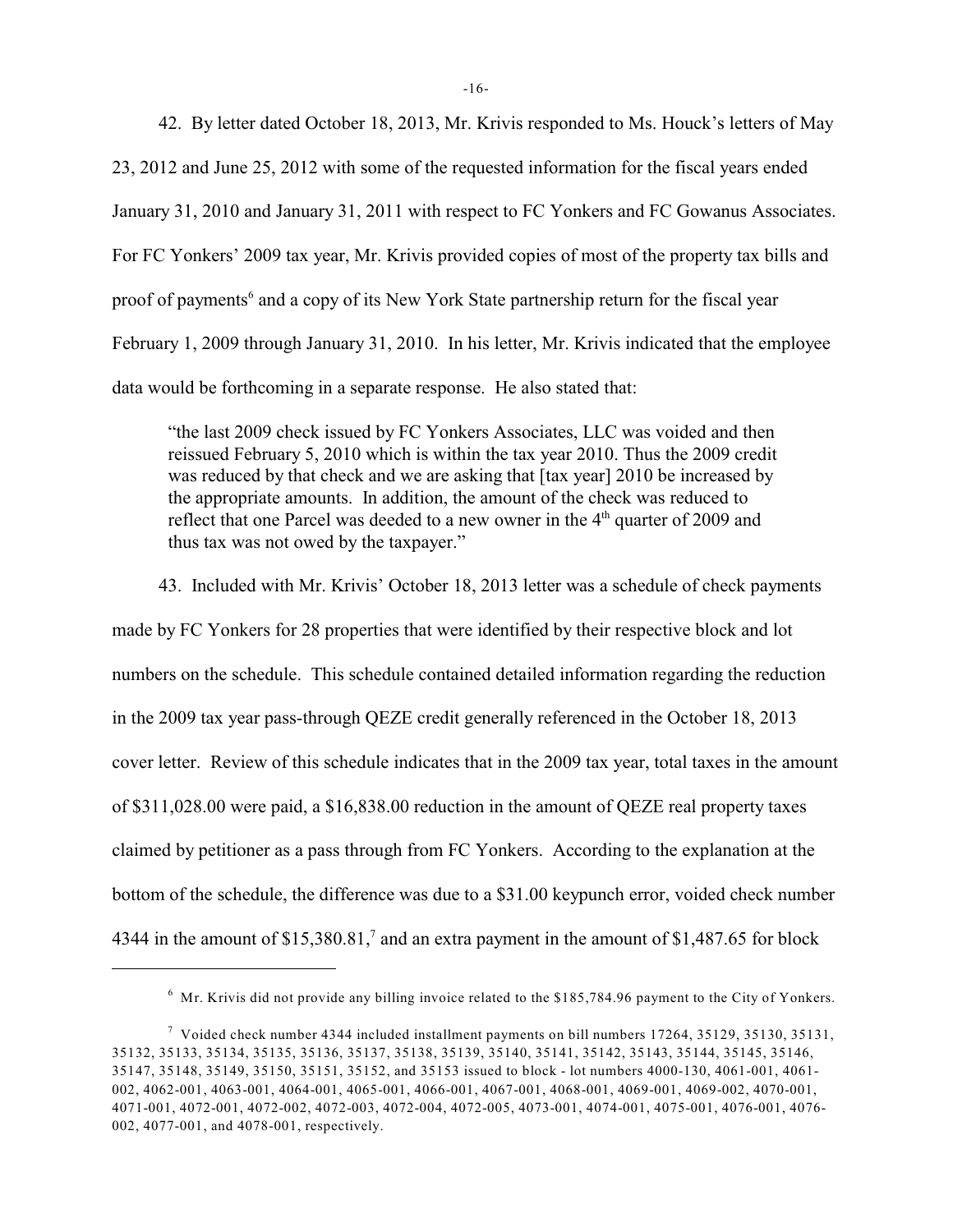4001 lot 214 included in check number 4247, " $(-31 + 1,488 + 15,381 = 16,838)$ ." As a result of this difference, the taxes paid by FC Yonkers in the 2009 tax year totaled \$311,028.00  $($327,866.00 - $16,838.00 = $311,028.00)$ . As such, the 2009 tax year QEZE credit for real property taxes passed through from FC Yonkers was \$311,028.00.

44. As part of his October 18, 2013 information submission to Ms. Houck, Mr. Krivis also included the computation of FC Yonkers' PILOT limitation for the period February 1, 2009 through January 31, 2010 that follows:

| "Federal basis of real property"   | 537, 276, 131 |
|------------------------------------|---------------|
| Divide by 1,000                    | 1,000         |
|                                    | 537,276       |
| Westchester county full value rate | 20.3          |
| <b>PILOT</b> Limitation            | 10,906,703"   |

Mr. Krivis indicated that the amount of the PILOT payment made by FC Yonkers, and claimed by petitioner for the 2009 tax year as part of the QEZE credit, \$185,784.96, does not exceed the annual cap amount limitation. He further indicated that FC Yonkers' federal basis of real property was based upon the following balances as of January 31, 2010:

| "Building Costs"         | 8,550,361    |
|--------------------------|--------------|
| Development              | 474,576,143  |
| Land                     | 41,234,492   |
| <b>Procurement Costs</b> | 12,915,134   |
|                          | 537,276,131" |

45. Forest City Ratner Companies, LLC (FCRC), whose corporate offices are located at One MetroTech Center, Brooklyn, New York, is wholly owned by petitioner. FCRC is an overhead management company that provides centralized services, including accounting and legal services, for the separate Forest City entities that own and develop real estate projects, including FC Yonkers.

46. In order for petitioner to develop real estate projects in a cost-efficient manner, certain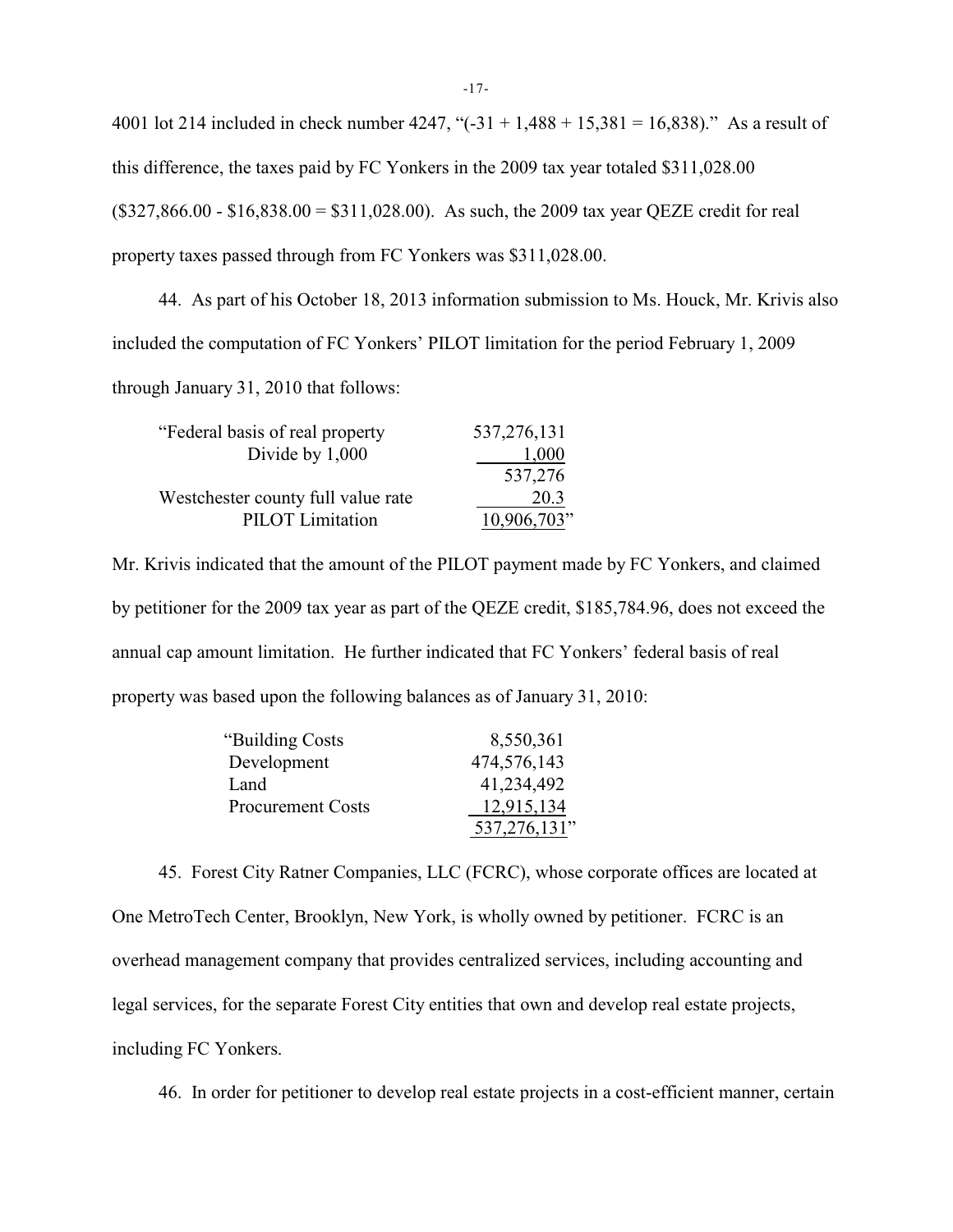centralized services are provided by FCRC for petitioner's individual project development entities, including FC Yonkers. Payroll, medical, dental and disability insurance, a 401(k) plan, legal services and accounting services are provided by FCRC for all of those individual project entities. This centralized services approach is the most economical way to provide services and benefit packages.

47. FCRC also furnishes IT services on a centralized basis, including the email accounts for all personnel who work for any of petitioner's development entities, like Theron Russell, who was working on FC Yonkers' Ridge Hill project during the 2009 tax year. This is the most efficient way to provide email services. FCRC also provided letterhead/stationery used by personnel working on development projects.

48. FCRC also issued on a centralized basis the payroll checks and annual forms W-2 to the employees of the various development entities. This was the most efficient way to distribute compensation across multiple development entities for personnel who, from time to time, moved from one specific project entity to another.

49. FCRC recovered the cost of its centralized services and the payroll costs expended for personnel of the various development projects through a site management fee that was budgeted by, charged to, and collected from each project entity.

50. The budget prepared and updated for the construction of Ridge Hill by FC Yonkers included various categories of costs, one of which was the site management fee. The site management fee was paid by FC Yonkers to reimburse FCRC for the cost of the centralized services that FCRC provided in support of the Ridge Hill project.

51. FCRC billed the budgeted site management fee systematically on a monthly basis to the various development entities, including FC Yonkers. FCRC would "true up," i.e., reconcile,

-18-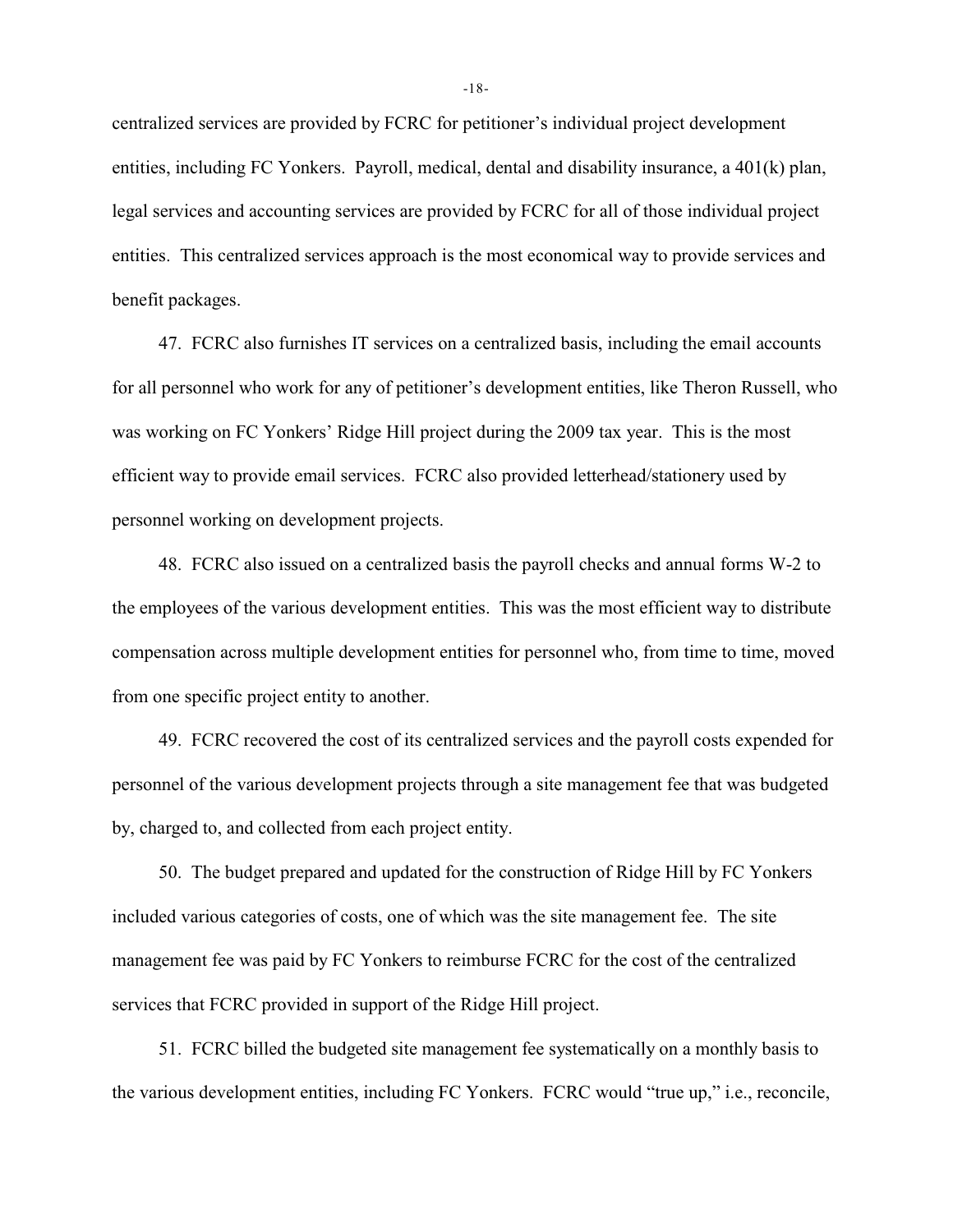the billed site management fee to the actual time spent and costs incurred at the each project, such as Ridge Hill, on a quarterly basis.

52. Lauren Du holds a degree in accounting from New York University, is a CPA, and serves as Senior Vice President and Controller of FCRC. In that role, she is in charge of the accounting department, overseeing financial reporting, cash disbursements, payroll, and Sarbanes-Oxley compliance.

53. Prior to working at FCRC, Ms. Du worked with the public accounting firms of Kenneth Leventhal and Ernst & Young, primarily auditing real estate-related entities, including FCRC. Ms. Du had been promoted to the level of manager when she left Ernst & Young to work at FCRC in 1995.

54. At the hearing, Ms. Du explained, among other things, the method FCRC uses to make the quarterly "true-up" adjustments to the site management fee charged to, and collected from, each project entity. One or more of the following FCRC departments provide personnel services to the various development entities: the office building development group "20PDOF;" the retail sectors development group "40PDRT;" the construction group, "60CONT," [Mr. Sanna's group] that provided construction project managers; the legal group, "70LEGL;" the finance group "80FINC;" and the public relations group, "20GOVR." For each quarter, the managers of each of these groups determine the amount of time their respective personnel spend on the various projects on a one hundred percent basis.<sup>8</sup> Then, for each project, a weighted average is derived by taking the percentage of time spent on the project by each group, multiplying each percentage by the base wages of the respective group, totaling the products of the same, and then dividing the sum total of the base wages of personnel devoted to the project by the sum total of the base

-19-

 $8$  The total base wages for each group is also determined on a quarterly basis, as well as the sum total of the base wages for all six groups.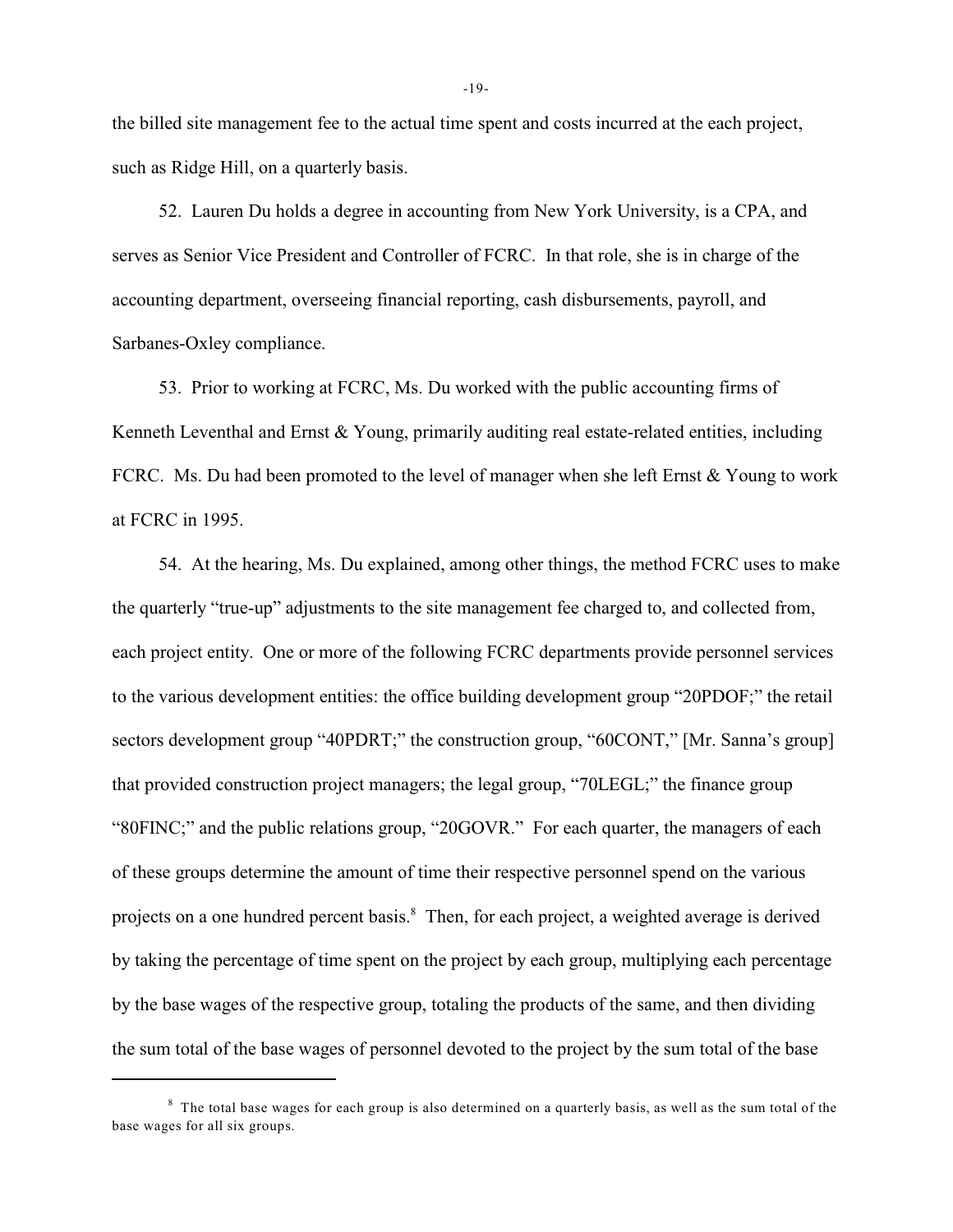wages for all six groups. In each quarter, FCRC determines its total overhead costs, which amount includes the total wages for all of the company's groups, all employee benefits, rent, light and water. To determine the total site management calculation, the weighted average percentage of each project is multiplied by the total overhead for the quarter. For each project, an up or down rounding of the quarterly site management allocation takes place. A site management analysis is then made for each project to determine any adjustments needed to be made to the budgeted site management fees collected for the quarter from that project to reflect the actual quarterly site management fees allocated to the same. Based upon the site management analysis, a debit or credit invoice will be issued to each project to reflect the true-up adjustment to the site management fees collected from it for the quarter.

55. The site management fee billings by FCRC to FC Yonkers included recovery of the wages and benefits of the personnel dedicated to Ridge Hill. The site management fee bills from FCRC to FC Yonkers were in fact paid by FC Yonkers for the months in the 2009 tax year.

56. The record includes information used to determine the "true-up" adjustments that FCRC made to site management fees collected from each project in the first and third quarters of the 2009 tax year. Review of those documents indicates that the following groups spent time in each of those quarters on the Ridge Hill project (referred to as "Yonkers-Retail"): the retail sectors development group, the construction group, the legal group, the finance group, and the public relations group.<sup>9</sup>

57. The total (multi-year) budgeted site management fee for FC Yonkers' Ridge Hill project was \$33,433,622.00, and updated in December 2009 to \$34,931,999.00. The monthly

-20-

 $9$  Neither of these time allocation documents contains the confidential base wage amounts for any individual group, or the confidential sum total wages for all six groups that were used as part of the time allocation computations. However, both time allocation documents list amounts for total overhead costs, and the site management allocation amounts determined to be due for each project.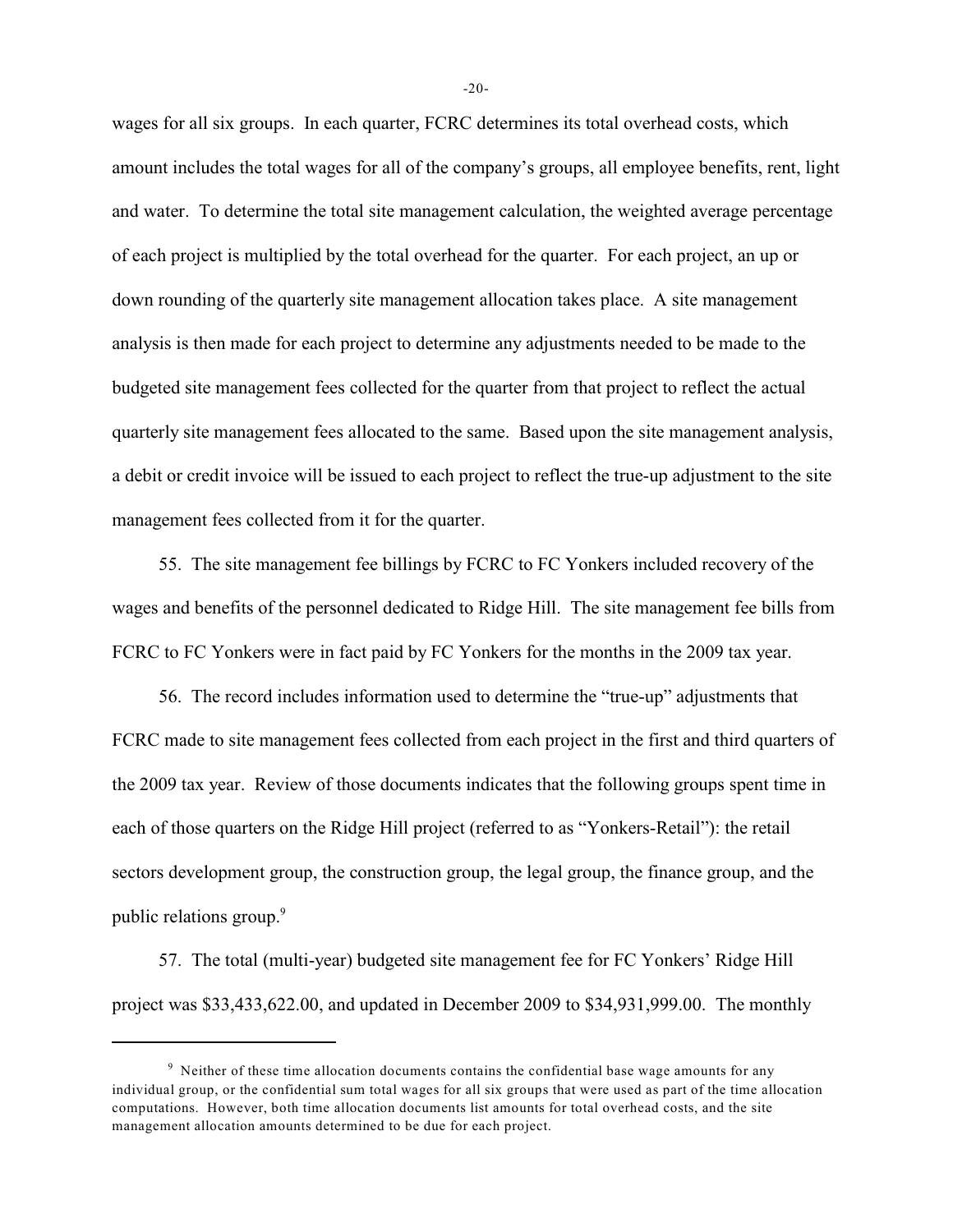site management fee payment from FC Yonkers to FCRC was \$547,468.00 in 2009, subject to the quarterly true-up adjustment. Prior to any quarterly true-up adjustment, the quarterly site management payments totaled \$1,642,906.00, or total site management payments in the amount of \$6,569,624.00 for the 2009 tax year. The true-up process with respect to the Ridge Hill site management fee charged by FCRC to FC Yonkers was done for each quarter in the 2009 tax year. Specifically, true-up credit adjustments of \$250,406.00, \$307,406.00, \$645,406.00, and \$752,406.00 were made to the billed and paid quarterly service management fees by invoices dated April 30, 2009, July 31, 2009, October 31, 2009, and January 31, 2010, respectively. As a result of the quarterly true-up credit adjustments made by FCRC, FC Yonkers paid site management fees in the total amount of \$4,614,002.00 in the 2009 tax year.

58. The personnel costs for Theron Russell (including his salary and benefits), which were paid in the first instance by FCRC, were recovered from FC Yonkers as part of the site management fee.

59. Mr. Russell submitted his expense reports to FCRC for reimbursement. Although business expenses were reimbursed to Mr. Russell by FCRC in the first instance, these costs were allocated and billed to FC Yonkers, and recovered from FC Yonkers.

60. Robert Sanna began his employment with the Forest City entities in 1989 after working 10 years for a construction company. Mr. Sanna holds Bachelor of Science and Bachelor of Architecture degrees received from City College of New York in 1978 and 1980, respectively, and is registered as an architect in New York. He first worked as a Forest City construction project manager on the One Metro Tech Project, and became Executive Vice President of Design, Development and Construction in 1993.

61. Mr. Sanna held the title of Executive Vice President of Design, Development and

-21-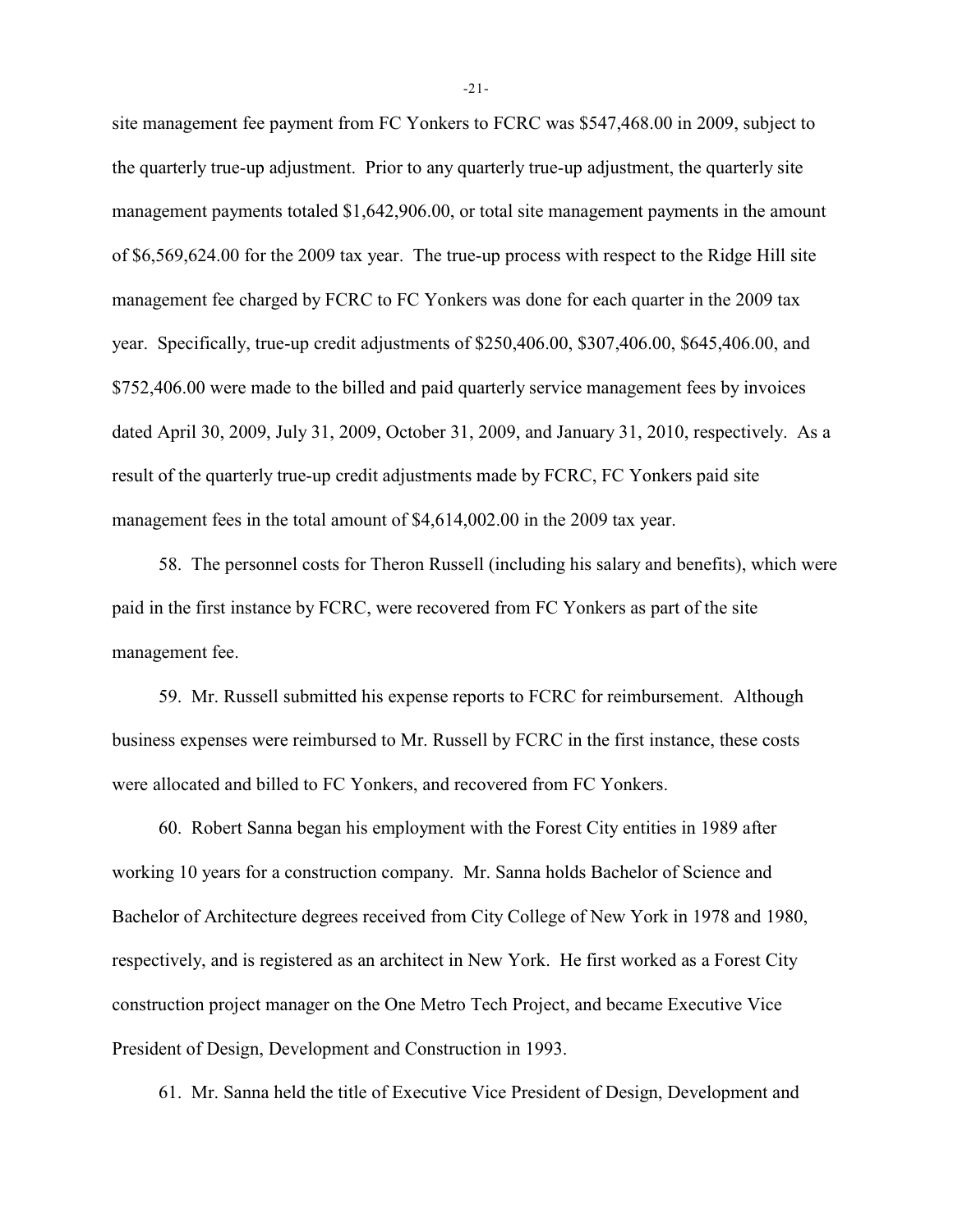Construction with FCRC, and also served as an officer of every one of the development entities (including FC Yonkers) that owned and developed the individual projects (like Ridge Hill).

62. Mr. Sanna has been a Vice President of RRG Yonkers since its inception in 2001. As Vice President of RRG Yonkers directing the work of FC Yonkers at Ridge Hill, Mr. Sanna's role was to assign and coordinate all the resources to the Ridge Hill project based upon experience and skill, to review the construction contracts and bidding, and to be sure that the personnel assigned to Ridge Hill were following corporate procedures for bidding, awarding and overseeing the work and processing the related documentation.

63. Mr. Sanna had responsibility for signing and entering into the contracts between FC Yonkers as the Ridge Hill project owner and the individual contractor entities. He did so in his capacity as an officer of the managing member of FC Yonkers.

64. Mr. Sanna, as Vice President of RRG Yonkers, was responsible for supervising the project managers who were working for FC Yonkers on Ridge Hill, including Mr. Russell.

65. Mr. Sanna originally hired Mr. Russell in 2003 to work as a construction project manager for a particular Forest City entity, FC Quarter Master Associates, L.P., which was developing the Quarter Master project in Philadelphia, Pennsylvania.

66. Mr. Sanna assigned Mr. Russell to work for FC Yonkers on Ridge Hill in 2005 based upon Mr. Russell's experience with large scale projects.

67. As an officer of the managing member of FC Yonkers charged with directing the work at Ridge Hill, Mr. Sanna required Mr. Russell to report directly to him. Mr. Sanna had the authority to fire Mr. Russell. He conducted Mr. Russell's in-person annual performance reviews, including salary adjustments and bonus compensation adjustments. In the 2009 taxable year, Mr. Russell's bonus compensation was severely reduced by Mr. Sanna because of the "Great

-22-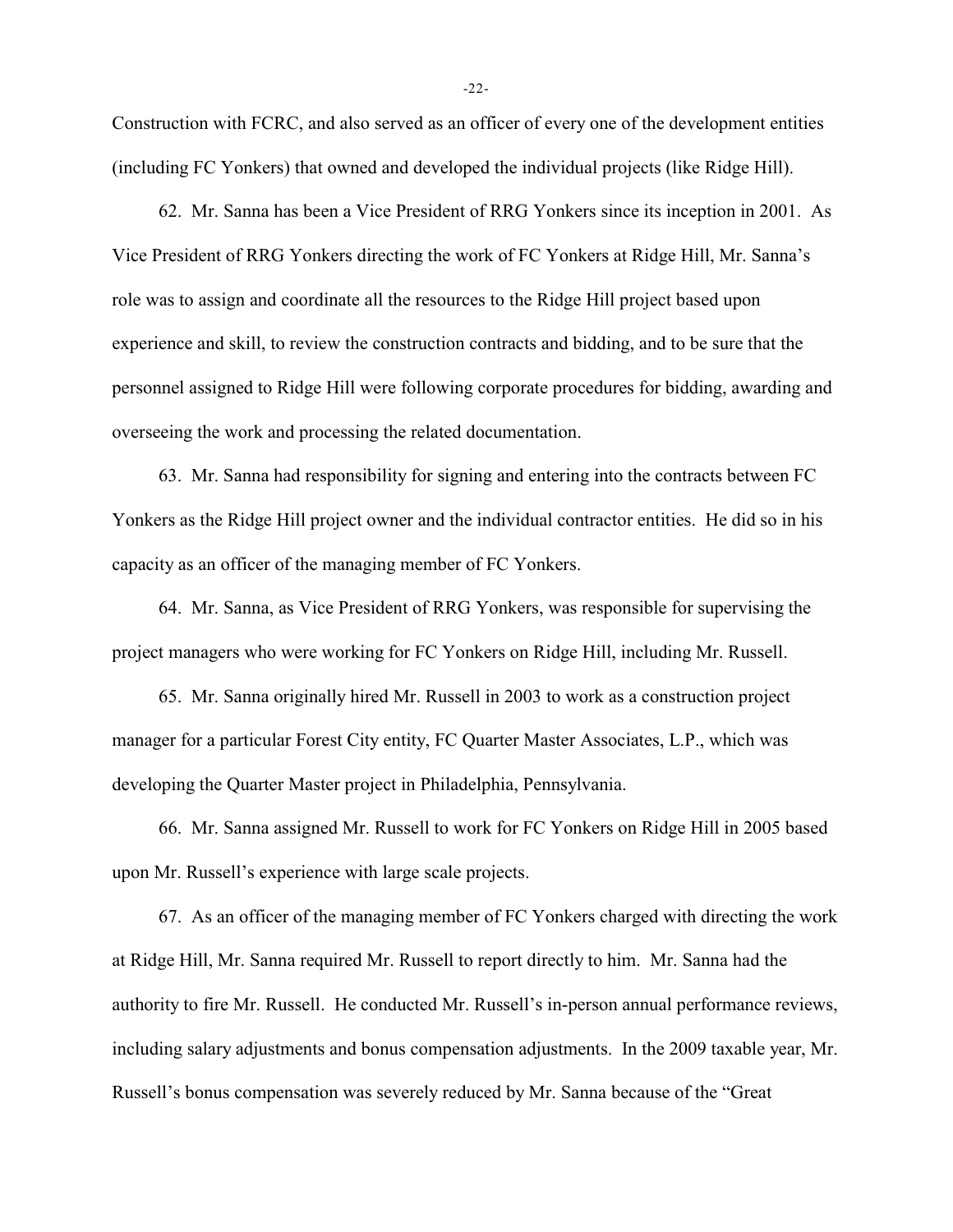Recession."

68. The Agreement for Program Management Services between FC Yonkers Associates, LLC as Owner/Developer and The Whiting-Turner Contracting Company (Whiting-Turner) was entered into on November 14, 2007 (Whiting-Turner contract). Mr. Sanna, as Vice President of RRG Yonkers, signed the contract between FC Yonkers and Whiting-Turner, to engage Whiting-Turner as the program manager for the Ridge Hill project.<sup>10</sup> A copy of this contract was distributed to Mr. Russell because he was going to have day-to-day administration of the Whiting-Turner contract for FC Yonkers.

69. Whiting-Turner, the program manager, was an independent contractor, not an agent or an employee of FC Yonkers. Under the Whiting-Turner contract, FC Yonkers as the owner/developer of Ridge Hill, designated Theron Russell and Scott Stutman as its representatives to act on its behalf with respect to the Ridge Hill project, and "[e]ach of these representatives and their designees may act individually on behalf of the owner." By this designation, Mr. Russell was given express authority to approve and act on behalf of FC Yonkers as the owner of Ridge Hill. Whiting-Turner served as an extension of the project manager services provided by Mr. Russell and Mr. Stutman at Ridge Hill.

70. Mr. Russell's delegated authority included the responsibility to approve and sign change orders for the Ridge Hill project. Exercising this authority on behalf of FC Yonkers, Mr. Russell approved and signed change orders, including one in September 2009 with Whiting-Turner for \$1,304,328.00.

71. On May 15, 2007, Mr. Sanna, as Vice President of RRG Yonkers, signed the

 $10$  This contract governed all services (pre-construction and construction phase) provided by Whiting-Turner for the Ridge Hill project from April 1, 2007 onward. Whiting-Turner had performed pre-construction services for FC Yonkers from November 2006 through March 31, 2007 under a separate pre-construction services agreement dated February 11, 2005 (*see* Whiting-Turner contract, Article 3, Section 1).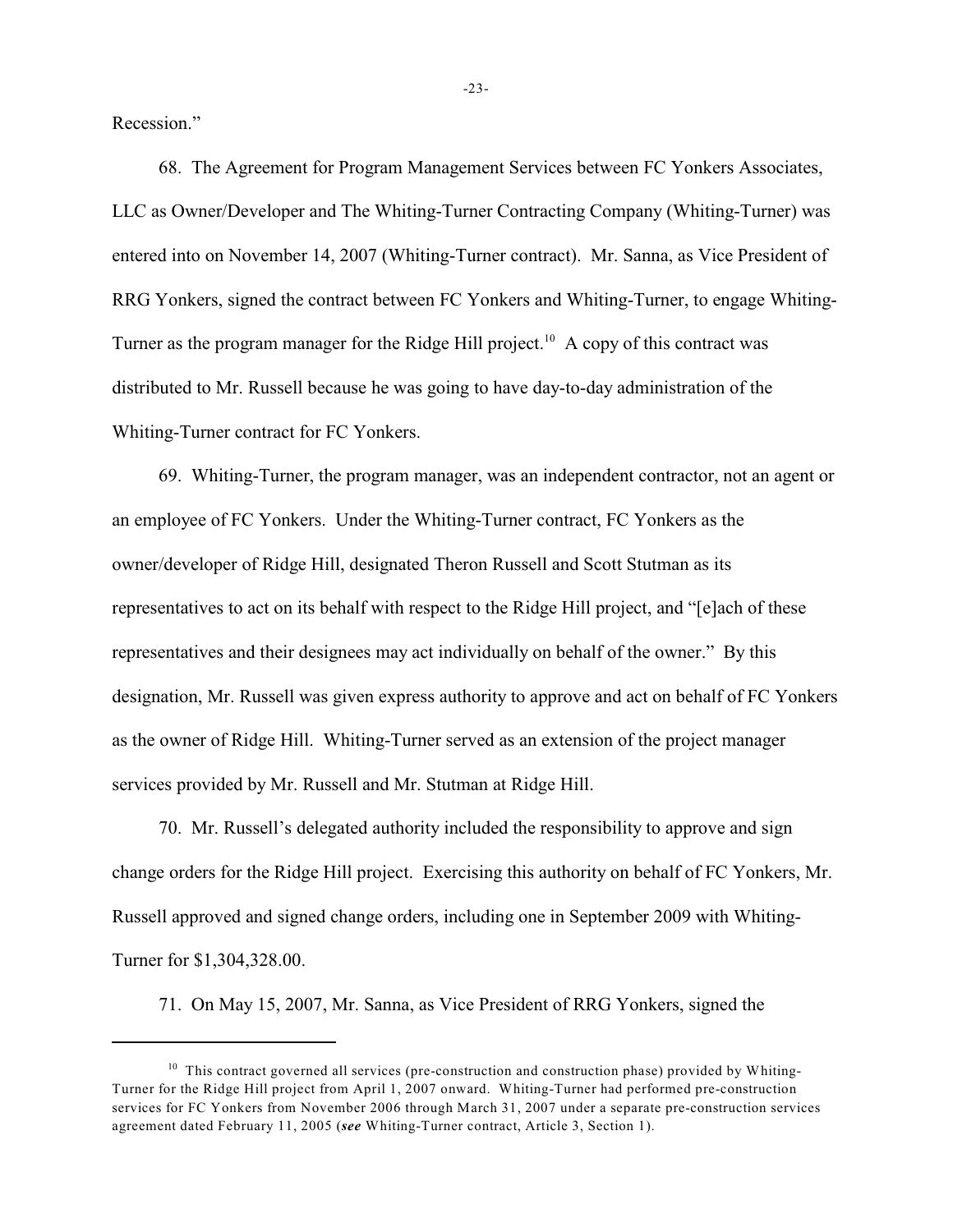\$230,042,000.00 Trade Contract for Construction Work between FC Yonkers and Yonkers Contracting Company, Inc. (Yonkers Contracting Company) for infrastructure construction at Ridge Hill. Mr. Russell was included on the distribution list for this executed contract.

72. Throughout 2009, Yonkers Contracting Company was paid monthly by FC Yonkers based upon an application for payment that was submitted to and approved by Mr. Russell for FC Yonkers. For example, Mr. Russell reviewed and approved the application for work performed in February 2009 totaling \$4,752,607.64, and in September 2009 totaling \$7,317,042.02. It was Mr. Russell's responsibility as an FC Yonkers project manager to ensure that the requested payment for work was appropriate.

73. Based upon the "blue sheets"<sup>11</sup> approved and signed by Mr. Russell, an FC Yonkers' check was issued by the FCRC accounting department in payment of the monthly payment applications from Yonkers Contracting Company for work performed at Ridge Hill. The FC Yonkers monthly checks were signed by Ms. Du, the comptroller.

74. On February 12, 2008, Mr. Sanna, as Vice President of RRG Yonkers, signed the \$67,280,028.00 contract between FC Yonkers and Worth Construction Company (Worth Construction) for the construction of retail buildings A1, A2, A3, B and C (plus pedestrian bridges AC, AB and BC) at Ridge Hill. Mr. Russell was included on the distribution list for this contract as a FC Yonkers' project manager at Ridge Hill.

75. Throughout 2009, Worth Construction was paid monthly by FC Yonkers based upon applications for payment that were submitted to and approved by Mr. Russell for FC Yonkers. For example, Mr. Russell reviewed and approved the application for work performed by Worth Construction for payment by FC Yonkers in February 2009 and in September 2009 including the

-24-

 $11$  The "blue sheets" were so-named because of the blue paper on which the forms were printed.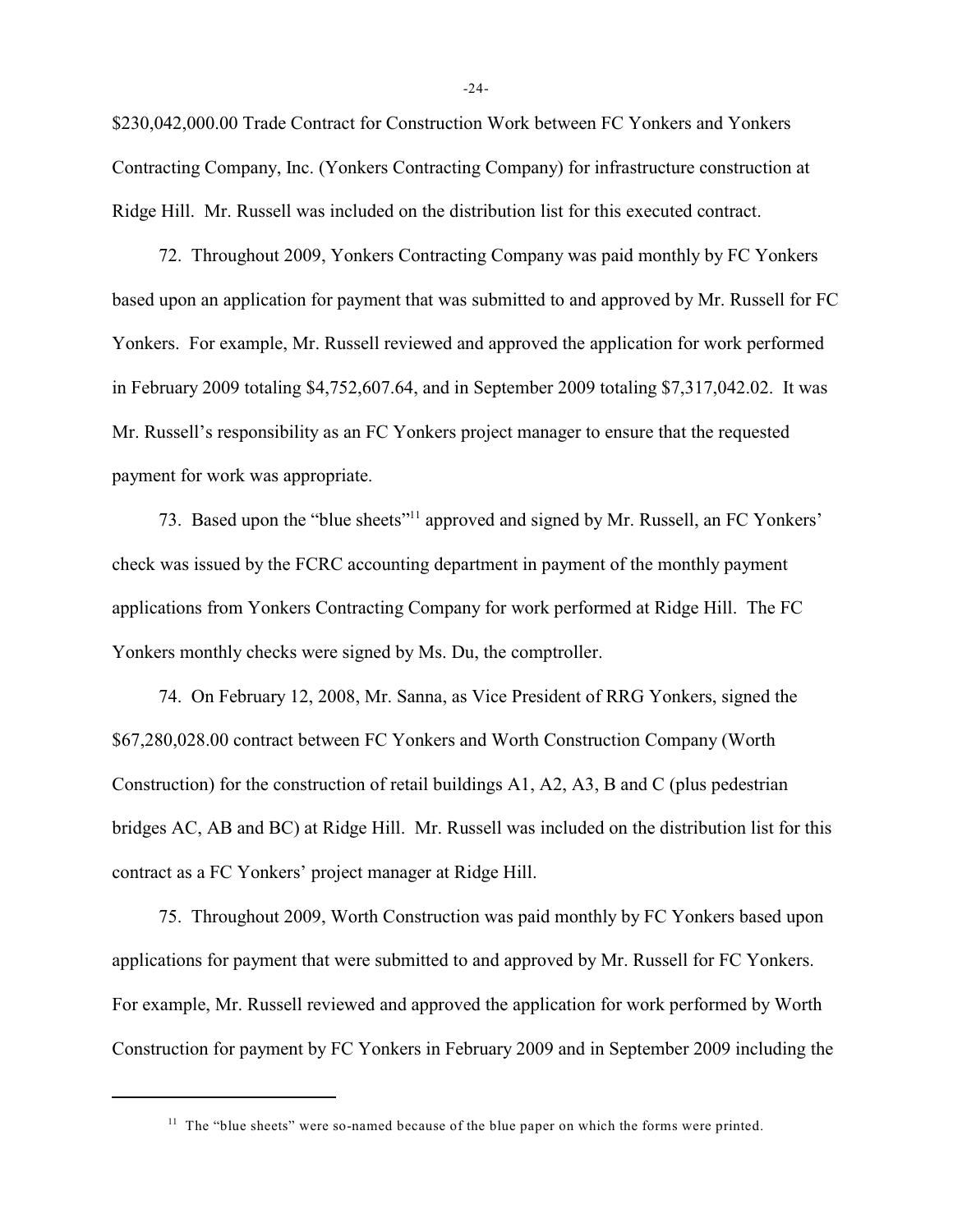underlying change orders.

76. Based upon the "blue sheets" approved and signed by Mr. Russell, FC Yonkers' checks were issued by the FCRC accounting department in payment of the monthly payment applications from Worth Construction for work performed at Ridge Hill. The FC Yonkers monthly checks were signed by Ms. Du, the comptroller. For example, Worth Construction was paid \$2,389,082.21 in February 2009 and \$2,539,927.80 in October 2009 by FC Yonkers on the approval of Mr. Russell.

77. In the same manner as with Whiting-Turner, Yonkers Contracting Company and Worth Construction, Mr. Russell acted with authority on behalf of FC Yonkers to review and approve monthly payment requisitions for the other contractors on the Ridge Hill project.

78. On June 25, 2007, Mr. Sanna, as Vice President of RRG Yonkers, signed the \$666,000.00 contract between FC Yonkers and Eastern Excavation for work at Ridge Hill.

79. Prior to a contract being signed, it was Mr. Russell's responsibility on behalf of FC Yonkers to identify the work required, solicit proposals and bids for work, and then make a recommendation to Mr. Sanna as to the scope of the contract and the vendor to whom the contract would be awarded.

80. The FC Yonkers checks issued to pay the Ridge Hill contractors were signed by Ms. Du, as an authorized signer for FC Yonkers, after receiving all the necessary approvals, including that of Mr. Russell, as FC Yonkers' Ridge Hill project manager.

81. Mr. Russell is a project manager in the real estate development industry with 40 years of experience, including 18 years from 1985 to 2003 owning and operating his own construction company, which specialized in the renovation of commercial and institutional properties.

82. Mr. Russell began working for FC Yonkers on the Ridge Hill project in January 2005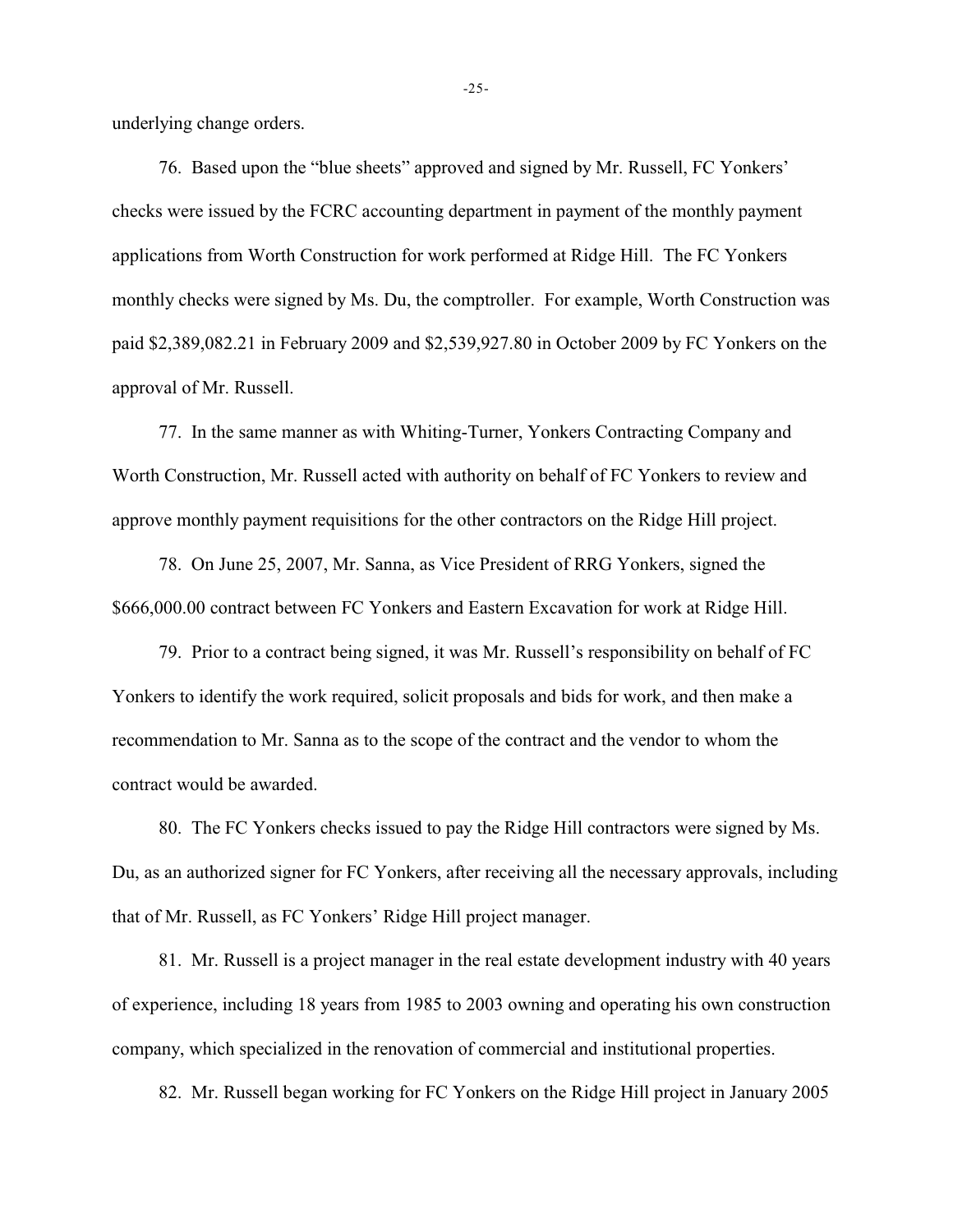as a construction project manager, and continued that work through June 2013.

83. Mr. Russell's principal responsibilities involved the procurement and management of design and construction contracts for construction of the development at Ridge Hill. In this role, he was responsible for the bidding and contracting process for the infrastructure construction work at Ridge Hill, the interface with project inspectors, and the management of municipal agency approvals for the project.

84. Mr. Russell held a full-time position, which required an average of 50 hours a week of work. He was devoted exclusively to FC Yonkers' Ridge Hill project during the 2009 tax year.

85. Mr. Russell was assigned to work for FC Yonkers at Ridge Hill, and was supervised by Mr. Sanna, who also provided the direction and control of Mr. Russell's work at Ridge Hill. This direction and control was provided in Mr. Sanna's capacity as an officer of the managing member of FC Yonkers. Mr. Sanna typically visited the Ridge Hill site once a month. Mr. Russell and Mr. Sanna were in frequent contact by email, occasional phone calls, and in person approximately once per week.

86. Mr. Sanna set forth the time, scope and budget objectives of the Ridge Hill development, and approved all the contracts entered into by FC Yonkers. Mr. Russell reported to Mr. Sanna on bid solicitations and recommendations for contracting by FC Yonkers with architects, engineers and contractors hired to build Ridge Hill. His recommendations to Mr. Sanna for contract approvals were transmitted either by paper copy, or later via an electronic delivery system known as LiveLink.

87. After the contracts between FC Yonkers and its contractors were signed by Mr. Sanna, Mr. Russell was sent a copy of the contracts for his information and use in administering them in his capacity as project manager.

-26-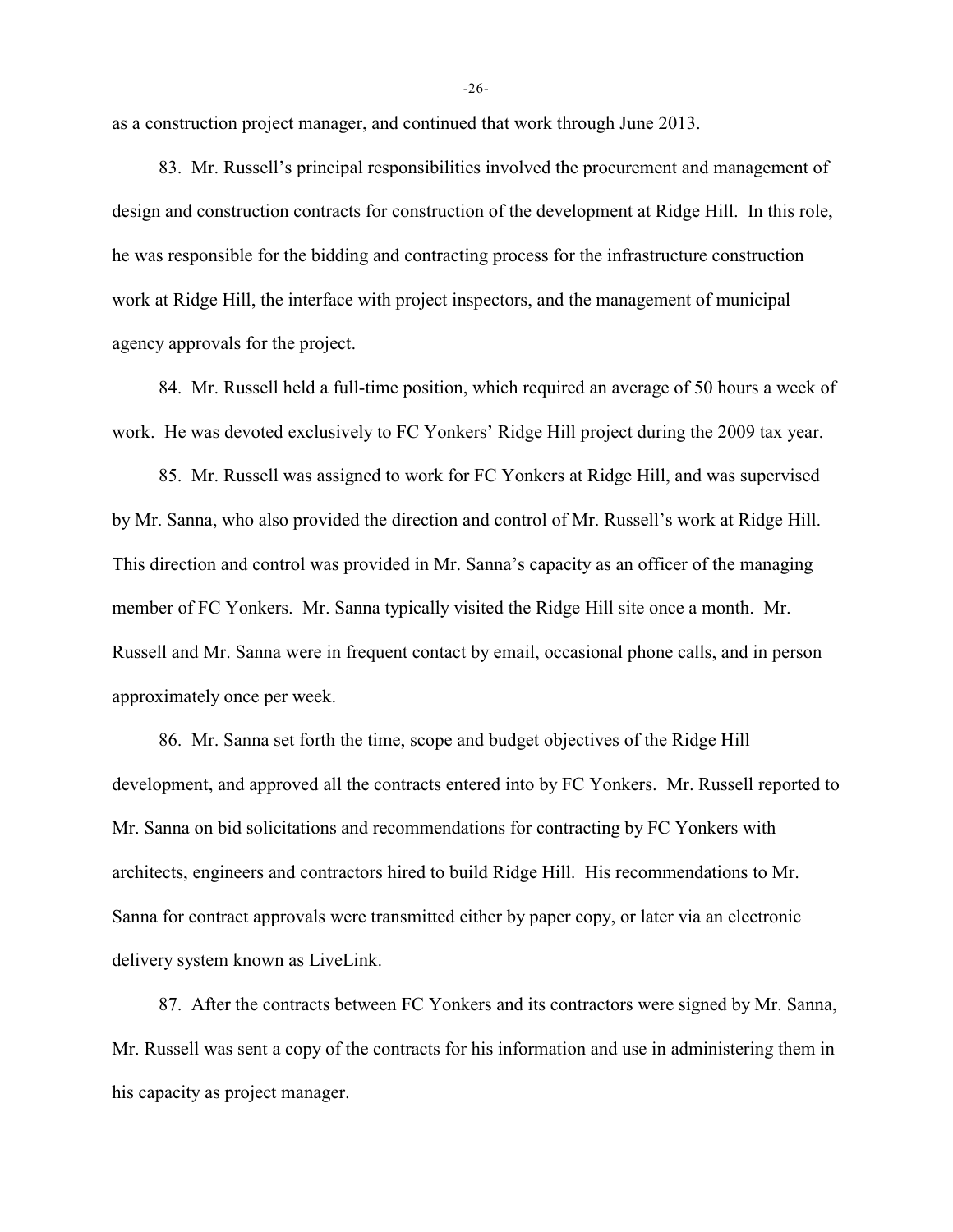88. Mr. Russell's work at Ridge Hill initially involved the bidding and purchase of demolition services in order to remove the remaining old buildings at the site, photographing the site, and making judgments with the engineers about the best way to design the site. He was also responsible for meeting with City of Yonkers officials, utility companies and New York State Thruway Authority personnel to plan the construction of Ridge Hill. Mr. Russell also oversaw the renovation of Building H at Ridge Hill.

89. FC Yonkers contracted with Whiting-Turner to serve as program manager for the Ridge Hill project, which Mr. Russell utilized as one of his resources in support of his responsibilities for administering the work at the site. Mr. Russell helped draft the requirements for the request for proposals (RFP), and the evaluation of the proposals, which led to the selection and hiring of Whiting-Turner.

90. Mr. Russell worked in collaboration with other FC Yonkers project managers at Ridge Hill, including Dennis Rauchet, Marianna Circiumaru and Scott Stutman. Mr. Russell was most actively involved in the administration of site work, i.e., at or below the ground, while Mr. Stutman was more involved with the buildings themselves, i.e., above the ground.

91. Mr. Russell had responsibility for overseeing the change order process with Whiting-Turner on any contracts where work at Ridge Hill was added or deleted. This included reviewing and approving change orders on behalf of FC Yonkers during 2009, resulting in the additional commitment by FC Yonkers to millions of dollars in additional payments.

92. Mr. Russell possessed and exercised signatory authority for the change orders as a project manager on behalf of FC Yonkers, including the one signed by him on October 1, 2009, entitling Whiting-Turner to an additional \$1.3 million from FC Yonkers, and one dated February 3, 2009, entitling Yonkers Contracting Company to an additional \$51,000.00.

-27-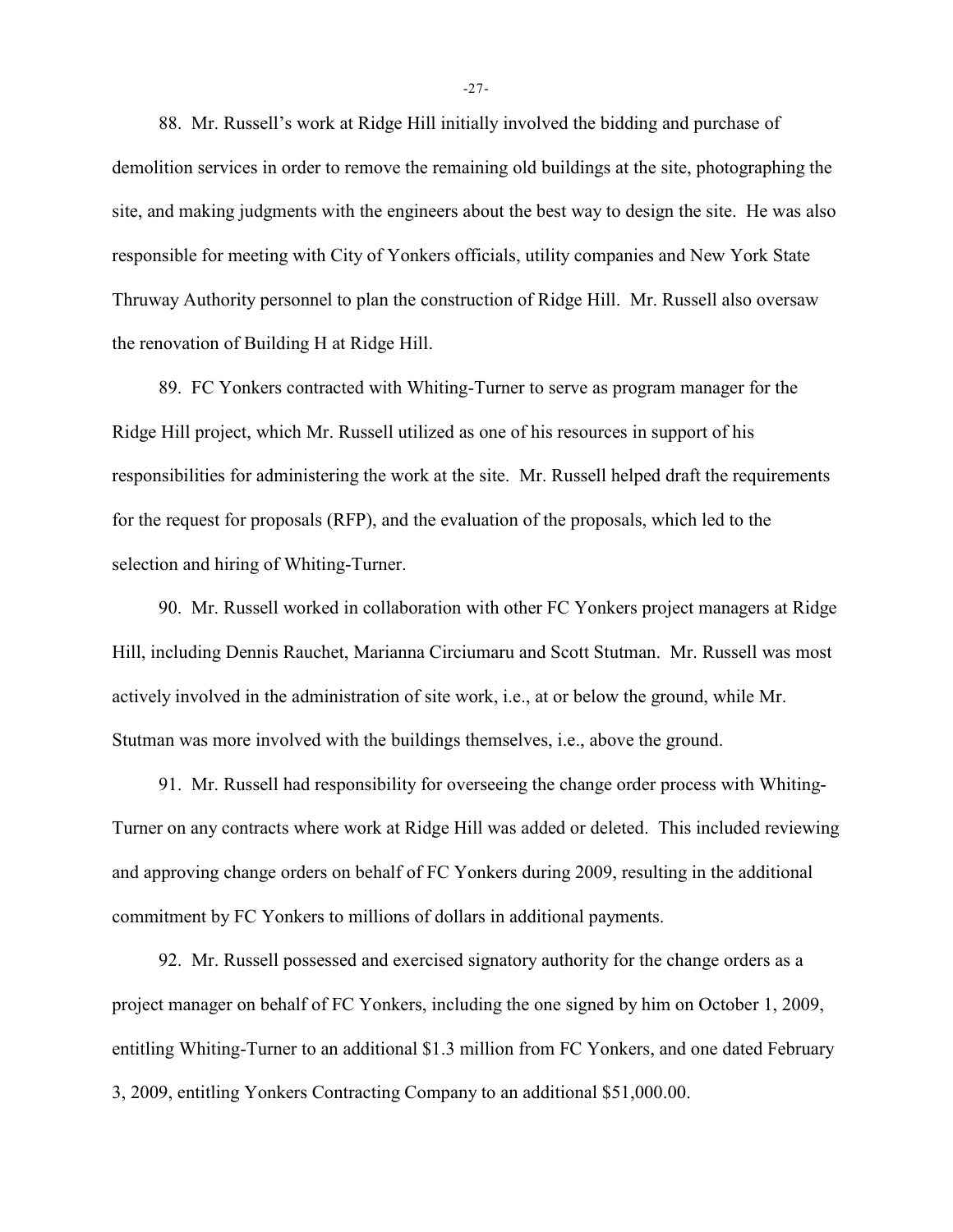93. In preparation for the award by FC Yonkers of the project's largest single prime contract to Yonkers Contracting Company, Mr. Russell had responsibility for interviewing the prospective contractors, reviewing their qualification statements, assembling the bidding documents, and soliciting the bids. He did so on behalf of FC Yonkers. Mr. Russell then worked closely with Mr. Sanna to determine whether a responsive and accurate bid had been made by Yonkers Contracting Company, and to award the contract for \$230,042,000.00 of site work at Ridge Hill.

94. Mr. Russell's responsibilities for FC Yonkers included the review of monthly payment requisitions from the contractors, such as Yonkers Contracting Company, which were submitted specifically to him as the representative of FC Yonkers. This involved his review of the contractor's draft submissions in collaboration with the contractor, program manager and lender's representative to determine the accuracy of the requests. This monthly process often involved a field inspection at the site to determine or verify the percentage of completion of a particular item of work prior to approving payment for it.

95. Mr. Russell had responsibility on behalf of FC Yonkers to sign off on the "blue sheets" that approved the contractors' monthly payment applications. For example, on March 12, 2009, he approved the Yonkers Contracting Company application #24 resulting in FC Yonkers paying \$4,752,000.00 on April 1, 2009 to the contractor for its work at Ridge Hill in February 2009. In the fall of 2009, Mr. Russell reviewed and approved the Yonkers Contracting Company's payment requisition for the month of September 2009, which authorized FC Yonkers to pay the contractor \$7.3 million.

96. During 2009, Mr. Russell reviewed and approved other monthly payment applications from other contractors on behalf of FC Yonkers, such as Worth Construction, which had

-28-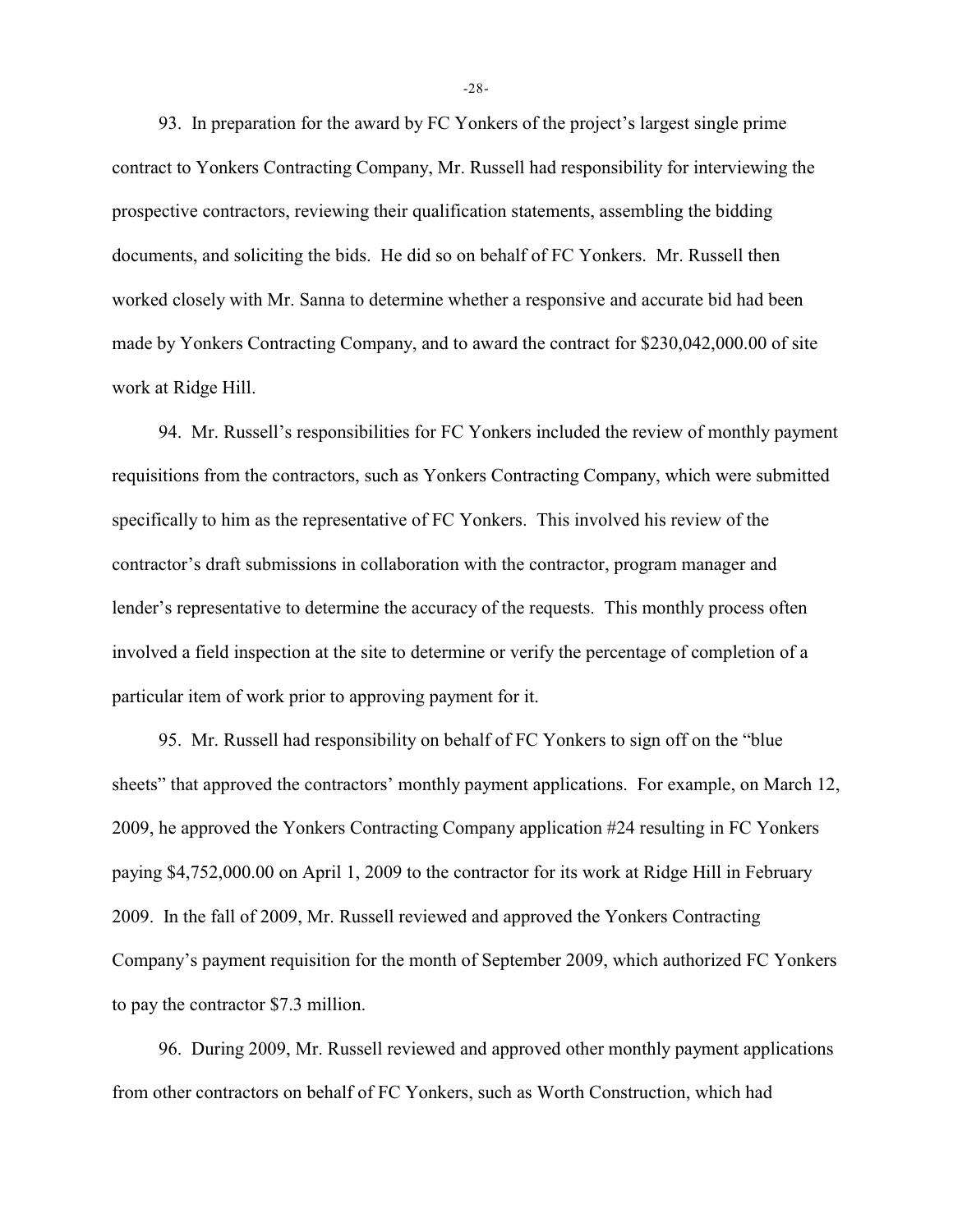responsibility for building the retail core, shell buildings and pedestrian bridges. For example, on March 12, 2009, Mr. Russell approved payment to Worth Construction for \$2,389,082.21 for its work in February 2009. This followed Mr. Russell's review and approval or adjustment of the application at a "pencil meeting" based upon his knowledge of the site and the amount of work completed. He similarly approved the Worth Construction payment requisition for September 2009 in the amount of \$2,539,927.80 on behalf of FC Yonkers.

97. During his work for FC Yonkers on Ridge Hill, Mr. Russell's principal office was located on the third floor of Building H at the Ridge Hill site (rather than a construction trailer), where there were also field offices for the seven or eight prime contractors, the City of Yonkers building inspector, other third party inspectors, and the resident engineer for the Thruway Authority.

98. The third floor of Building H also contained a large scale model of the Ridge Hill project for use in marketing the retail opportunities at the site to prospective tenants. In addition, almost all of the enormous volume of engineering and architectural drawings related to Ridge Hill were kept in a large room on the third floor of Building H.

99. Mr. Russell routinely attended design progress and construction progress meetings at the Ridge Hill site, as well as ad hoc meetings on an as needed basis with City of Yonkers officials and utility company representatives. At these meetings, Mr. Russell was representing FC Yonkers as the owner of Ridge Hill.

100. Mr. Russell had to be based at and working out of the Ridge Hill site field office, because this was where the construction activity was actually taking place, where job meetings were held, and where municipal agency inspections occurred. He could not perform his project manager job for FC Yonkers at Ridge Hill without working at and out of the project site. Mr.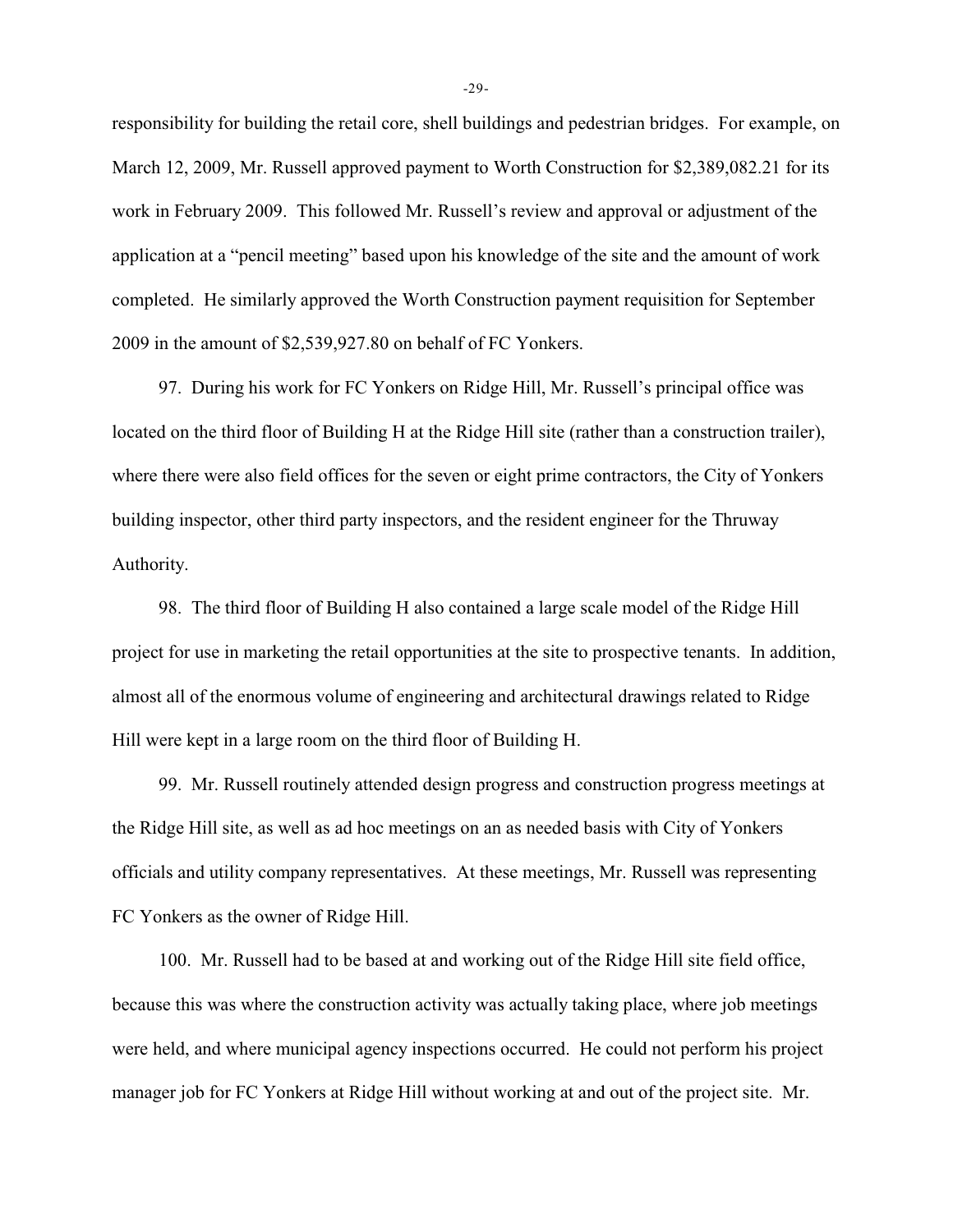Russell was FC Yonkers' "boots on the ground" to develop an intimate knowledge of the site conditions and activity, and to properly administer the construction activity.

101. In connection with his work for FC Yonkers at Ridge Hill, Mr. Russell also had to spend time at various offices offsite from Ridge Hill, including meetings at offices of Yonkers Contracting Company in Yonkers and at the City of Yonkers offices.

102. Mr. Russell's work for FC Yonkers was typically performed at Ridge Hill or in the City of Yonkers on Tuesday, Wednesday and Thursday each week. He also spent time in the Brooklyn offices of FCRC, where FCRC's legal and accounting personnel who had responsibilities for the Ridge Hill project were located. Mr. Russell typically interacted with legal and accounting staff at the FCRC offices in Brooklyn on Mondays.

103. Pursuant to an arrangement he made with Mr. Sanna, Mr. Russell performed his Ridge Hill responsibilities, including telephone conference calls and emails, from his home in Baltimore one day a week, usually on Fridays. Even though not physically present at Ridge Hill on those days when he worked from home, his work was nevertheless in connection with his responsibilities for FC Yonkers at Ridge Hill.

104. As noted above, FCRC provided the legal and accounting back office infrastructure needed to support the design and construction activities that were taking place in Yonkers at Ridge Hill. FCRC issued Mr. Russell his paycheck and, at year end, his Form W-2. Those personnel costs for Mr. Russell were then charged back by FCRC to FC Yonkers as the project entity/owner of Ridge Hill.

105. During 2009, Mr. Russell maintained an electronic calendar in the Outlook program, which generally reflected his meetings and responsibilities. He also maintained a chronological day book in which he recorded his activities, meetings and decisions related to Ridge Hill during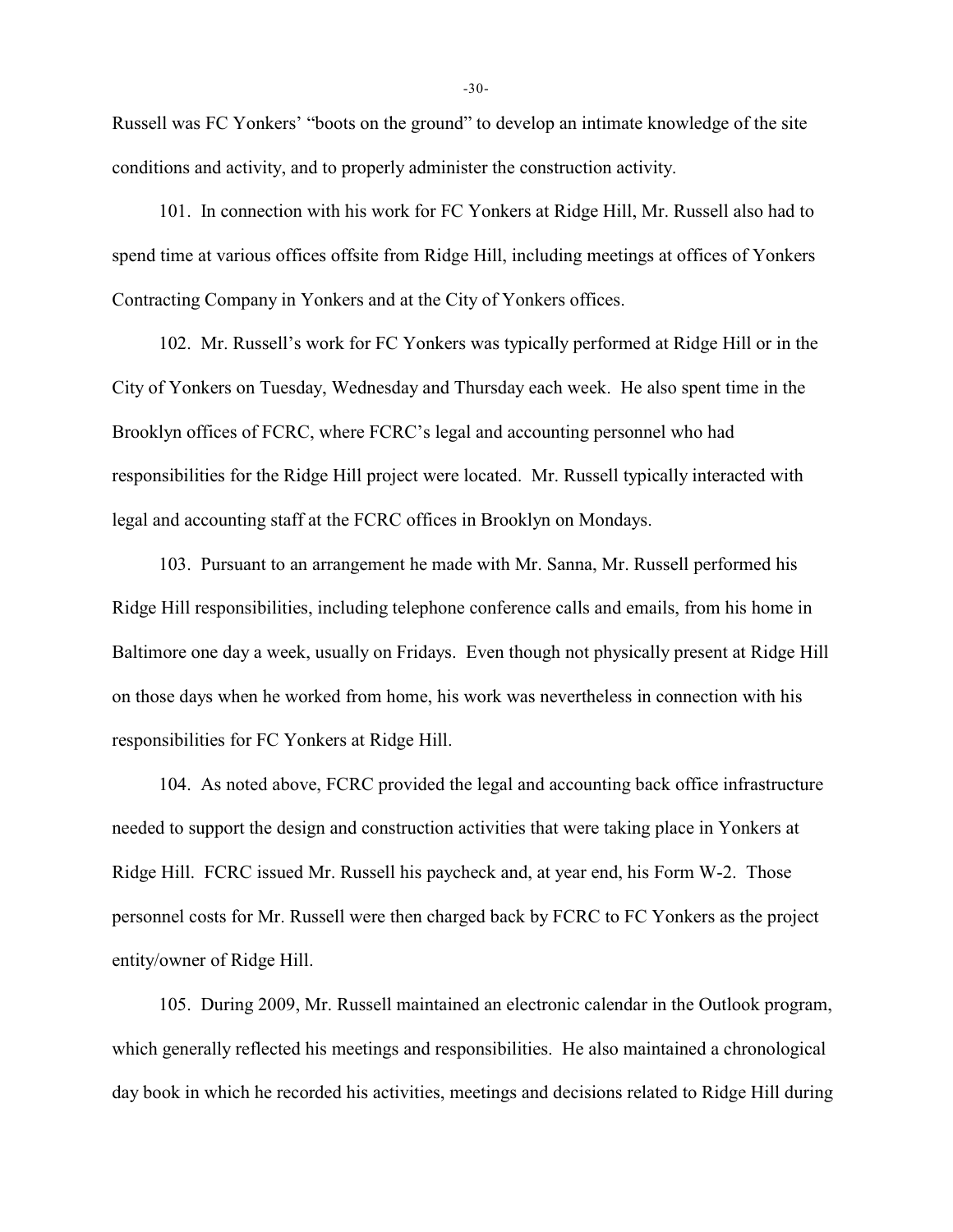2009. This day book was a contemporaneously maintained work diary. The day books were an aid to him in performing his job responsibilities.

106. Construction progress meetings for Ridge Hill were generally held weekly. Minutes of these meetings were kept by Whiting-Turner as program manager. The minutes provide a summary of the issues discussed and list the attendees at the meetings.<sup>12</sup> Mr. Russell and other project managers represented FC Yonkers at these meetings. The construction progress meetings were held at Ridge Hill in the third floor large conference room in Building H.

107. Design team meetings for Ridge Hill were also generally held weekly. Minutes of these meetings were kept by Studio Five Partners and Architects, and later by Whiting-Turner. These minutes contain a summary of the topics discussed and list the attendees.<sup>13</sup> The design team meetings were held at Ridge Hill in the third floor large conference room in Building H.

108. As a representative of FC Yonkers, Mr. Russell also attended other meetings to address issues at the Ridge Hill site. For example, on February 25, 2009, he attended a meeting in the conference room in Building H pertaining to the preparation of construction documents that would satisfy Consolidated Edison's requirements for construction of a high voltage transformer vault at the north end of the completed site. Both the minutes of that meeting and Mr. Russell's day book document his attendance at the meetings.<sup>14</sup>

109. On another occasion, on May 27, 2009, Mr. Russell attended a meeting in the

 $12$  The record includes site progress meeting minutes for Ridge Hill Village, FC Yonkers Associates, LLC, prepared by Whiting-Turner during the 2009 tax year. Each attendee's name and firm are listed at the beginning of each set of meeting minutes. "FCYA" attendees at various meeting included Messrs. Russell, Stutman and Rauchet, and Ms. Circiumaru.

<sup>&</sup>lt;sup>13</sup> The record includes Ridge Hill - Yonkers, New York Design/Owner Team meeting minutes for meetings held during the 2009 tax year. FCRC is the firm listed for Messrs. Russell, Stutman, and Rauchet, and other individuals, who attended these meetings.

<sup>&</sup>lt;sup>14</sup> Mr. Russell's company is listed as "FCYA" in the list of attendees in the minutes of the February 25, 2009 Vault A - Submittal Review Meeting.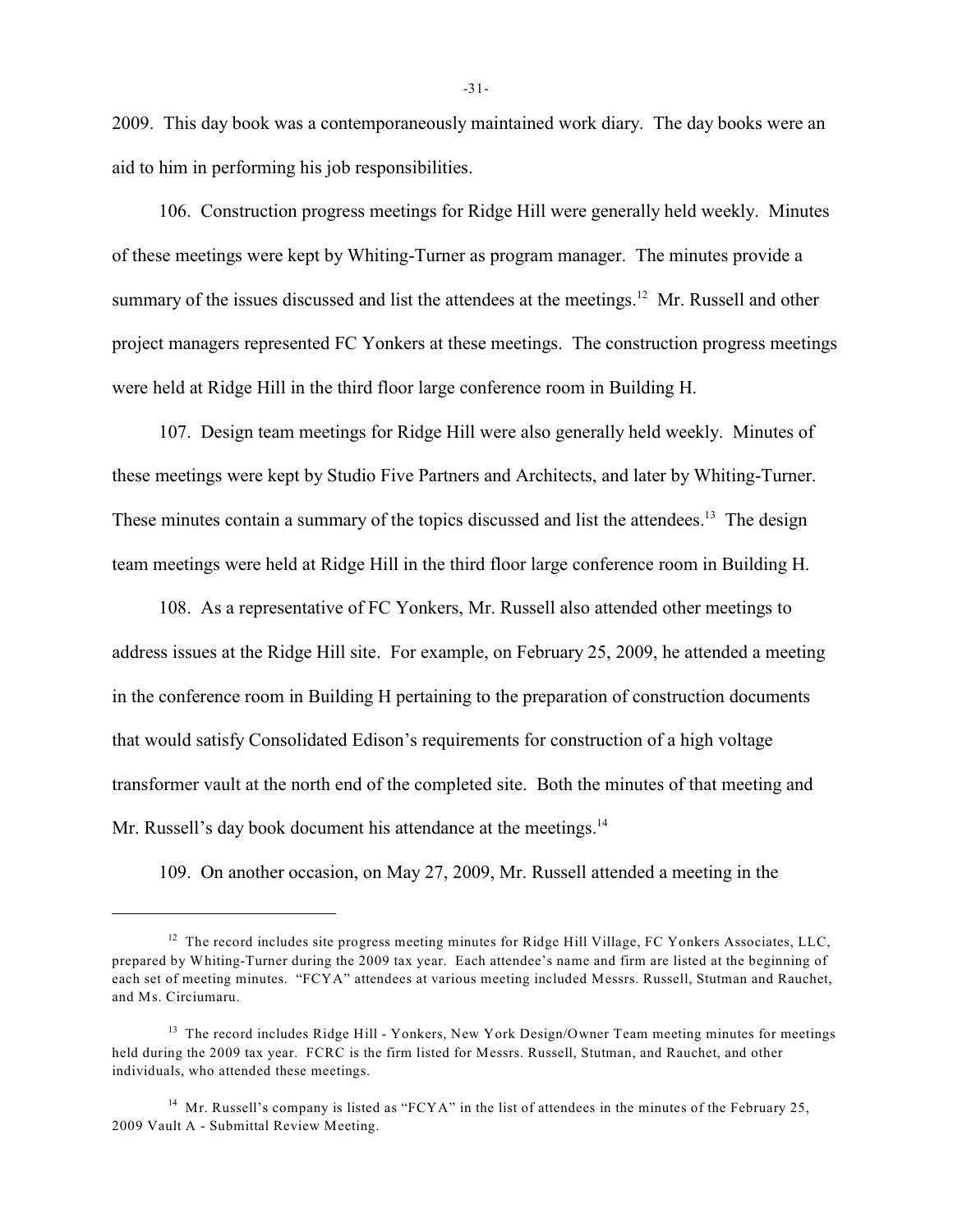Building H third floor conference room to discuss the results of concrete testing to determine the cause of a deficiency in material that had been incorporated in curbs and buildings and to develop a plan to address the issue. Mr. Russell was listed in the attendance list for the meeting<sup>15</sup> and also recorded the meeting in his day book.

110. Exhibit 34 is a schedule showing those days on which Mr. Russell was physically present at the Ridge Hill site during the 52 weeks of the 2009 taxable year from February 1, 2009 through January 31, 2010. The entries are confirmed by the source documents, consisting of Mr. Russell's Outlook calendar, his day book, the construction meeting minutes, the design meeting minutes, and his expense reports. Mr. Russell verified the accuracy of the schedule.

111. As summarized on page 21 of exhibit 34, Mr. Russell was physically present at Ridge Hill three days per week for 12 of the 52 weeks in the 2009 taxable year; two days per week for 33 of the 52 weeks in the 2009 taxable year, and one day per week in five of the 52 weeks in the 2009 taxable year. He was on vacation for two full weeks of the 52 weeks in the 2009 taxable year.

112. Mr. Russell documented his inspections of work being performed and assessed the progress of Ridge Hill construction for FC Yonkers by taking photographs. The record includes a series of photographs taken by Mr. Russell showing construction progress over the course of the 2009 taxable year on the Ridge Hill site south of Building H, including buildings I and J; and the north end of the site, including Building A (the multiplex theater), Building B, Building C, Building D, and Building G.

113. As noted above, Mr. Russell was issued a Form W-2 for the year 2009, which listed FCRC as his employer. His 2009 W-2 did not list any City of Yonkers tax withholding.

-32-

 $<sup>15</sup>$  Both Mr. Russell and Mr. Rauchet attended the meeting, with "Forest City" next to their respective</sup> names in the May 27, 2009 meeting minutes.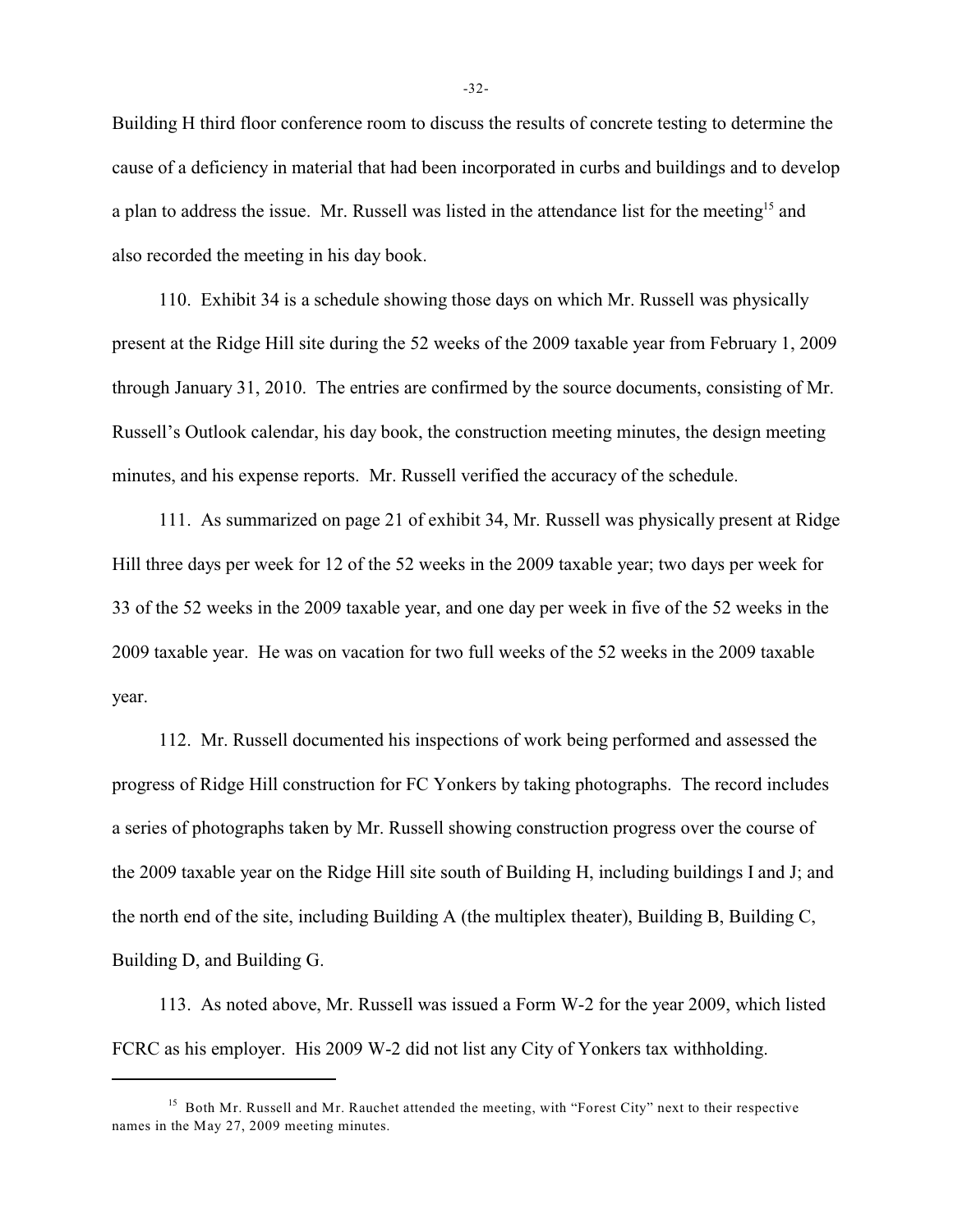114. Mr. Russell was hired to work as a construction project manager within the Forest City group of companies by an FCRC letter of hire dated September 8, 2003. He was initially assigned to work on the Quarter Master project in Philadelphia, Pennsylvania. While working on the Quarter Master project, Mr. Russell reported directly to Mr. Sanna.

115. Mr. Russell worked full-time as project manager on petitioner's Quartermaster Plaza project (a retail development project) on a 40 acre site in Philadelphia, Pennsylvania until January 2005. No part of the Quarter Master project is located in New York State. While working on the Quartermaster Plaza project, Mr. Russell rented an apartment in the City of Philadelphia, where he resided Monday through Thursday.

116. While working in Pennsylvania, Mr. Russell received his paycheck and Form W-2 from FCRC. The 2004 Form W-2 issued to Mr. Russell only reported New York State wages and New York State taxes withheld from the same.

117. Mr. Russell originally filed a New York State tax return for the year 2004, which was prepared by his Maryland-based tax preparer, on which he erroneously declared and paid New York State income tax on his earnings, even though he was actually working in Pennsylvania during 2004.

118. After learning of this error at a hearing before the Division of Tax Appeals with respect to petitioner's 2008 tax year, Mr. Russell filed an amended New York State income tax return for 2004 declaring no income earned in New York for 2004, and requesting a refund of his approximately \$9,000.00 overpayment to New York.

119. Mr. Russell also corrected his tax filings for 2004 by filing a 2004 State of Pennsylvania income tax return and a 2004 City of Philadelphia school tax return, paying the state and municipal income taxes due.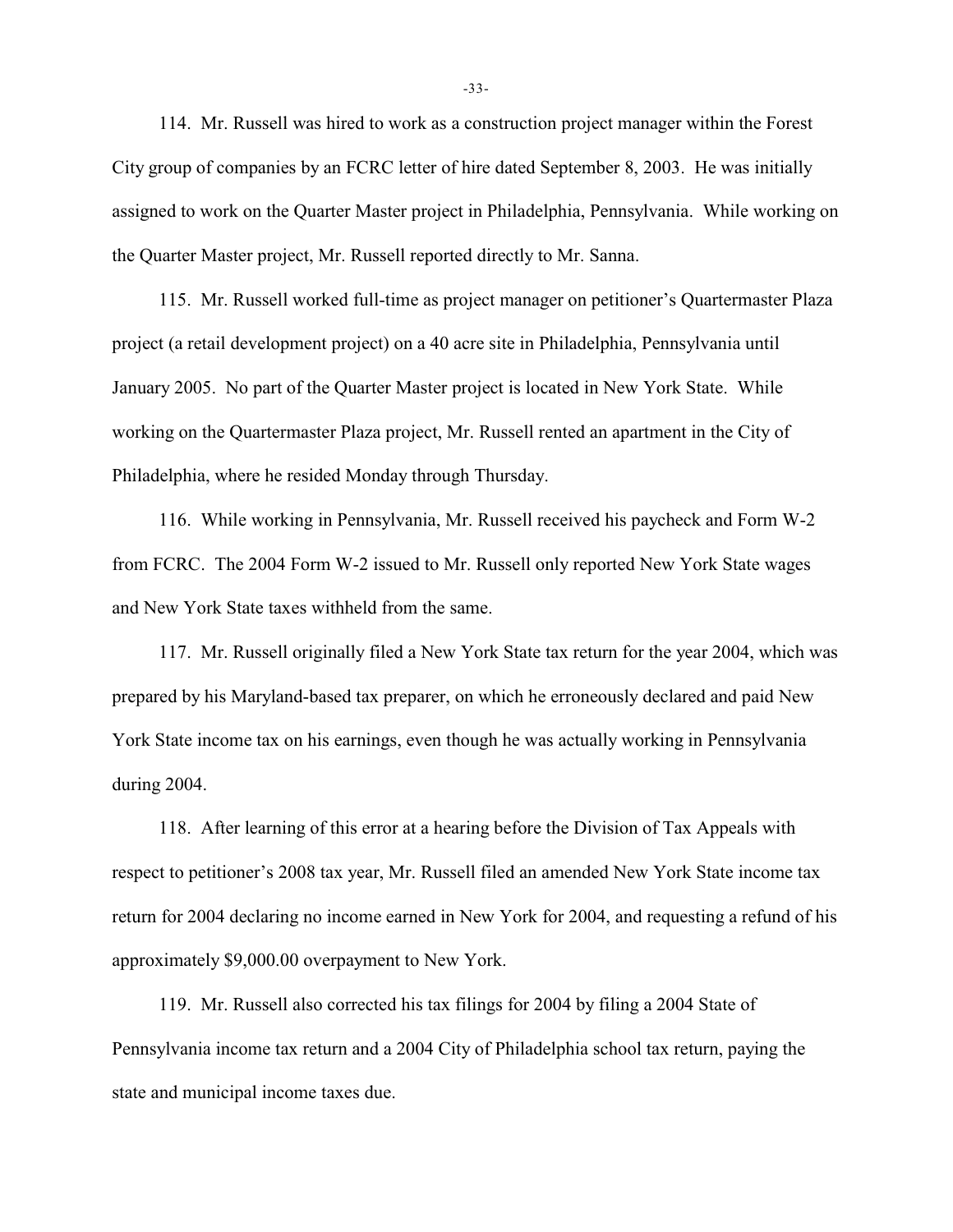120. On his original New York State income tax filings for 2005 through 2011, Mr. Russell did not pay tax on his nonresident earnings from his employment in the City of Yonkers. He was not aware that the City of Yonkers imposed such a tax.

121. After being advised by the Division's counsel at petitioner's hearing for the 2008 tax year to correct his tax filings for 2005 and subsequent years to reflect the City of Yonkers tax, Mr. Russell filed amended New York State income tax returns for 2005 through 2011. On the amended returns, he declared his City of Yonkers earnings, and paid the nonresident income taxes of approximately \$500.00 to \$1,500.00 owed for each of those years.

122. No City of Yonkers income tax had been withheld from Mr. Russell's paychecks by FCRC for 2005 through 2011. No FCRC development entity had ever constructed a project in the City of Yonkers prior to Ridge Hill.<sup>16</sup>

123. The YIDA issued Invoice # 09-COY-FCYONKERS, dated July 10, 2009, to FC Yonkers for "1 Ridge Hill Plaza," Yonkers, New York, "BLOCK/LOT: 4060/1" that referenced "Section 3.3 Taxes Assessments and Utility Charges (a) Tax During Construction" of the Tax Benefit Leaseback Agreement and stated the "Tax During Construction Payment" terms were "\$30,964.16 per month" for the "City Fiscal Year (Period Covered): July - December, 2009." The "Current Assessment" section of this invoice stated that the "Current Payment Due to the City of Yonkers" was \$185,784.96. On September 11, 2009, FC Yonkers paid the City of Yonkers \$185,784.96 by a check drawn on its Bank of America checking account.

124. For the 2009 tax year, in addition to the payment in lieu of taxes (PILOT) payment that it made for 1 Ridge Hill Boulevard, FC Yonkers paid taxes imposed by the City of Yonkers and Westchester County on the following 26 properties:

 $16$  The City of Yonkers is a unique municipality in New York in imposing an income tax on nonresidents who earn wages within the City.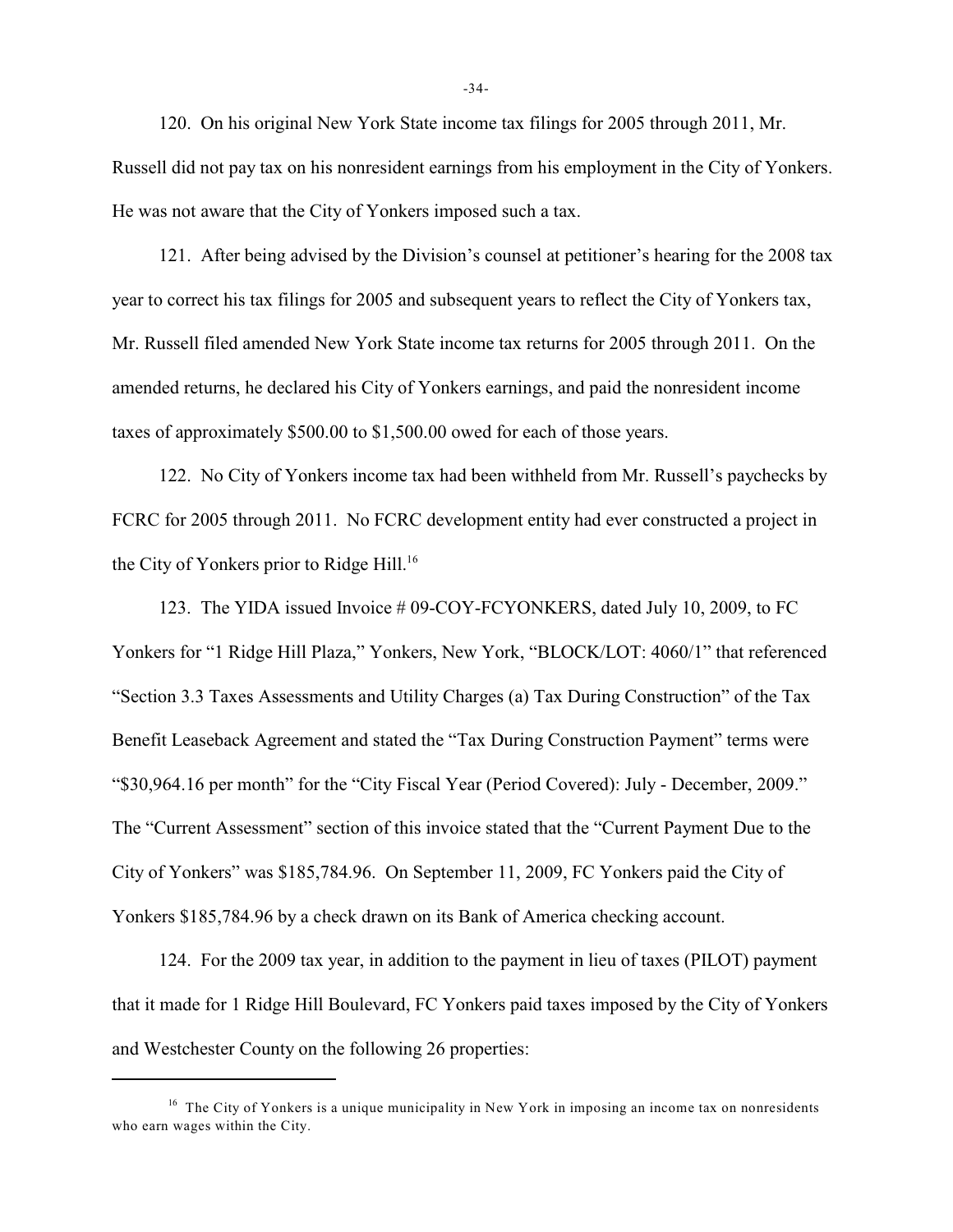(1) Block 4000 Lot 130, 1 Grassy Sprain Road (property valuation: \$10,400.00, Net Amt subj to County tax: \$10,400.00, Net Amt subj to Real Estate Tax \$10,400.00, New Amt subj to School Tax \$10,400.00, Sewer Dist: 1 S-Value: \$10,400.00, Solid Waste Value: \$10,400.00, and unit frontage 121 feet) -

(A) County taxes paid on April 1, 2009 in the total amount of \$2,003.23, consisting of County/State Tax of \$1,313.21, Solid Waste Tax of \$122.20, Total Sewer Tax of \$192.82 and Safety Inspection Fee of \$375.00.

(B) City taxes paid on April 1, 2009 in the total amount of \$6,188.08, consisting of Real Estate Tax of \$1,449.03, School Tax of \$4,458.90, Frontage Tax of \$169.40, and Sundry Interest of \$110.75.

(C) City Tax for tax year 2010, bill number 17264, total City tax due in the amount of \$7,803.75, consisting of Real Estate Tax of \$1,687.19, School Tax of \$4,560.61, Frontage Tax of \$169.40, and Sundry Interest of \$1,386.55. Partial payments of \$2,601.25 were included in check number 4204 (July-August 2009) and check number 4288 (Sept-Oct 2009). A partial payment of \$2,601.25 was included in check number 4344 that was voided after issuance.

(2) Block 4061 Lot 1, 100 Ridge Hill Boulevard (Assessed Value \$240,400.00, County Exempt Value \$240,400.00, City Exempt Value \$240,400.00, School Exempt Value \$240,400.00, "INDL.DEVLP" exemption type, 6.5 acres) -

(A) 2009 County Tax Statement for January 1, 2009 to December 31, 2009, bill number 35208, total County tax in the amount of \$7,430.76 paid on April 1, 2009, consisting of a County Waste Disposal Tax of \$2,824.70, computed on a taxable value of \$240,400.00 at a tax rate of \$11.75, and North Yonkers Sewer District County Sewer Valuation tax of \$4,606.06, computed on a taxable value of \$240,400.00 at a tax rate of \$19.16.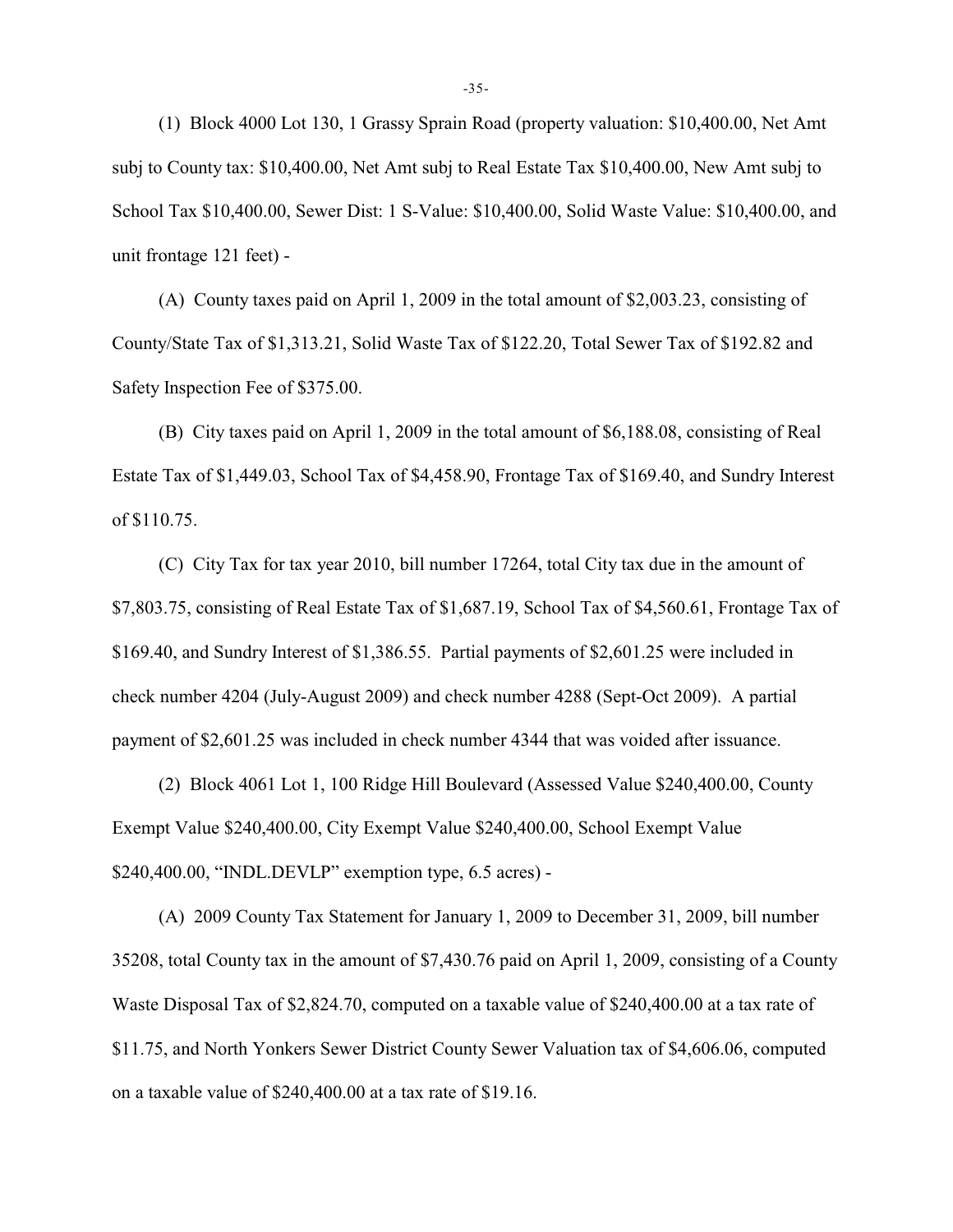(B) City of Yonkers Tax Statement for July 1, 2009 to June 30, 2010, bill number 35129, total tax due in the amount of \$3,969.00 for unit frontage property taxes.<sup>17</sup> Partial payments of \$1,323.00 were included in check number 4204 (July-August 2009) and check number 4288 (Sept-Oct 2009). A partial payment of \$1,323.00 was included in check number 4344 that was voided after issuance.

(3) Block 4061 Lot 2, 2 Lembo Drive (Assessed Value \$87,200.00, County Exempt Value \$87,200.00, City Exempt Value \$87,200.00, School Exempt Value \$87,200.00, "INDL.DEVLP" exemption type, 2.36 acres, and unit frontage of 1,027 feet) -

 (A) 2009 County Tax Statement for January 1, 2009 to December 31, 2009, bill number 35209, total County tax in the amount of \$2,695.35 paid on April 1, 2009, consisting of a County Waste Disposal Tax of \$1,024.60, computed on a taxable value of \$87,200.00 at a tax rate of \$11.75, and North Yonkers Sewer District County Sewer Valuation tax of \$1,670.75, computed on a taxable value of \$87,200.00 at a tax rate of \$19.16.

(B) City Tax for tax year 2010, bill number 35130, total City tax due in the amount of \$1,437.80.00 for frontage tax. Partial payments were made in the following amounts: \$479.28 included in check number 4204 (July-August 2009), and \$479.26 included in check number 4288 (Sept-Oct 2009). A partial payment of \$479.26 was included in check number 4344 that was voided after issuance.

(4) Block 4062 Lot 1, 22 Lembo Drive (Assessed Value \$69,000.00, County Exempt Value \$69,000.00, City Exempt Value \$69,000.00, School Exempt Value \$69,000.00, "INDL.DEVLP" exemption type, 1.87 acres, and unit frontage of 813 feet) -

(A) 2009 County Tax Statement for January 1, 2009 to December 31, 2009, bill number

 $17$  The unit frontage line item in the Property Taxes section of this City of Yonkers Tax Statement did not have a taxable value listed, but did have a tax rate of \$1.40 listed.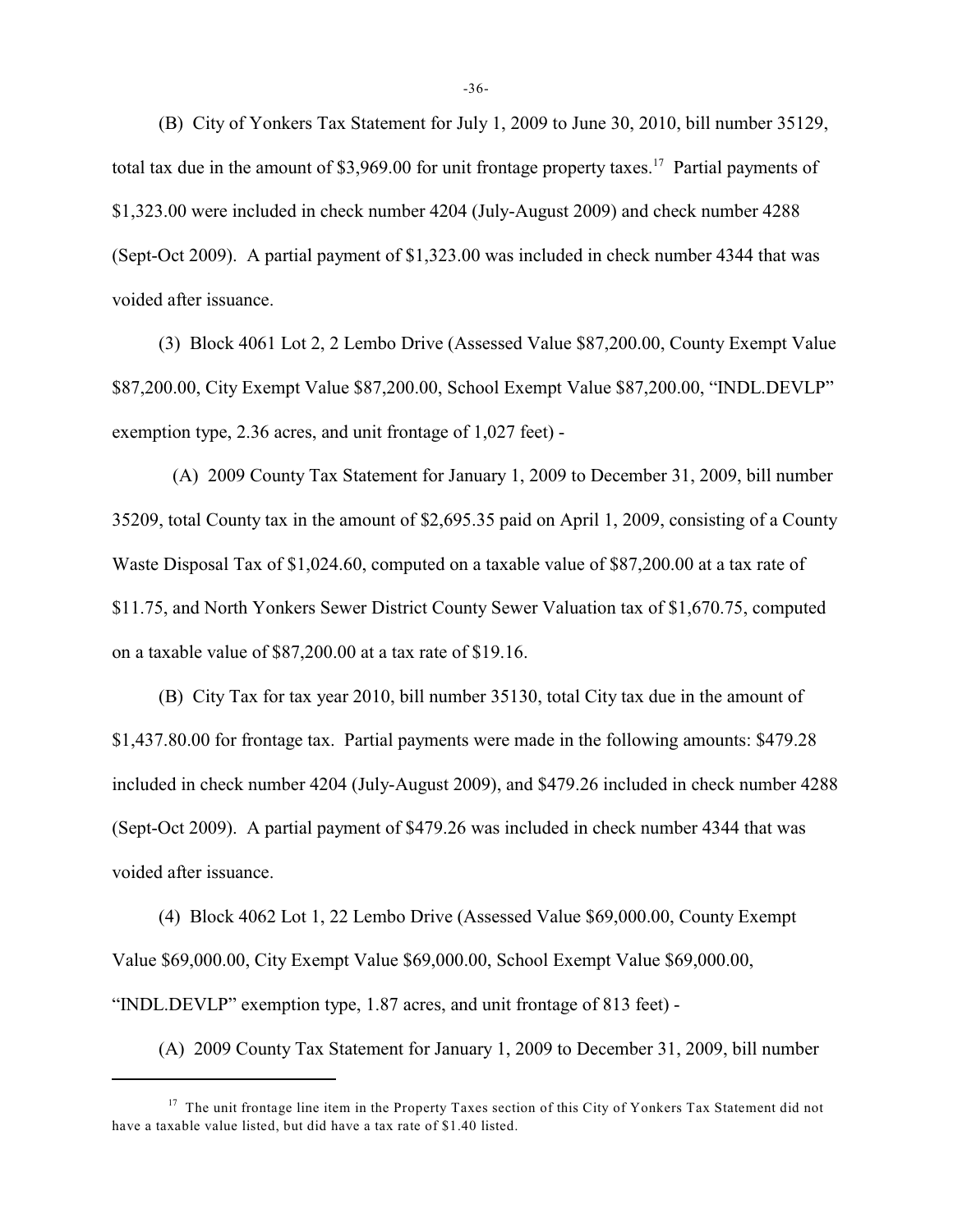35210, total County tax in the amount of \$2,132.79 paid on April 1, 2009, consisting of a County Waste Disposal Tax of \$810.75, computed on a taxable value of \$69,000.00 at a tax rate of \$11.75, and North Yonkers Sewer District County Sewer Valuation tax of \$1,322.04, computed on a taxable value of \$69,000.00 at a tax rate of \$19.16.

(B) City Tax for tax year 2010, bill number 35131, total City tax due in the amount of \$1,138.20 for frontage tax. Partial payments of \$379.40 were included in check number 4204 (July-August 2009) and check number 4288 (Sept-Oct 2009). A partial payment of \$379.40 was included in check number 4344 that was voided after issuance.

(5) Block 4063 Lot 1, 21 Market Street (Assessed Value \$21,000.00, County Exempt Value \$21,000.00, City Exempt Value \$21,000.00, School Exempt Value \$21,000.00, "INDL.DEVLP" exemption type, .57 acres, and unit frontage of "000000" feet) -

(A) 2009 County Tax Statement for January 1, 2009 to December 31, 2009, bill number 35211, total County tax in the amount of \$649.11 paid on April 1, 2009, consisting of a County Waste Disposal Tax of \$246.75, computed on a taxable value of \$21,000.00 at a tax rate of \$11.75, and North Yonkers Sewer District County Sewer Valuation tax of \$402.36, computed on a taxable value of \$21,000.00 at a tax rate of \$19.16.

(B) City Tax for tax year 2010, bill number 35132, total City tax due in the amount of \$347.20 for frontage tax. Partial payments were made in the following amounts: \$115.74 included in check number 4204 (July-August 2009), and \$115.73 included in check number 4288 (Sept-Oct 2009). A partial payment of \$115.73 was included in check number 4344 that was voided after issuance.

(6) Block 4064 Lot 1, 22 Market Street (Assessed Value \$46,900.00, County Exempt Value \$46,900.00, City Exempt Value \$46,900.00, School Exempt Value \$46,900.00,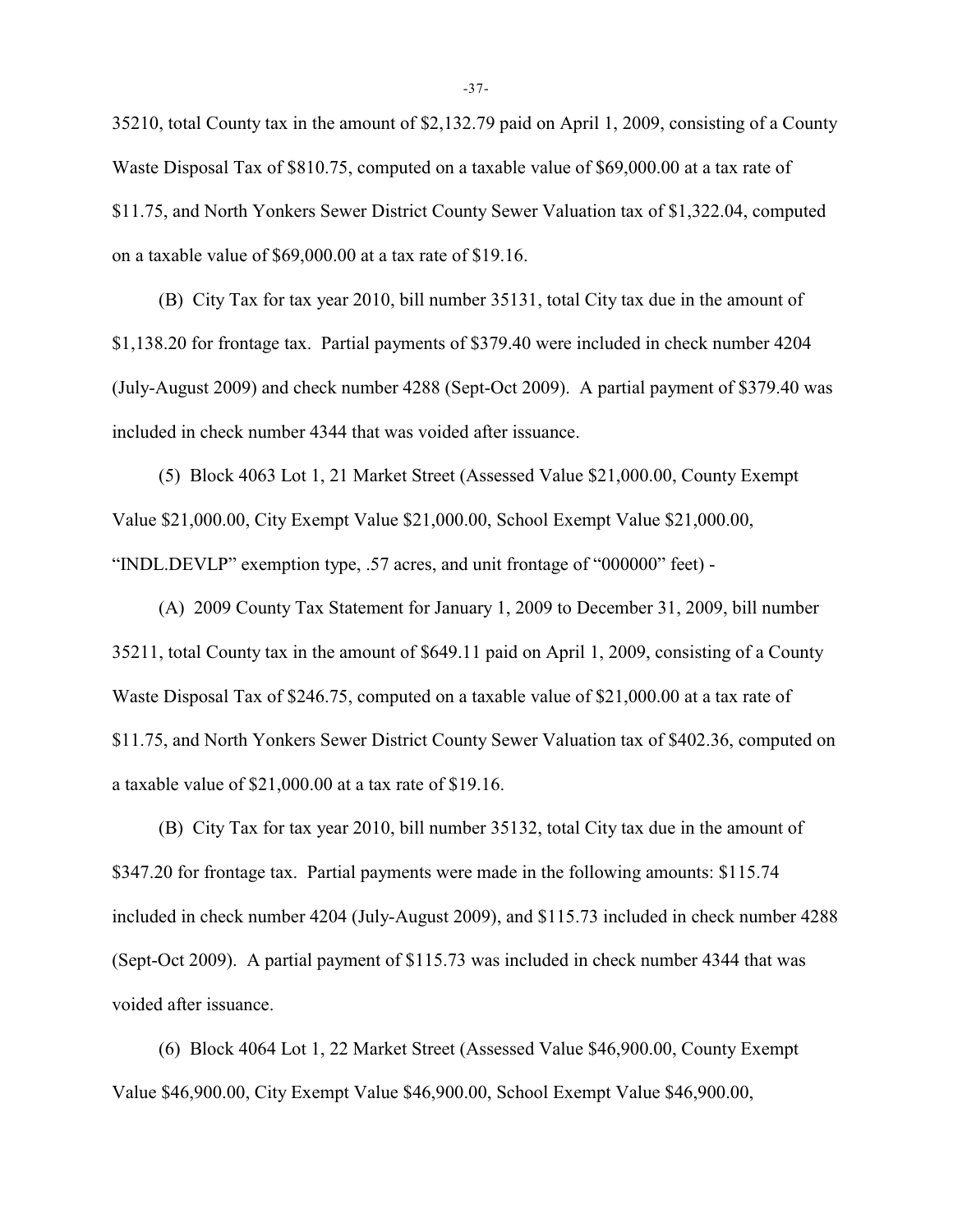"INDL.DEVLP" exemption type, 1.27 acres, and unit frontage of 553 feet) -

(A) 2009 County Tax Statement for January 1, 2009 to December 31, 2009, bill number 35212, total County tax in the amount of \$1,449.68 paid on April 1, 2009, consisting of a County Waste Disposal Tax of \$551.08, computed on a taxable value of \$46,900.00 at a tax rate of \$11.75, and North Yonkers Sewer District County Sewer Valuation tax of \$898.60, computed on a taxable value of \$46,900.00 at a tax rate of \$19.16.

(B) City Tax for tax year 2010, bill number 35133, total City tax due in the amount of \$774.20 for frontage tax. Partial payments were made in the following amounts: \$258.08 included in check number 4204 (July-August 2009), and \$258.06 included in check number 4288 (Sept-Oct 2009). A partial payment of \$258.06 was included in check number 4344 that was voided after issuance.

(7) Block 4065 Lot 1, 74 Market Street (Assessed Value \$115,600.00, County Exempt Value \$115,600.00, City Exempt Value \$115,600.00, School Exempt Value \$115,600.00, "INDL.DEVLP" exemption type, 2.59 acres, and unit frontage of 1,126 feet) -

(A) 2009 County Tax Statement for January 1, 2009 to December 31, 2009, bill number 35213, total County tax in the amount of \$3,948.20 paid on April 1, 2009, consisting of a County Waste Disposal Tax of \$1,358.30, computed on a taxable value of \$115,600.00 at a tax rate of \$11.75, a North Yonkers Sewer District County Sewer Valuation tax of \$2,214.90, computed on a taxable value of \$115,600.00 at a tax rate of \$19.16, and a Safety Inspection Fee of \$375.00.

(B) City Tax for tax year 2010, bill number 35134, total City tax due in the amount of \$1,576.40 for frontage tax. Partial payments were made in the following amounts: \$525.48 included in check number 4204 (July-August 2009), and \$525.46 included in check number 4288 (Sept-Oct 2009). A partial payment of \$525.46 was included in check number 4344 that was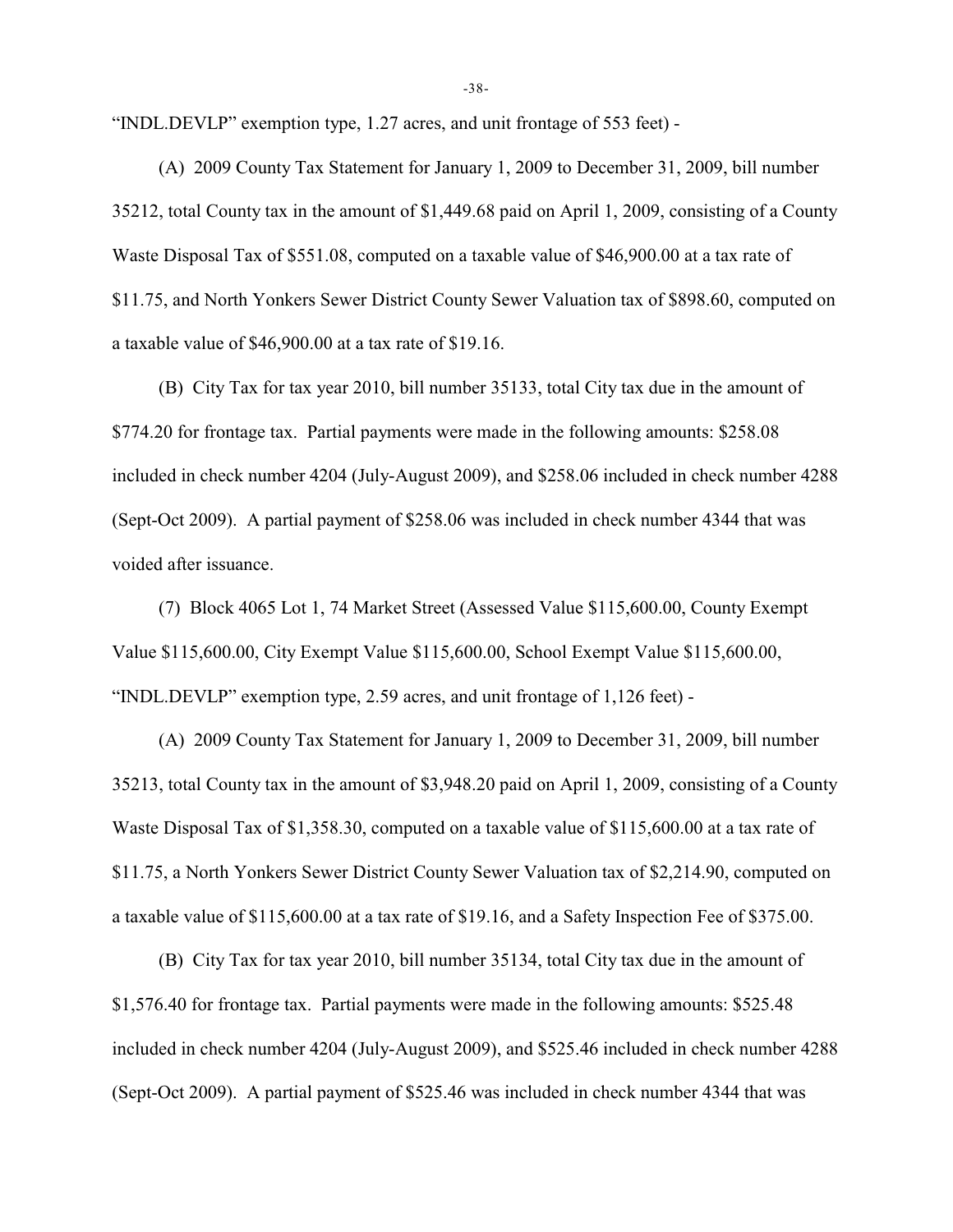voided after issuance.

(8) Block 4066 Lot 1, 73 Market Street (Assessed Value \$474,200.00, County Exempt Value \$474,200.00, City Exempt Value \$474,200.00, School Exempt Value \$474,200.00, "INDL.DEVLP" exemption type, 2.55 acres, and unit frontage of 1,110 feet) -

(A) 2009 County Tax Statement for January 1, 2009 to December 31, 2009, bill number 35214, total County tax in the amount of \$15,032.52 paid on April 1, 2009, consisting of a County Waste Disposal Tax of \$5,571.85, computed on a taxable value of \$474,200.00 at a tax rate of \$11.75, a North Yonkers Sewer District County Sewer Valuation tax of \$9,085.67, computed on a taxable value of \$474,200.00 at a tax rate of \$19.16, and a Safety Inspection Fee of \$375.00.

(B) City Tax for tax year 2010, bill number 35135, total City tax due in the amount of \$1,554.40 for frontage tax. Partial payments of \$518.00 were included in check number 4204 (July-August 2009) and check number 4288 (Sept-Oct 2009). A partial payment of \$518.00 was included in check number 4344 that was voided after issuance.

(9) Block 4067 Lot 1, 135 Market Street (Assessed Value \$89,100.00, County Exempt Value \$89,100.00, City Exempt Value \$89,100.00, School Exempt Value \$89,100.00, "INDL.DEVLP" exemption type, 2.41 acres, and unit frontage of 1,050 feet) -

(A) 2009 County Tax Statement for January 1, 2009 to December 31, 2009, bill number 35215, total County tax in the amount of \$2,754.09 paid on April 1, 2009, consisting of a County Waste Disposal Tax of \$1,046.93, computed on a taxable value of \$89,100.00 at a tax rate of \$11.75, and a North Yonkers Sewer District County Sewer Valuation tax of \$1,707.16, computed on a taxable value of \$89,100.00 at a tax rate of \$19.16.

(B) City Tax for tax year 2010, bill number 35136, total City tax due in the amount of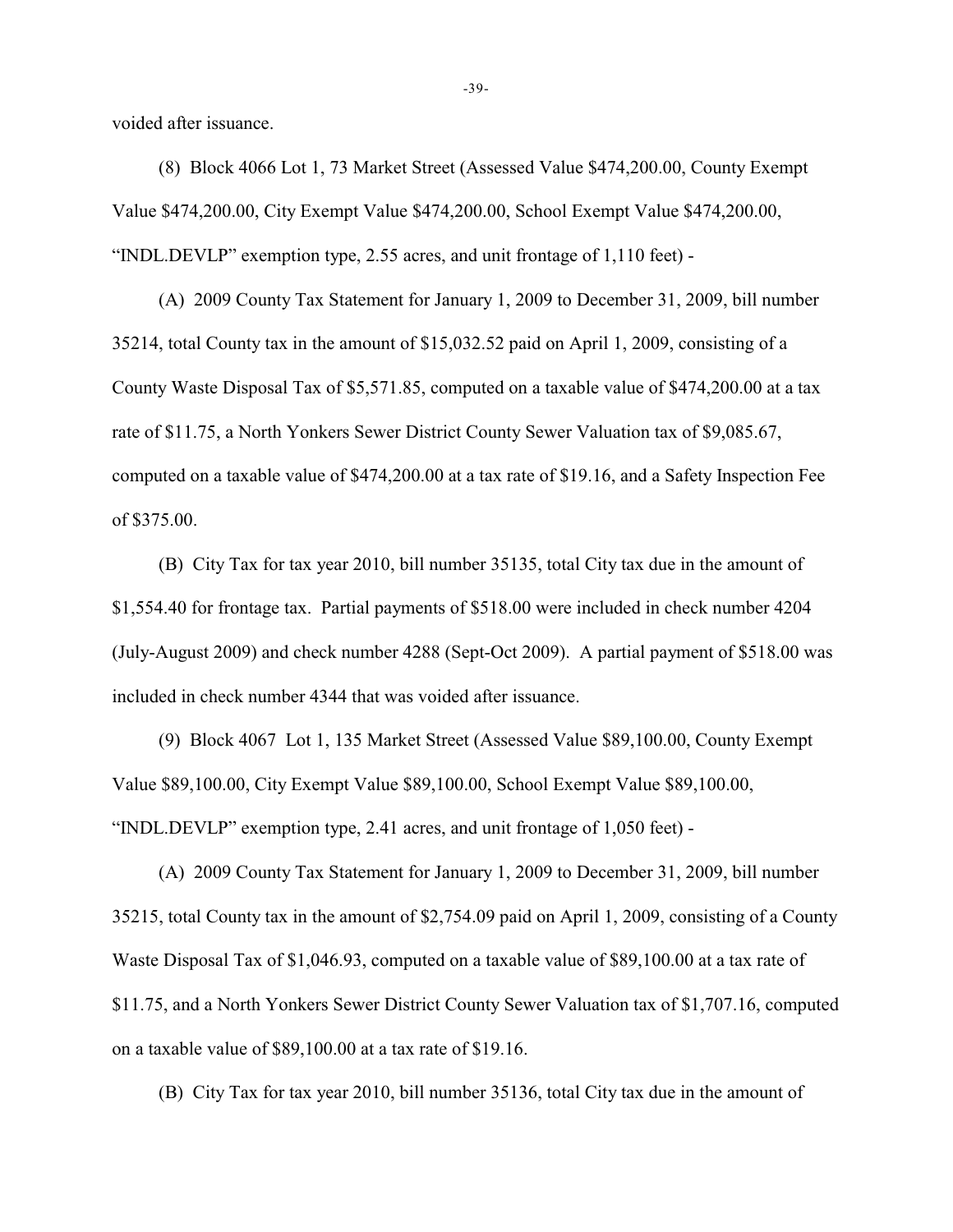\$1,470.00 for frontage tax. Partial payments of \$490.00 were included in check number 4204 (July-August 2009) and check number 4288 (Sept-Oct 2009). A partial payment of \$490.00 was included in check number 4344 that was voided after issuance.

(10) Block 4068 Lot 1, 136 Market Street (Assessed Value \$34,900.00, County Exempt Value \$34,900.00, City Exempt Value \$34,900.00, School Exempt Value \$34,900.00, "INDL.DEVLP" exemption type, .94 acres, and unit frontage of 411 feet) -

(A) 2009 County Tax Statement for January 1, 2009 to December 31, 2009, bill number 35216, total County tax in the amount of \$1,078.76 paid on April 1, 2009, consisting of a County Waste Disposal Tax of \$410.68, computed on a taxable value of \$34,900.00 at a tax rate of \$11.75, and a North Yonkers Sewer District County Sewer Valuation tax of \$668.68, computed on a taxable value of \$34,900.00 at a tax rate of \$19.16.

(B) City Tax for tax year 2010, bill number 35137, total City tax due in the amount of \$575.40 for frontage tax. Partial payments of \$191.80 were included in check number 4204 (July-August 2009) and check number 4288 (Sept-Oct 2009). A partial payment of \$191.80 was included in check number 4344 that was voided after issuance.

(11) Block 4069 Lot 1, 77 Cole Street (Assessed Value \$102,400.00, County Exempt Value \$102,400.00, City Exempt Value \$102,400.00, School Exempt Value \$102,400.00, "INDL.DEVLP" exemption type, 1.96 acres, and unit frontage of 853 feet) -

(A) 2009 County Tax Statement for January 1, 2009 to December 31, 2009, bill number 35217, total County tax in the amount of \$3,540.18 paid on April 1, 2009, consisting of a County Waste Disposal Tax of \$1,203.20, computed on a taxable value of \$102,400.00 at a tax rate of \$11.75, a North Yonkers Sewer District County Sewer Valuation tax of \$1,961.98, computed on a taxable value of \$102,400.00 at a tax rate of \$19.16, and a Safety Inspection Fee of \$375.00.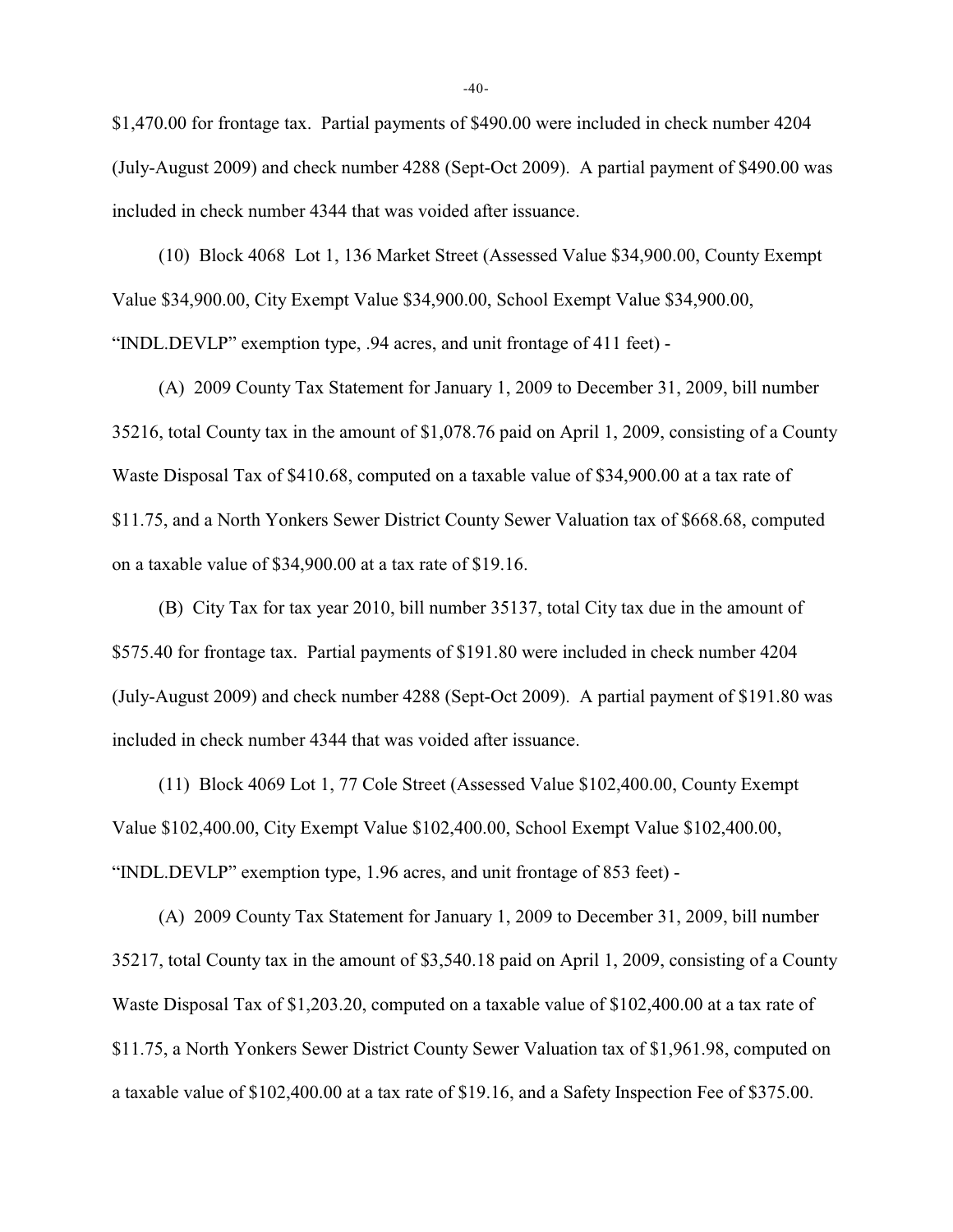(B) City Tax for tax year 2010, bill number 35138, total City tax due in the amount of \$1,194.20 for frontage tax. Partial payments were made in the following amounts: \$398.08 included in check number 4204 (July-August 2009), and \$398.06 included in check number 4288 (Sept-Oct 2009). A partial payment of \$398.06 was included in check number 4344 that was voided after issuance.

(12) Block 4069 Lot 2, 500 Otis Drive (Assessed Value \$16,600.00, County Exempt Value \$16,600.00, City Exempt Value \$16,600.00, School Exempt Value \$16,600.00, "INDL.DEVLP" exemption type, .45 acres, and unit frontage of 196 feet) -

(A) 2009 County Tax Statement for January 1, 2009 to December 31, 2009, bill number 35218, total County tax in the amount of \$513.11 paid on April 1, 2009, consisting of a County Waste Disposal Tax of \$195.05, computed on a taxable value of \$16,600.00 at a tax rate of \$11.75, and a North Yonkers Sewer District County Sewer Valuation tax of \$318.06, computed on a taxable value of \$16,600.00 at a tax rate of \$19.16.

(B) City Tax for tax year 2010, bill number 35139, total City tax due in the amount of \$274.40 for frontage tax. Partial payments were made in the following amounts: \$91.48 included in check number 4204 (July-August 2009), and \$91.46 included in check number 4288 (Sept-Oct 2009). A partial payment of \$91.46 was included in check number 4344 that was voided after issuance.

(13) Block 4070 Lot 1, 194 Market Street (Assessed Value \$74,100.00, County Exempt Value \$74,100.00, City Exempt Value \$74,100.00, School Exempt Value \$74,100.00, "INDL.DEVLP" exemption type, 2.00 acres, and unit frontage of 874 feet) -

(A) 2009 County Tax Statement for January 1, 2009 to December 31, 2009, bill number 35219, total County tax in the amount of \$2,290.44 paid on April 1, 2009, consisting of a County

-41-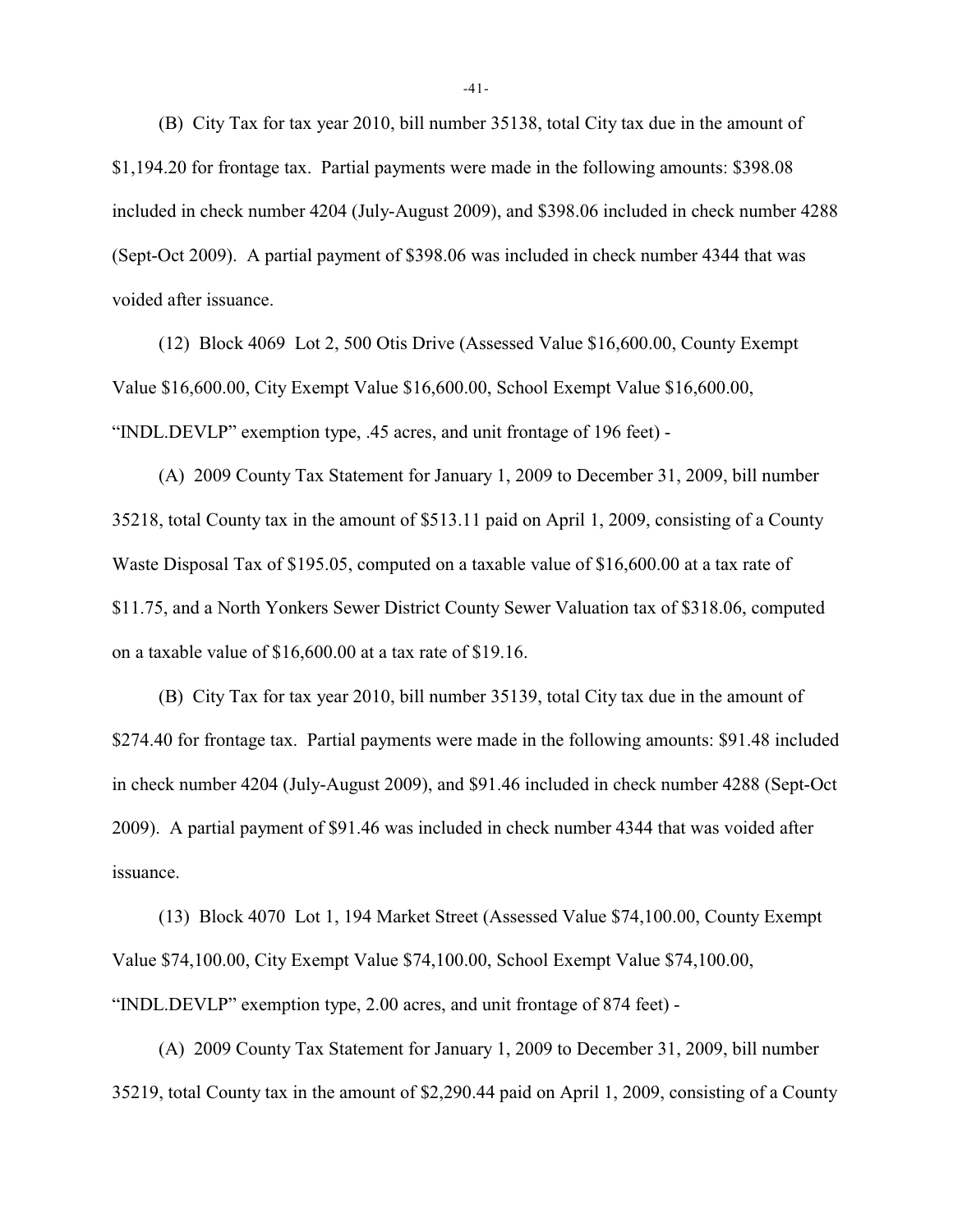Waste Disposal Tax of \$870.68, computed on a taxable value of \$74,100.00 at a tax rate of \$11.75, and a North Yonkers Sewer District County Sewer Valuation tax of \$1,419.76, computed on a taxable value of \$74,100.00 at a tax rate of \$19.16.

(B) City Tax for tax year 2010, bill number 35140, total City tax due in the amount of \$1,223.60 for frontage tax. Partial payments were made in the following amounts: \$407.88 included in check number 4204 (July-August 2009), and \$407.86 included in check number 4288 (Sept-Oct 2009). A partial payment of \$407.86 was included in check number 4344 that was voided after issuance.

(14) Block 4071 Lot 1, 193 Market Street (Assessed Value \$83,700.00, County Exempt Value \$83,700.00, City Exempt Value \$83,700.00, School Exempt Value \$83,700.00, "INDL.DEVLP" exemption type, 2.26 acres, and unit frontage of 987 feet) -

(A) 2009 County Tax Statement for January 1, 2009 to December 31, 2009, bill number 35220, total County tax in the amount of \$2,587.17 paid on April 1, 2009, consisting of a County Waste Disposal Tax of \$983.48, computed on a taxable value of \$83,700.00 at a tax rate of \$11.75, and a North Yonkers Sewer District County Sewer Valuation tax of \$1,603.69, computed on a taxable value of \$83,700.00 at a tax rate of \$19.16.

(B) City Tax for tax year 2010, bill number 35141, total City tax due in the amount of \$1,381.80 for frontage tax. Partial payments of \$460.60 were included in check number 4204 (July-August 2009) and check number 4288 (Sept-Oct 2009). A partial payment of \$460.60 was included in check number 4344 that was voided after issuance.

(15) Block 4072 Lot 1, 29 Fitzgerald Street (Assessed Value \$92,700.00, County Exempt Value \$92,700.00, City Exempt Value \$92,7000.00, School Exempt Value \$92,700.00, "INDL.DEVLP" exemption type, 2.52 acres, and unit frontage of 1,093 feet) -

-42-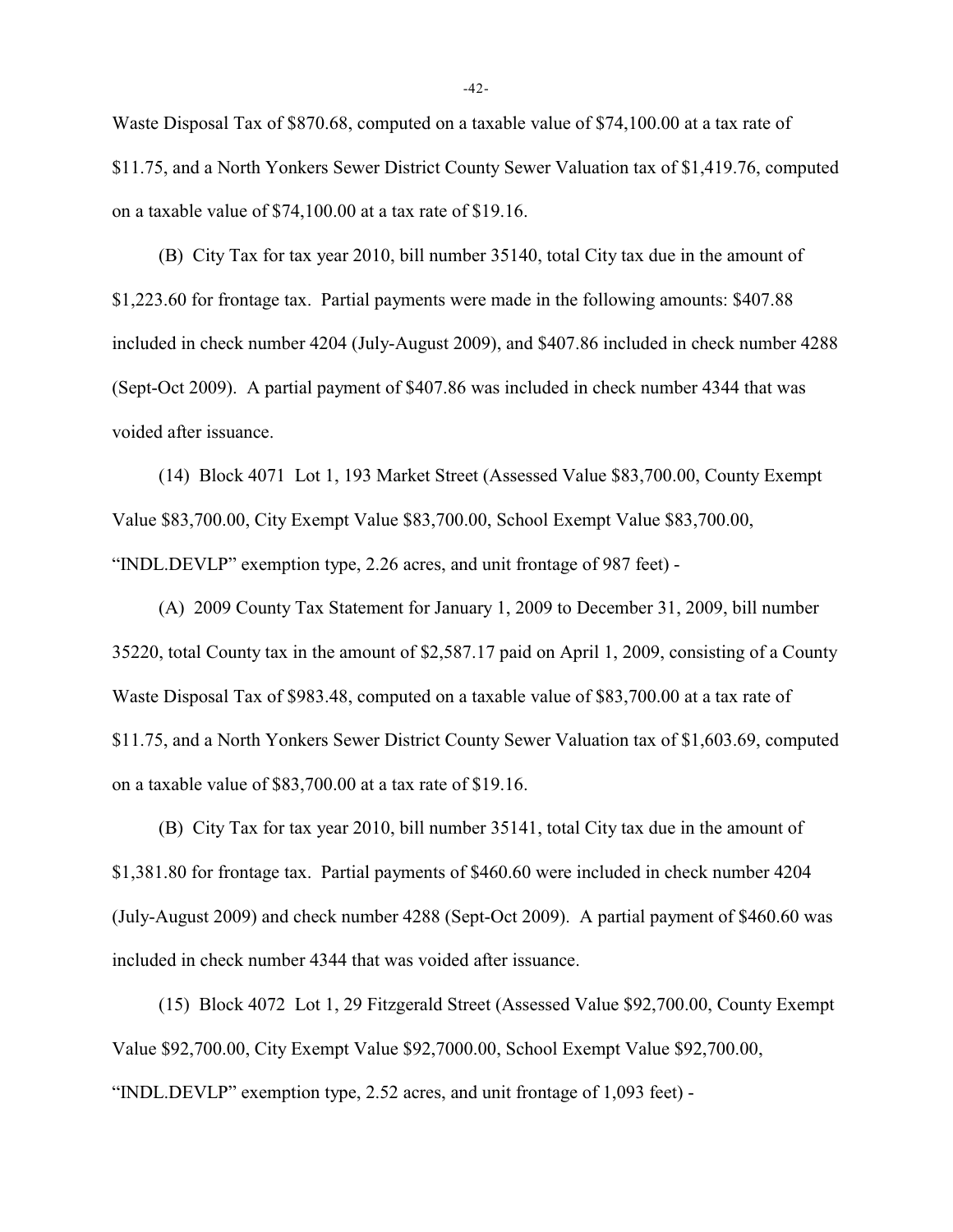(A) 2009 County Tax Statement for January 1, 2009 to December 31, 2009, bill number 35221, total County tax in the amount of \$2,865.36 paid on April 1, 2009, consisting of a County Waste Disposal Tax of \$1,089.23, computed on a taxable value of \$92,700.00 at a tax rate of \$11.75, and a North Yonkers Sewer District County Sewer Valuation tax of \$1,776.13, computed on a taxable value of \$92,700.00 at a tax rate of \$19.16.

(B) City Tax for tax year 2010, bill number 35142, total City tax due in the amount of \$1,530.20 for frontage tax. Partial payments were made in the following amounts: \$510.08 included in check number 4204 (July-August 2009), and \$510.06 included in check number 4288 (Sept-Oct 2009). A partial payment of \$510.06 was included in check number 4344 that was voided after issuance.

(16) Block 4072 Lot 2, 230 Market Street (Assessed Value \$14,600.00, County Exempt Value \$14,600.00, City Exempt Value \$14,600.00, School Exempt Value \$14,600.00, "INDL.DEVLP" exemption type, .39 acres, and unit frontage of 172 feet) -

(A) 2009 County Tax Statement for January 1, 2009 to December 31, 2009, bill number 35222, total County tax in the amount of \$451.29 paid on April 1, 2009, consisting of a County Waste Disposal Tax of \$171.55, computed on a taxable value of \$14,600.00 at a tax rate of \$11.75, and a North Yonkers Sewer District County Sewer Valuation tax of \$279.74, computed on a taxable value of \$14,600.00 at a tax rate of \$19.16.

(B) City Tax for tax year 2010, bill number 35143, total City tax due in the amount of \$240.80 for frontage tax. Partial payments were made in the following amounts: \$80.28 included in check number 4204 (July-August 2009), and \$80.26 included in check number 4288 (Sept-Oct 2009). A partial payment of \$80.26 was included in check number 4344 that was voided after issuance.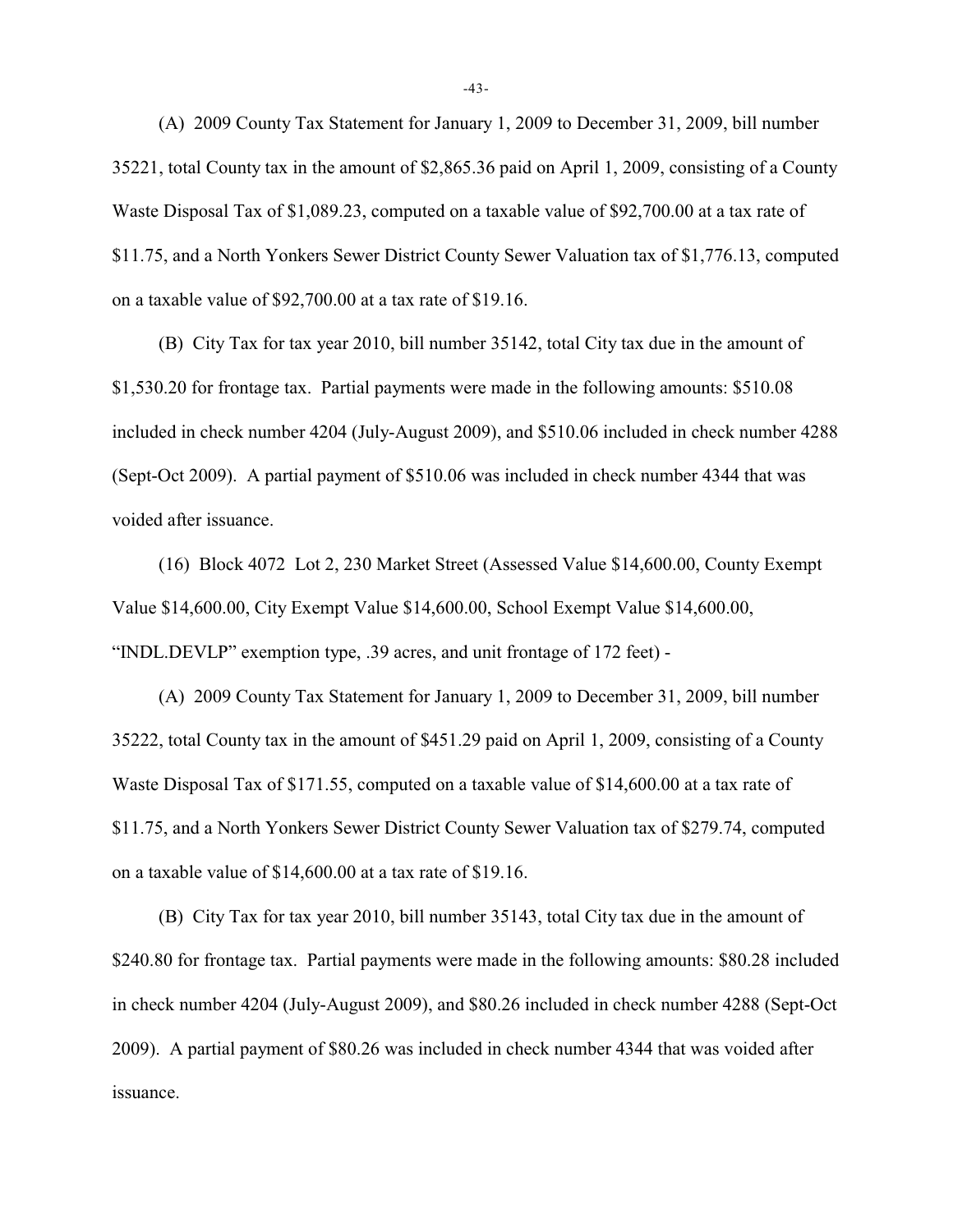(17) Block 4072 Lot 3, 229 Market Street (Assessed Value \$20,900.00, County Exempt Value \$20,900.00, City Exempt Value \$20,900.00, School Exempt Value \$20,900.00, "INDL.DEVLP" exemption type, .57 acres, and unit frontage of 247 feet) -

(A) 2009 County Tax Statement for January 1, 2009 to December 31, 2009, bill number 35223, total County tax in the amount of \$646.02 paid on April 1, 2009, consisting of a County Waste Disposal Tax of \$245.58, computed on a taxable value of \$20,900.00 at a tax rate of \$11.75, and a North Yonkers Sewer District County Sewer Valuation tax of \$400.44, computed on a taxable value of \$20,900.00 at a tax rate of \$19.16.

(B) City Tax for tax year 2010, bill number 35144, total City tax due in the amount of \$345.80 for frontage tax. Partial payments were made in the following amounts: \$115.28 included in check number 4204 (July-August 2009), and \$115.26 included in check number 4288 (Sept-Oct 2009). A partial payment of \$115.26 was included in check number 4344 that was voided after issuance.

(18) Block 4072 Lot 4, 801 Otis Drive (Assessed Value \$120,200.00, County Exempt Value \$120,200.00, City Exempt Value \$120,200.00, School Exempt Value \$120,200.00, "INDL.DEVLP" exemption type, 3.25 acres, and unit frontage of 1,417 feet) -

(A) 2009 County Tax Statement for January 1, 2009 to December 31, 2009, bill number 35224, total County tax in the amount of \$3,715.38 paid on April 1, 2009, consisting of a County Waste Disposal Tax of \$1,412.35, computed on a taxable value of \$120,200.00 at a tax rate of \$11.75, and a North Yonkers Sewer District County Sewer Valuation tax of \$2,303.03, computed on a taxable value of \$120,200.00 at a tax rate of \$19.16.

(B) City Tax for tax year 2010, bill number 35145, total City tax due in the amount of \$1,983.00 for frontage tax. Partial payments were made in the following amounts: \$661.28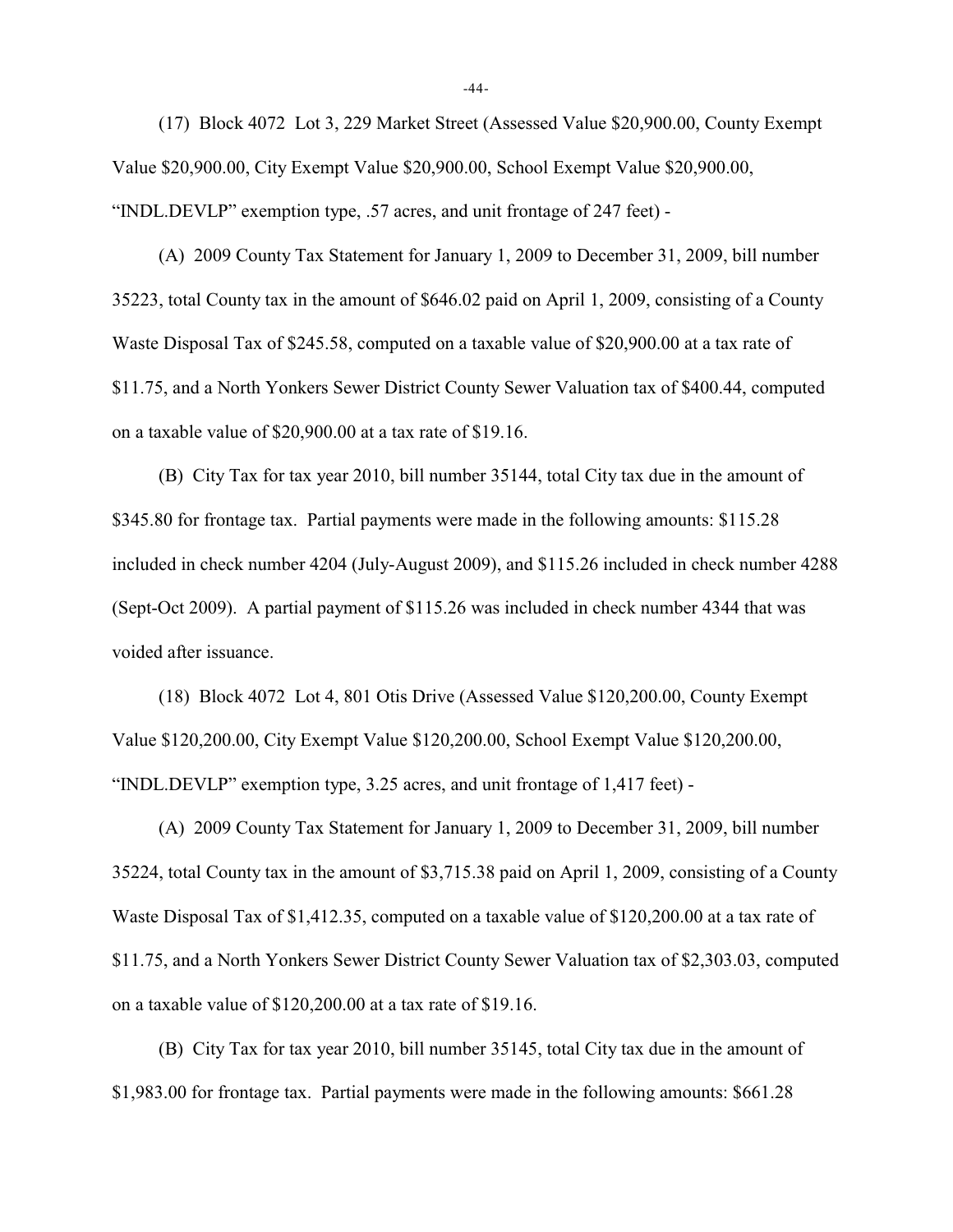included in check number 4204 (July-August 2009), and \$661.26 included in check number 4288 (Sept-Oct 2009). A partial payment of \$661.26 was included in check number 4344 that was voided after issuance.

(19) Block 4072 Lot 5, 800 Otis Drive (Assessed Value \$9,800.00, County Exempt Value \$9,800.00, City Exempt Value \$9,800.00, School Exempt Value \$9,800.00, "INDL.DEVLP" exemption type, .27 acres, and unit frontage of 116 feet) -

(A) 2009 County Tax Statement for January 1, 2009 to December 31, 2009, bill number 35225, total County tax in the amount of \$302.92 paid on April 1, 2009, consisting of a County Waste Disposal Tax of \$115.15, computed on a taxable value of \$9,800.00 at a tax rate of \$11.75, and a North Yonkers Sewer District County Sewer Valuation tax of \$187.77, computed on a taxable value of \$9,800.00 at a tax rate of \$19.16.

(B) City Tax for tax year 2010, bill number 35146, total City tax due in the amount of \$162.40 for frontage tax. Partial payments were made in the following amounts: \$54.14 included in check number 4204 (July-August 2009), and \$54.13 included in check number 4288 (Sept-Oct 2009). A partial payment of \$54.13 was included in check number 4344 that was voided after issuance.

(20) Block 4073 Lot 1, 950 Ridge Hill Boulevard (Assessed Value \$178,700.00, County Exempt Value \$178,700.00, City Exempt Value \$178,700.00, School Exempt Value \$178,700.00, "INDL.DEVLP" exemption type, 4.83 acres, and unit frontage of 2,106 feet) -

(A) 2009 County Tax Statement for January 1, 2009 to December 31, 2009, bill number 35226, total County tax in the amount of \$5,523.62 paid on April 1, 2009, consisting of a County Waste Disposal Tax of \$2,099.73, computed on a taxable value of \$178,700.00 at a tax rate of \$11.75, and a North Yonkers Sewer District County Sewer Valuation tax of \$3,423.89, computed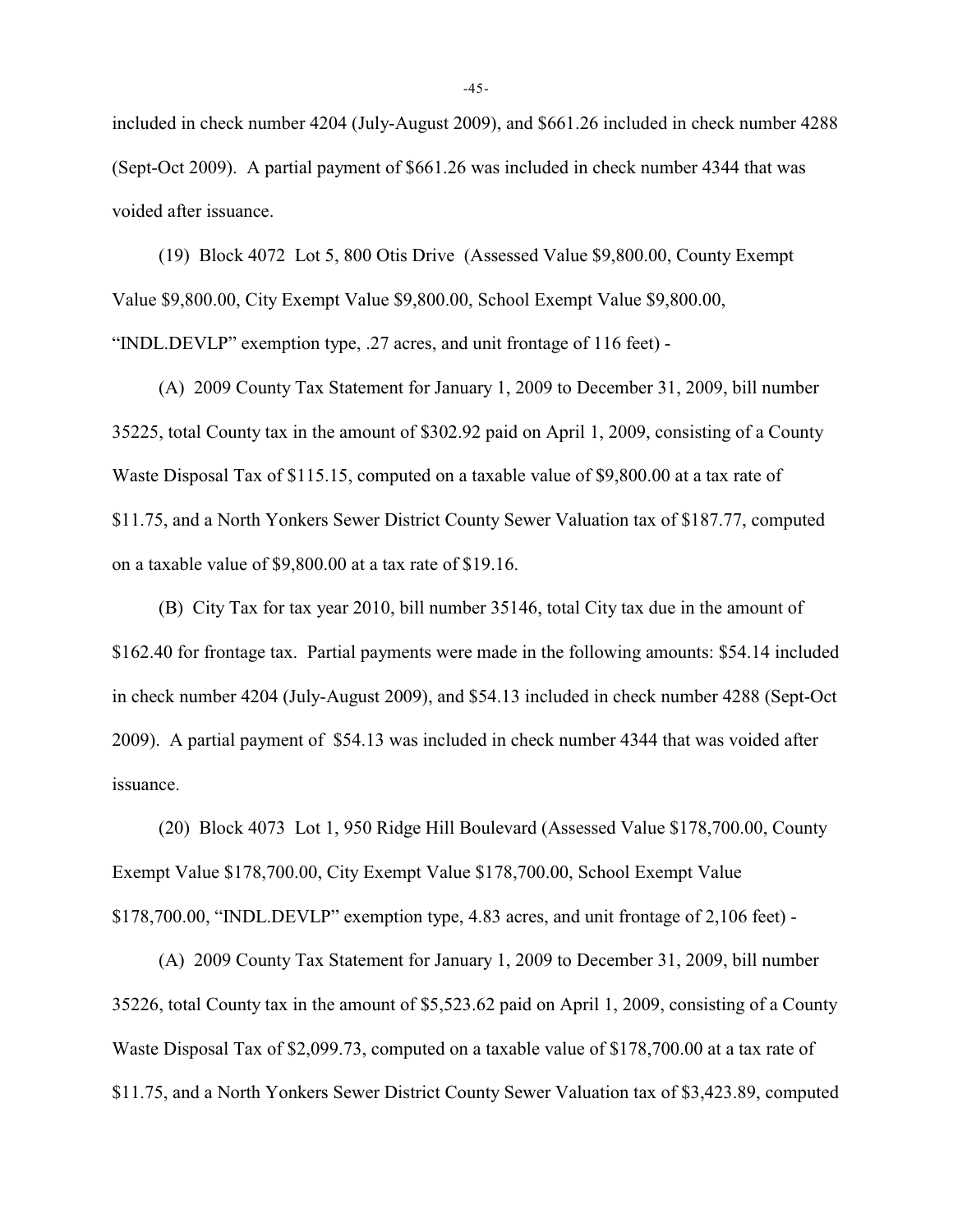on a taxable value of \$178,700.00 at a tax rate of \$19.16.

(B) City Tax for tax year 2010, bill number 35147, total City tax due in the amount of \$2,948.40 for frontage tax. Partial payments of \$982.80 were included in check number 4204 (July-August 2009) and check number 4288 (Sept-Oct 2009). A partial payment of \$982.80 was included in check number 4344 that was voided after issuance.

(21) Block 4074 Lot 1, 151 Ridge Hill Boulevard (Assessed Value \$133,000.00, County Exempt Value \$133,000.00, City Exempt Value \$133,000.00, School Exempt Value \$133,000.00, "INDL.DEVLP" exemption type, 3.60 acres, and unit frontage of 1,568 feet) -

(A) 2009 County Tax Statement for January 1, 2009 to December 31, 2009, bill number 35227, total County tax in the amount of \$5,425.07 paid on April 1, 2009, consisting of S M Valley Sewer District County Sewer Valuation tax of \$5,425.07 computed on a taxable value of \$133,000.00 at a tax rate of \$21.63.

(B) City of Yonkers Tax Statement for July 1, 2009 to June 30, 2010, bill number 35148, total tax due in the amount of \$2,195.20 for unit frontage property taxes, computed on a taxable value of 1,568 at a tax rate of \$1.40. Partial payments were made in the following amounts: \$731.74 included in check number 4204 (July-August 2009), and \$731.73 check number 4288 (Sept-Oct 2009). A partial payment of \$731.73 was included in check number 4344 that was voided after issuance.

(22) Block 4075 Lot 1, 251 Ridge Hill Boulevard (Assessed Value \$186,200.00, County Exempt Value \$186,200.00, City Exempt Value \$186,200.00, School Exempt Value \$186,200.00, "INDL.DEVLP" exemption type, 4.77 acres, and unit frontage of 2,077 feet) -

(A) 2009 County Tax Statement for January 1, 2009 to December 31, 2009, bill number 35228, total County tax in the amount of \$6,130.44 paid on April 1, 2009, consisting of a County

-46-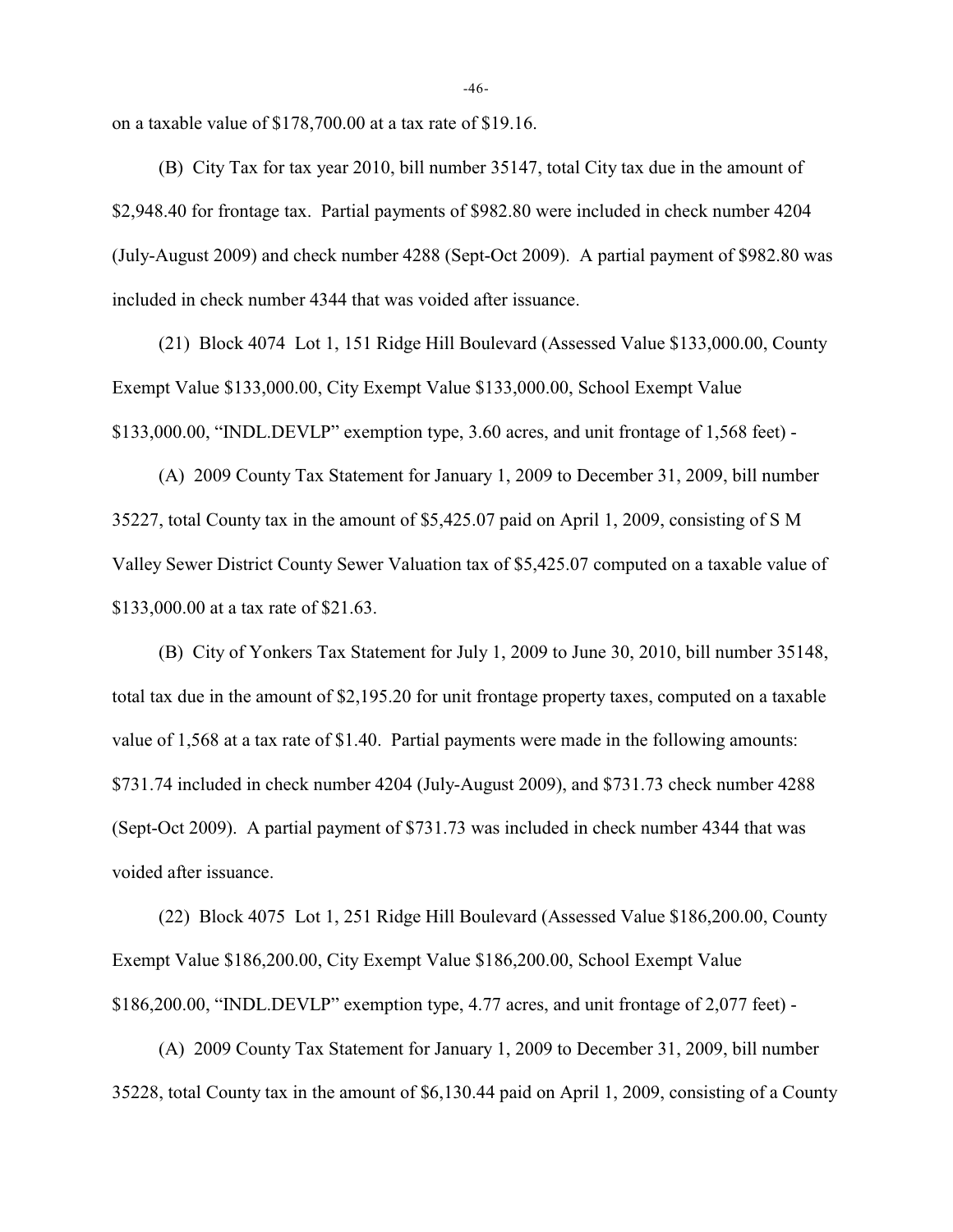Waste Disposal Tax of \$2,187.85, computed on a taxable value of \$186,200.00 at a tax rate of \$11.75, a North Yonkers Sewer District County Sewer Valuation tax of \$3,567.59, computed on a taxable value of \$186,200.00 at a tax rate of \$19.16, and a Safety Inspection fee of \$375.00.

(B) City Tax for tax year 2010, bill number 35149, total City tax due in the amount of \$2,907.80 for frontage tax. Partial payments were made in the following amounts: \$969.28 included in check number 4204 (July-August 2009), and \$969.26 included in check number 4288 (Sept-Oct 2009). A partial payment of \$969.26 was included in check number 4344 that was voided after issuance.

(23) Block 4076 Lot 2, 499 Ridge Hill Boulevard (Assessed Value \$35,700.00, County Exempt Value \$35,700.00, City Exempt Value \$35,700.00, School Exempt Value \$35,700.00, "INDL.DEVLP" exemption type, .97 acres, and unit frontage of 421 feet) -

(A) 2009 County Tax Statement for January 1, 2009 to December 31, 2009, bill number 35230, total County tax in the amount of \$1,103.49 paid on April 1, 2009, consisting of a County Waste Disposal Tax of \$419.48, computed on a taxable value of \$35,700.00 at a tax rate of \$11.75, and a North Yonkers Sewer District County Sewer Valuation tax of \$684.01, computed on a taxable value of \$35,700.00 at a tax rate of \$19.16.

(B) City of Yonkers Tax Statement for July 1, 2009 to June 30, 2010, bill number 35151, total tax due in the amount of \$589.40 for frontage tax, computed on a taxable value of 421 at a tax rate of \$1.40. Partial payments were made in the following amounts: \$196.48 included in check number 4204 (July-August 2009), and \$196.46 included in check number 4288 (Sept-Oct 2009). A partial payment of \$196.46 was included in check number 4344 that was voided after issuance.

(24) Block 4077 Lot 1, 849 Ridge Hill Boulevard (Assessed Value \$88,700.00, County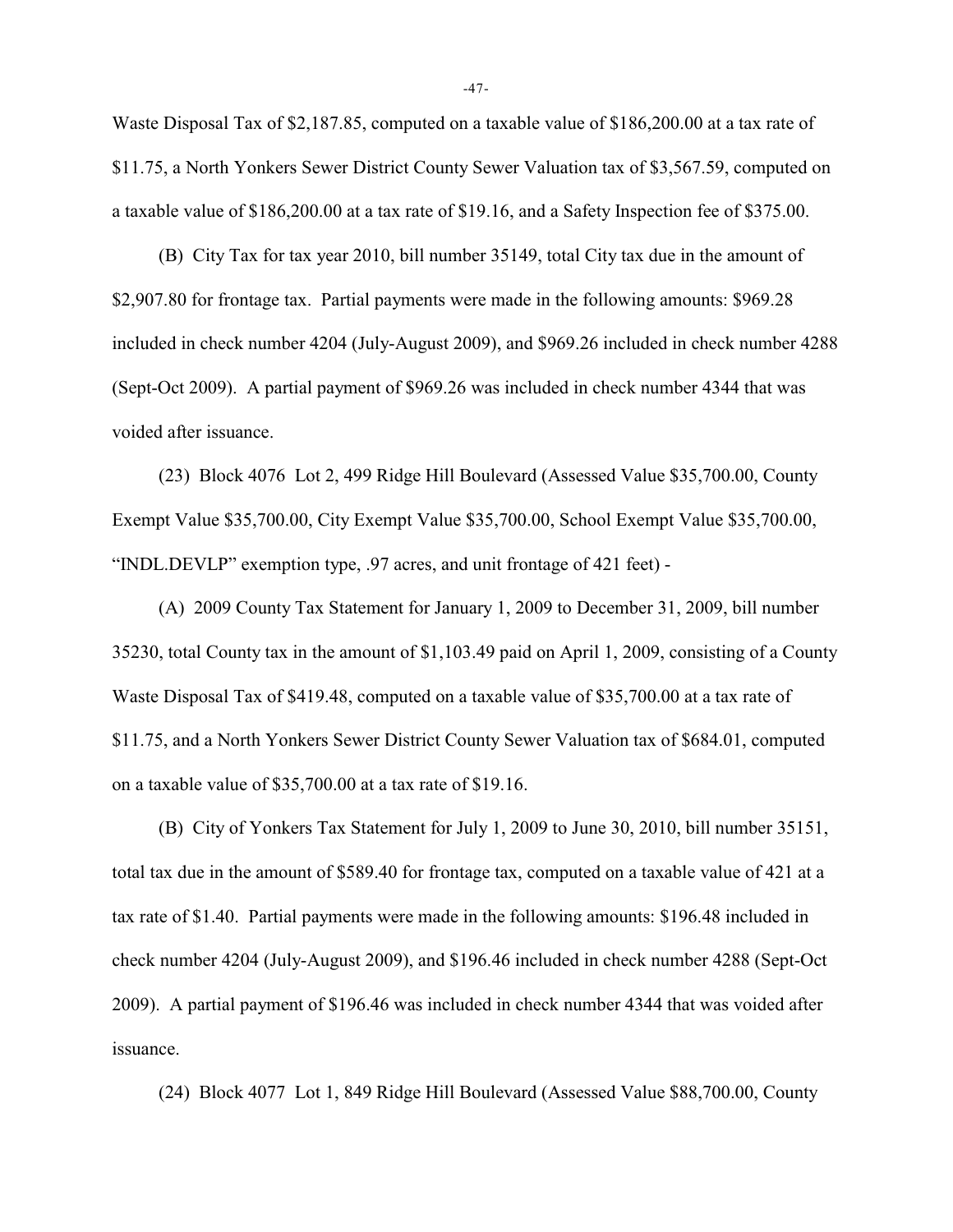Exempt Value \$88,700.00, City Exempt Value \$88,700.00, School Exempt Value \$88,700.00, "INDL.DEVLP" exemption type, 1.32 acres, and unit frontage of 574 feet) -

(A) 2009 County Tax Statement for January 1, 2009 to December 31, 2009, bill number 35231, total County tax in the amount of \$3,116.72 paid on April 1, 2009, consisting of a County Waste Disposal Tax of \$1,042.23, computed on a taxable value of \$88,700.00 at a tax rate of \$11.75, a North Yonkers Sewer District County Sewer Valuation tax of \$1,699.49, computed on a taxable value of \$88,700.00 at a tax rate of \$19.16, and a Safety Inspection Fee of \$375.00.

(B) City Tax for tax year 2010, bill number 35152, total City tax due in the amount of \$803.60 for frontage tax. Partial payments were made in the following amounts: \$267.88 included in check number 4204 (July-August 2009), and \$267.86 included in check number 4288 (Sept-Oct 2009). A partial payment of \$267.86 was included in check number 4344 that was voided after issuance.

(25) Block 4078 Lot 1, 949 Ridge Hill Boulevard (Assessed Value \$208,500.00, County Exempt Value \$208,500.00, City Exempt Value \$208,500.00, School Exempt Value \$208,500.00, "INDL.DEVLP" exemption type, 5.64 acres, and unit frontage of 2,458 feet) -

(A) 2009 County Tax Statement for January 1, 2009 to December 31, 2009, bill number 35232, total County tax in the amount of \$6,444.74 paid on April 1, 2009, consisting of a County Waste Disposal Tax of \$2,449.88, computed on a taxable value of \$208,500.00 at a tax rate of \$11.75, and a North Yonkers Sewer District County Sewer Valuation tax of \$3,994.86, computed on a taxable value of \$208,500.00 at a tax rate of \$19.16.

(B) City Tax for tax year 2010, bill number 35153, total City tax due in the amount of \$3,441.20 for frontage tax. Partial payments were made in the following amounts: \$1,147.08 included in check number 4204 (July-August 2009), and \$1,147.06 included in check number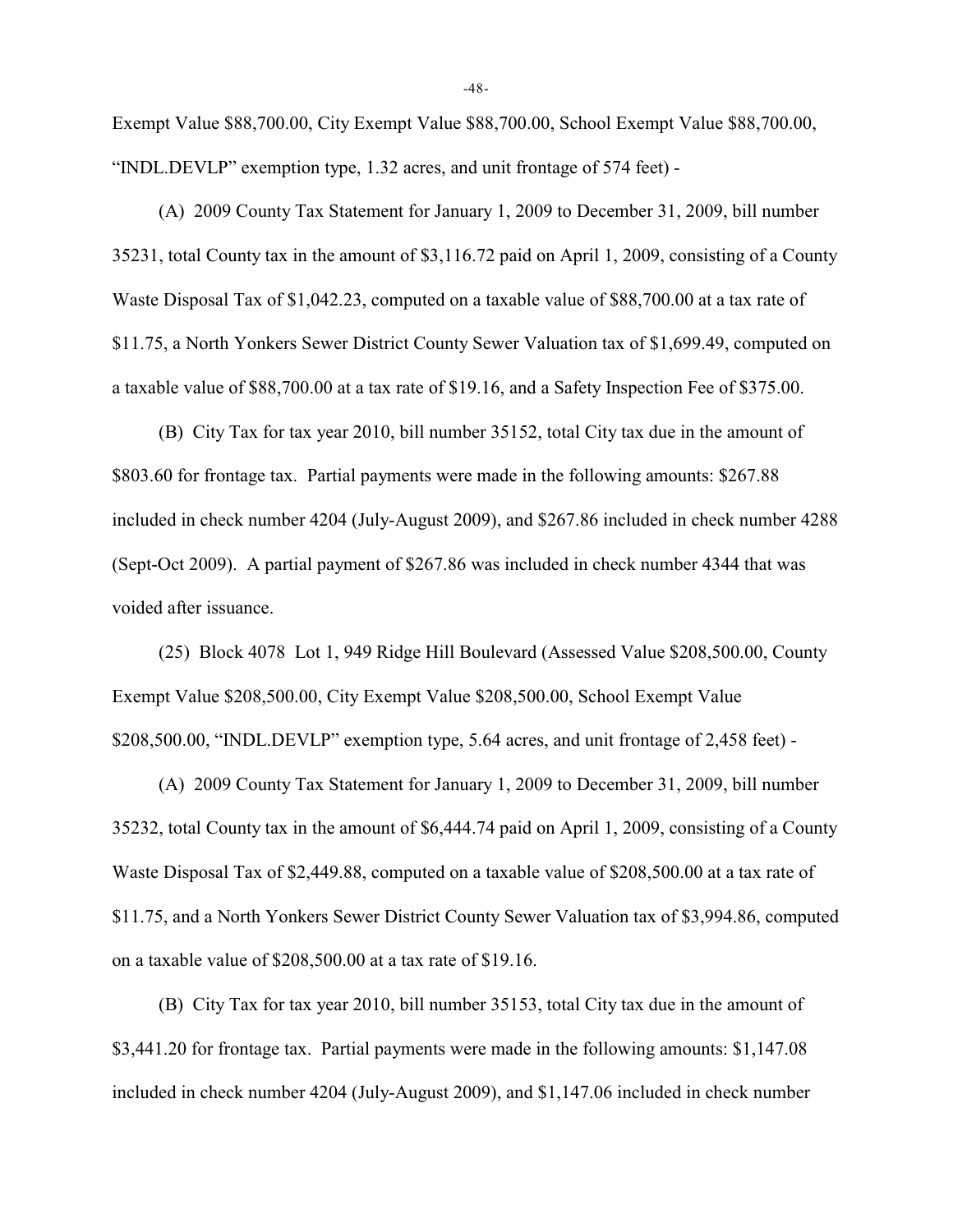4288 (Sept-Oct 2009). A partial payment of \$1,147.06 was included in check number 4344 that was voided after issuance.

(26) Block 4076 Lot 1, 701 Ridge Hill Boulevard (Property Valuation: \$258,900.00, Exempt Real Estate Tax Value \$258,900.00, Exempt School Tax Value \$258,900.00, frontage 3,053 feet)-

(A) City Tax for tax year 2010, bill number 35150, total City tax due in the amount of \$4,274.20 for frontage tax. Partial payments were made in the following amounts: \$1,424.74 included in check number 4204 (July-August 2009), and \$1,424.73 included in check number 4288 (Sept-Oct 2009). A partial payment of \$1,424.73 was included in check number 4344 that was voided after issuance. Sometime in the last quarter of 2009, this property was deeded to a new owner.

125. For Block 4001 Lot 214, 373 Tuckahoe Road, a City of Yonkers Tax Statement for July 1, 2009 to June 30, 2010, bill number 17277, dated July 13, 2009, was issued to YIDA. The tax statement listed total tax due in the amount of \$4,462.93, consisting of City tax of \$1,135.61, School tax of \$3,069.64, Unit Frontage taxes of \$77.00 (Taxable value 55 feet at tax rate of \$1.40), Taxable Housing Unit taxes of \$3.00 (taxable value 1 at tax rate of \$3.00), and Sundry/Interest of \$177.68. Payment of this tax statement was approved by an unidentifiable YIDA employee on July 28, 2009 with the handwritten reference "Acct. 5035 PILOT PAYABLE." By its check dated July 28, 2009, YIDA paid \$4,462.93 to the City of Yonkers for 373 Tuckahoe Rd (Block 4001 Lot 214), invoice 17277. With respect to Block 4001 Lot 214, 373 Tuckahoe Road, FC Yonkers made a partial payment of \$1,487.65 to the City of Yonkers for City Tax year 2010, bill number 17277, which partial payment was included in its check number 4204 (July-August 2009).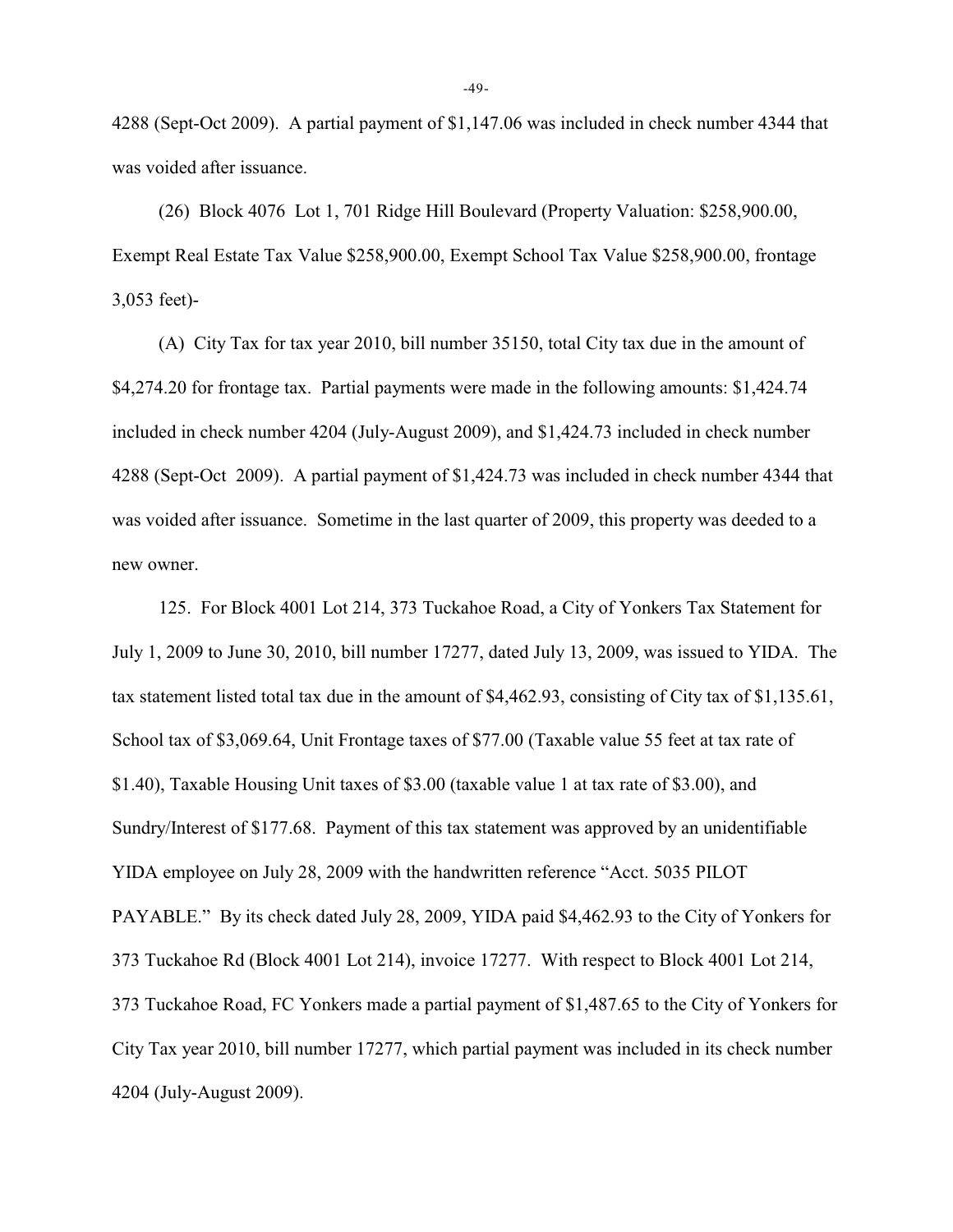126. Subsequently, YIDA issued an Invoice, Invoice Number: 113, dated August 11, 2009 to FC Yonkers in the total invoice amount of \$4,462.93 for "[p]roperty tax on Block 4001 Lot 214 (373 Tuckahoe Rd)." On September 11, 2009, FC Yonkers paid YIDA \$4,469.93 by a check drawn on its Bank of America checking account. As a result of this \$4,469.83 payment to YIDA, FC Yonkers made an extra payment in the amount of \$1,487.65 with respect to the City of Yonkers Tax Statement, bill number 17277, issued for 373 Tuckahoe Road.

127. The Division admits that all the payments at issue were in fact made by FC Yonkers, and not another entity, such as FCRC.

128. At the hearing, the Division presented the testimony of Frederick Houser, a Tax Technician III in the Division's Income/Franchise Desk Audit Bureau, Audit Group 12, who currently supervises, among other tax technicians, Ms. Houck. Mr. Houser was not the assigned auditor for petitioner. He was not privy to the history of FC Yonkers previously receiving the QEZE credits in the 2006 and 2007 taxable years, as he was not then part of Audit Group 12, which was responsible for QEZE credit audits. Mr. Houser did not join Audit Group 12, and become Ms. Houck's supervisor until June 2013, and did not start any review of petitioner's 2009 tax year claim to the pass through of the QEZE credit from FC Yonkers until December 2013.

129. Mr. Houser explained that the data in the Division's historical wage reporting database is a summary of the information that employers report on the New York State Quarterly Combined Withholding, Wage Reporting, and Unemployment returns (forms NYS-45) that they file quarterly with New York State. In conjunction with his review of petitioner's claim for the pass-through QEZE credit, Mr. Houser reviewed information contained in the historical databases for both FC Yonkers and FCRC. That information indicated that FC Yonkers did not

-50-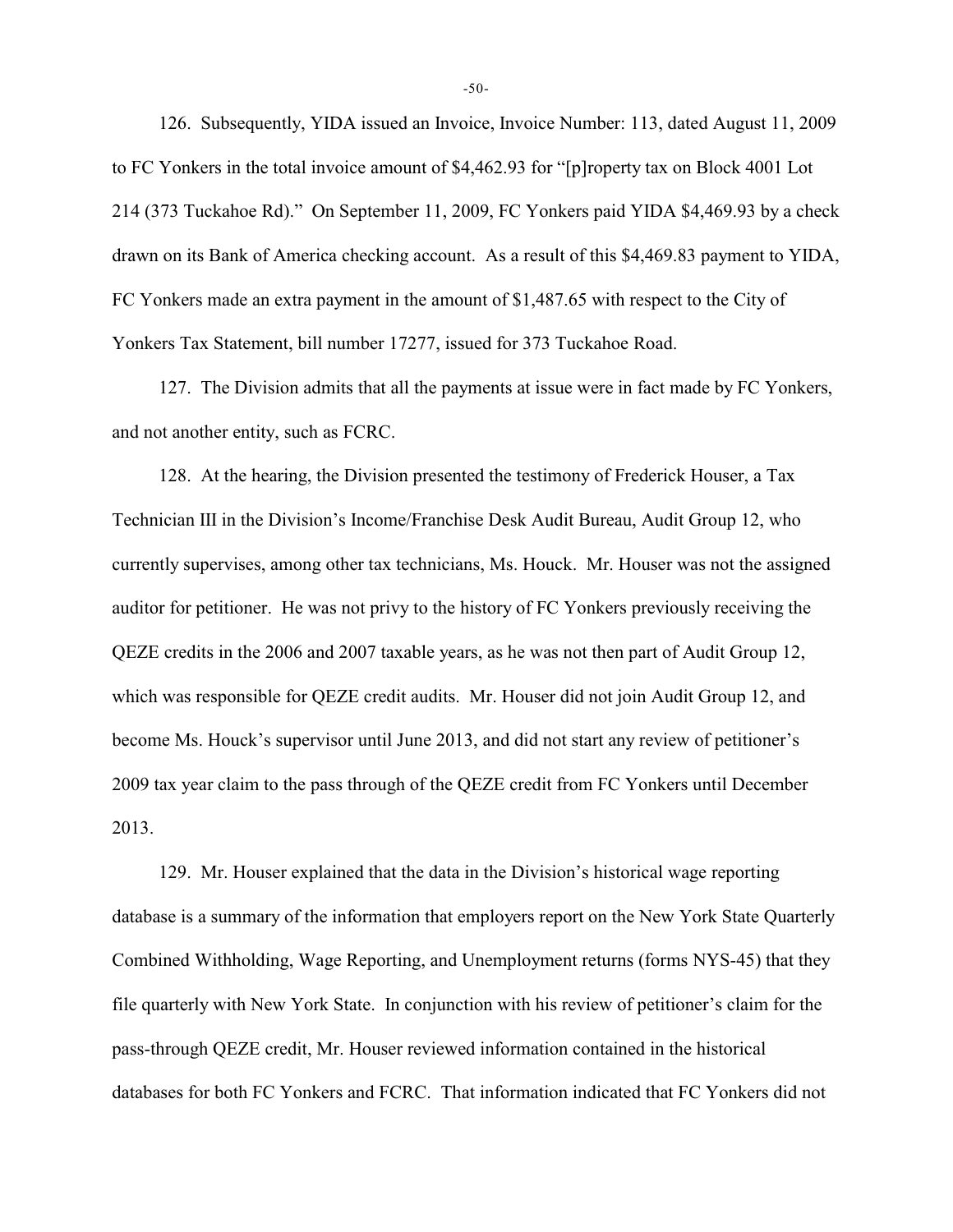report wages earned by any employees in New York State in 2009, while FCRC reported wages earned by Mr. Russell in New York State for the period 2004 through 2010. Mr. Houser also explained that Audit typically requests forms W-2 from employers to confirm the information in the Division's historical wage reporting database. Prior to the hearing, petitioner furnished Mr. Russell's Form W-2 issued by FCRC for the year 2009.

130. Based upon the information in the Division's historical wage reporting databases and Mr. Russell's 2009 Form W-2, Mr. Houser determined that Mr. Russell was not an employee of FC Yonkers for the 2009 tax year and that he was an employee of FCRC for that year.

131. Based upon his review of the exhibits and transcript for the hearing for petitioner's claim for the pass-through QEZE credit for the 2008 tax year, Mr. Houser also determined that Mr. Russell was employed by a related party to FC Yonkers in the 60 months prior to the 2009 tax year and, accordingly, he would not include Mr. Russell in FC Yonkers' computation of its employment number.

132. Mr. Houser acknowledged that the proper test for determining which entity is the employer of a particular individual is "the direction and control test and the right to hire and fire an individual."

133. To qualify as an eligible employee for purposes of meeting the requirements for the QEZE credit, a person must be "connected with or working out of" the Empire Zone - in this case, the Ridge Hill site in Yonkers. The Division's audit management requires that an eligible employee work at the Empire Zone location every day, and start and end his day at that location, in order to meet this "connected with or working out of" test. The Division admits that there is no authority for such a requirement in a regulation or statute.

134. Although Mr. Houser concluded that Mr. Russell was an employee of FCRC, and not

-51-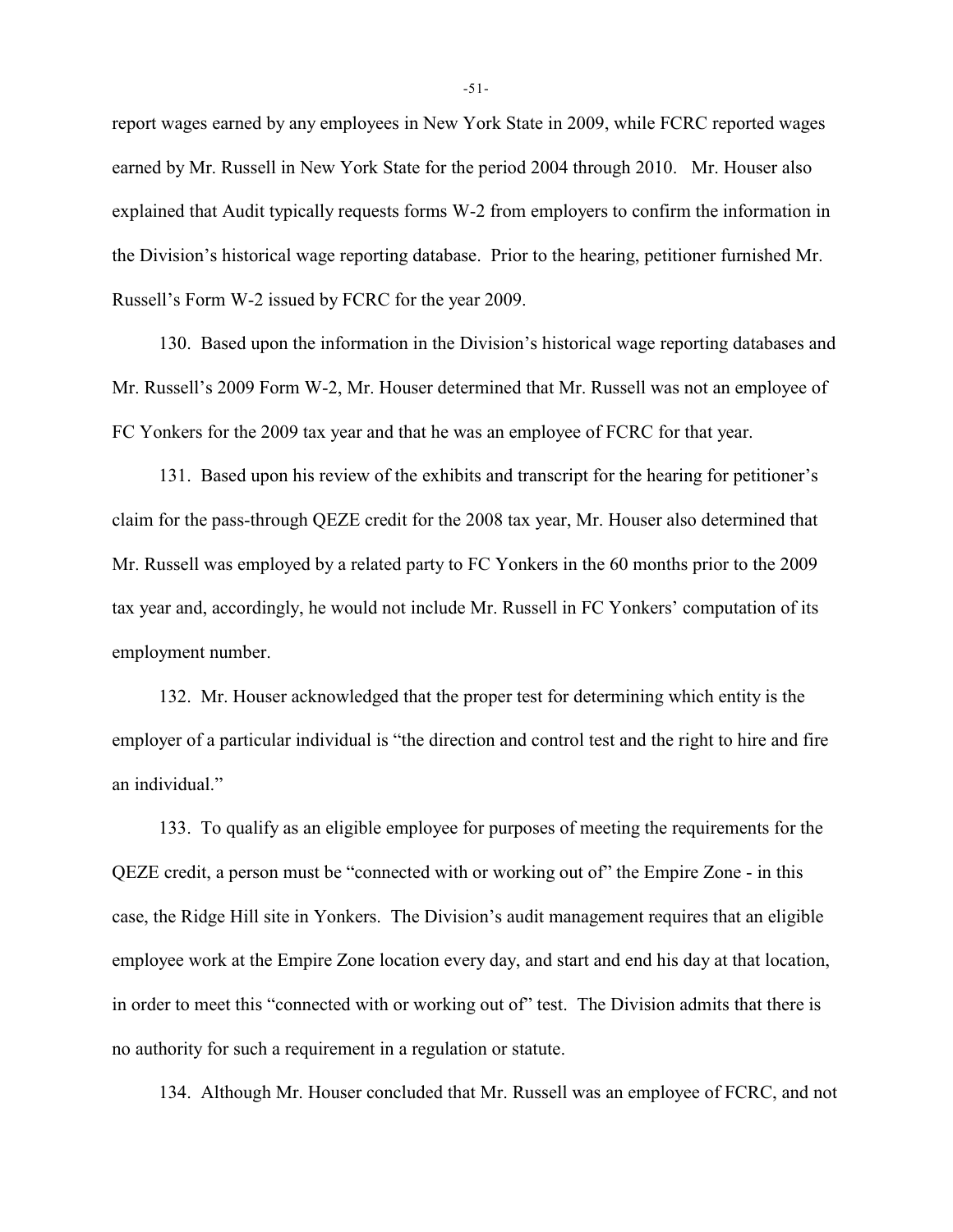FC Yonkers, for the 2009 tax year, he was unable to name any task that Mr. Russell performed for FCRC. Mr. Houser admitted that: (1) he had no evidence that Mr. Russell worked on any other project other than Ridge Hill in 2009, and (2) that Mr. Russell worked totally on Ridge Hill. Mr. Houser also admitted that it is possible that a person might actually work in the City of Yonkers, but that the person's employer might not have withheld City taxes, and the employee might not have paid City taxes as they should have.

135. Mr. Houser also acknowledged that a sizeable workforce and contractors were necessary in order to build Ridge Hill. It could not have been accomplished with only the zero, one or three employees reflected in the Division's historic wage reporting database for FC Yonkers for 2007 through 2012.

136. In order to qualify for the QEZE credit for the 2009 tax year, FC Yonkers must satisfy an employment test, have an employment number of "1," and have an employment increase factor of "1." Mr. Houser admitted that if Mr. Russell was a common law employee of FC Yonkers for the 2009 tax year, he counts as the necessary "1," and therefore, both the employment test and the employment increase test are satisfied.

137. Ms. Houck prepared a Schedule A, dated August 22, 2014, listing the payments made by FC Yonkers to the City of Yonkers that petitioner asserted were eligible real property taxes for purposes of the QEZE credit. On Ms. Houck's Schedule A, she allowed a total of \$187,977.24 as eligible real property taxes for purposes of the QEZE credit.<sup>18</sup>

138. Just nine days before the hearing in this matter, Mr. Houser prepared a new Schedule A, dated July 1, 2015. On this Schedule A, Mr. Houser allowed eligible real property taxes

<sup>&</sup>lt;sup>18</sup> Ms. Houck subtracted \$15,380.81 for the voided check and \$1,487.65 for the erroneous payment from \$204,845.70 to arrive at the amount of \$187,977.24 as eligible real property taxes for purposes of the pass-through QEZE credit.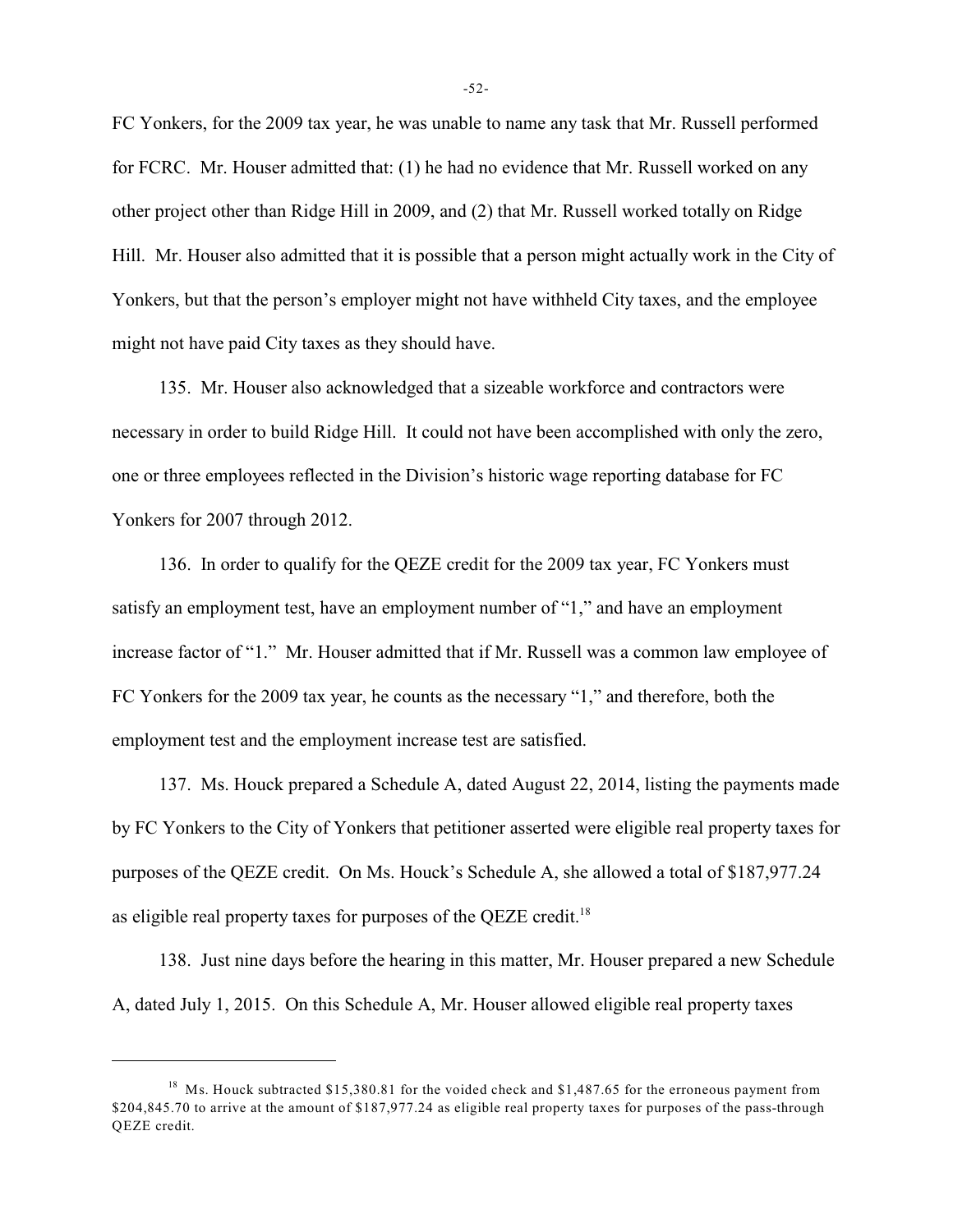totaling only \$13,468.94. No adjustment for either the \$15,380.81 voided check or the \$1,487.65 erroneous payment was made by Mr. Houser.

139. For the parcel known as 1 Grassy Sprain Road, the Division conceded that three tax bills of \$1,313.21, \$5,907.93 and \$6,247.80, totaling \$13,468.94, were eligible real property taxes. For this parcel, Ms. Houck and Mr. Houser disallowed the "solid waste tax," the "total sewer tax" and the "safety insp[ection] fee" as eligible real property taxes, notwithstanding that they are listed on the County Tax bill. For this parcel, the Division also disallowed the charge shown on the tax bill for "frontage," because the charge was levied based upon the number of linear feet (121) of water main on the property.

140. The 2009 tax bill of \$7,430.76 for 100 Ridge Hill Boulevard was disallowed as an eligible real property tax by both Ms. Houck and Mr. Houser on the grounds that the "waste disposal" portion of the county tax and the "sewer valuation" portion of the county tax were "special assessments" that in their view do not qualify as eligible real property taxes under Tax Law  $\S$  15 (e).

141. The Division similarly disallowed the waste disposal and sewer valuation taxes reflected on all the other bills submitted in support of the QEZE credit by petitioner.

142. Ms. Houck classified the \$185,784.96 payment by FC Yonkers of the YIDA bill for 1 Ridge Hill Blvd. as an allowed PILOT payment, and hence as "eligible real property taxes."

143. Mr. Houser's position at the hearing contradicted Ms. Houck's determination, and he claimed that the \$185,784.96 bill paid by FC Yonkers does not qualify as real property taxes because "we can't determine whether or not it's based on an assessed value of the property."

144. The Division concedes that the amount of the PILOT payment made by FC Yonkers, and claimed by petitioner for the 2009 tax year as part of the QEZE credit, does not exceed the

-53-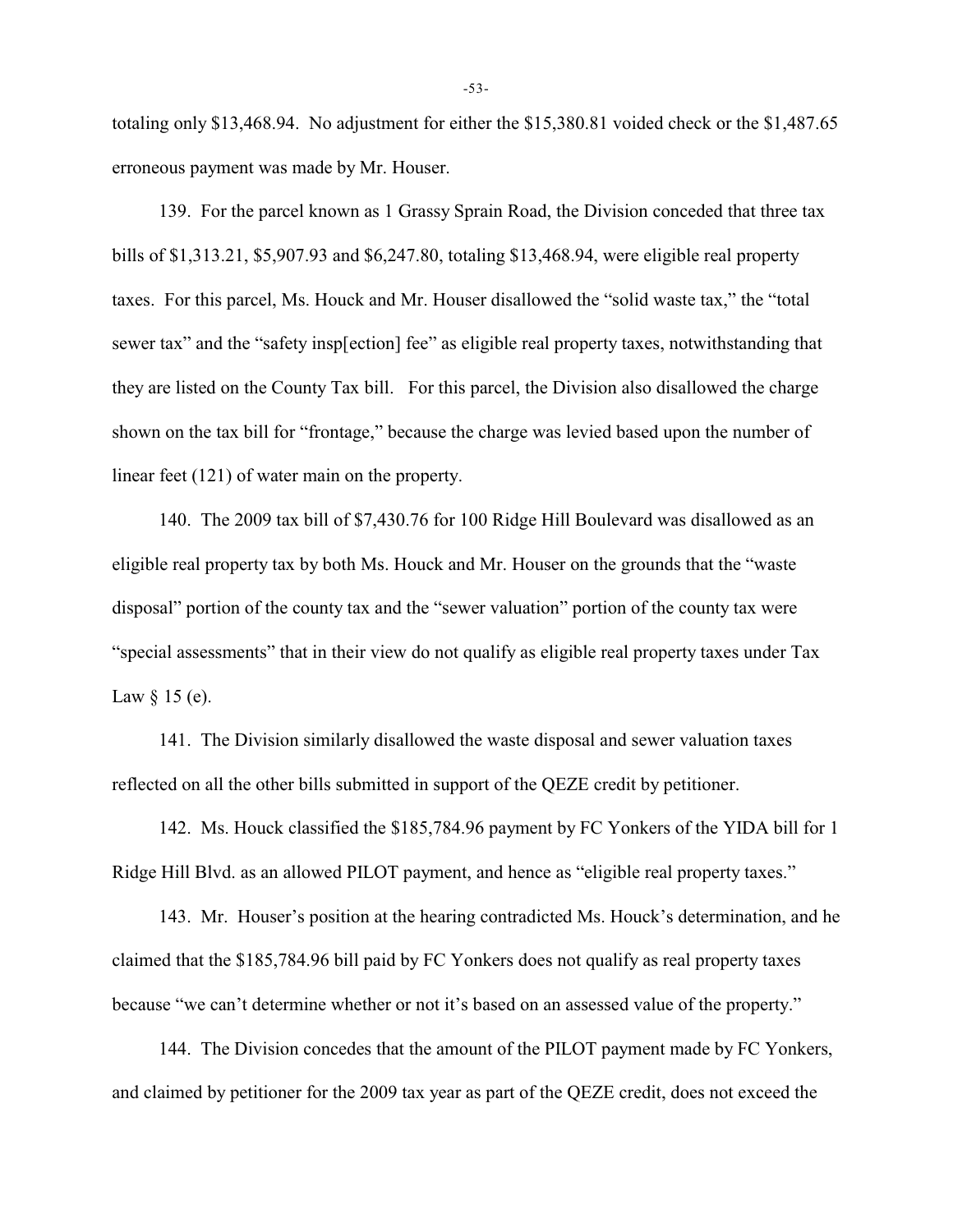annual cap amount.

145. With respect to the 373 Tuckahoe Road property, Ms. Houck allowed \$4,205.25 as a PILOT payment, and disallowed the unit frontage taxes of \$77.00, the taxable housing unit taxes of \$3.00 and sundry/interest of \$177.68. However, Mr. Houser determined that FC Yonkers' payment of \$4,462.93 to YIDA would not qualify as a payment for eligible real property taxes because YIDA owned 373 Tuckahoe Road and, therefore, YIDA must have leased the property to FC Yonkers and FC Yonkers paid the \$4,462.93 to YIDA rather than to the City of Yonkers. Alternatively, Mr. Houser would disqualify \$257.68 of the \$4,462.93 because the charges for frontage, taxable housing unit and sundry/interest were for special assessments.

146. On January 26, 2016, the Division filed its post-hearing brief with five addenda attached, including, among others, 8 pages (pages bearing numbers 33 through 40) of what the Division described as "City of Yonkers, FY 2009 Results" (Addendum C), a one-page document entitled "Tax Rates, Exemption Maximums, Equalization Rates (ER), & Residential Ratios" dated April 9, 2015 (Addendum D), and a one-page document that the Division described as "Westchester County Tax Commission, 2009 Special District Rates" (Addendum E).

### *THE DETERMINATION OF THE ADMINISTRATIVE LAW JUDGE*

The Administrative Law Judge began her determination in this matter by identifying the sections of the Tax Law that provide for the tax credits under the QEZE program that were passed through to petitioner for tax year 2009. She noted that a tax credit is a particularized species of tax exemption and, as such, a taxpayer bears the burden of showing a clear-cut entitlement to the statutory benefit.

The Administrative Law Judge then described the method under the Tax Law for determining the amount of and eligibility for the QEZE tax credit for real property taxes paid or

-54-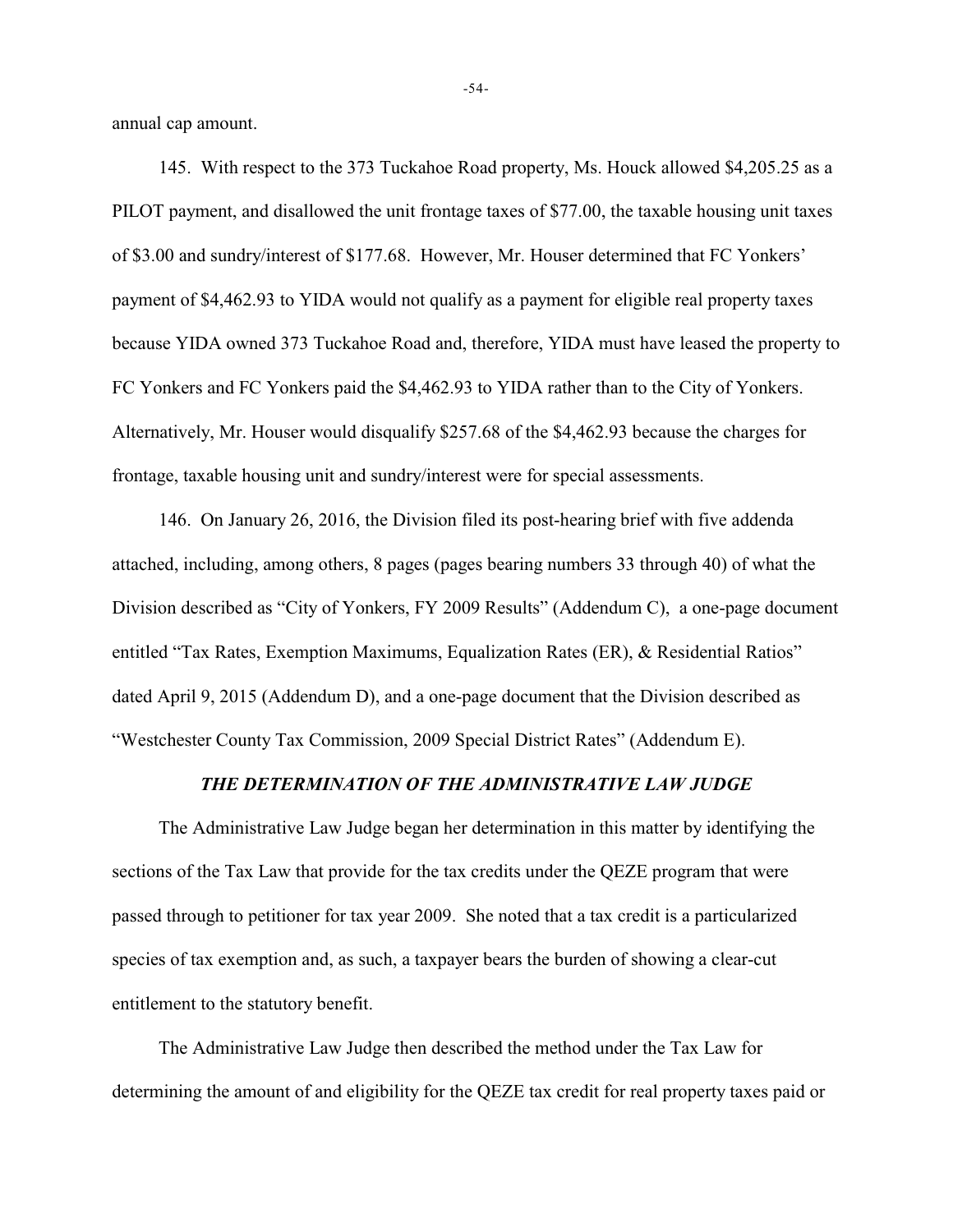incurred. Among the factors that determine eligibility for the QEZE credit that were listed by the Administrative Law Judge is the "employment increase factor." The definition of "employment increase factor" is a number equal to or less than one and calculated, in part, by reference to the number of employees, not including officers, employed by the business enterprise for at least one-half of the taxable year. It does not include individuals employed in New York within the preceding sixty months by a person related to the QEZE, as "related" is defined in Internal Revenue Code § 465 and compared to the number of employees in its test year, a period that precedes its year of QEZE certification. As FC Yonkers was first certified as a QEZE in March 2004, the Administrative Law Judge found that its employment number was zero for its test year. She also found that given petitioner's common ownership interests in FCRC and in 70% of FC Yonkers, FCRC and FC Yonkers were related persons under the Internal Revenue Code. By examining the overall statutory scheme, the Administrative Law Judge determined that FC Yonkers must have at least one eligible employee in order to qualify for QEZE credit in tax year 2009.

The Administrative Law Judge described the issue as ultimately coming down to whether Mr. Russell was an employee of FC Yonkers. She described petitioner's position that Mr. Russell did qualify as an employee under the common law test, while she described the Division's position that formal indicators pointed to Mr. Russell's employment by FCRC.

The Administrative Law Judge discussed the common law employment test and set out factors that indicate an employer-employee relationship, noting that decisions of this Tribunal have relied on such factors to determine such a relationship. The Administrative Law Judge found that the credible testimony of employees of petitioner's subsidiaries clearly showed that Mr. Russell was a common law employee of FC Yonkers for tax year 2009.

-55-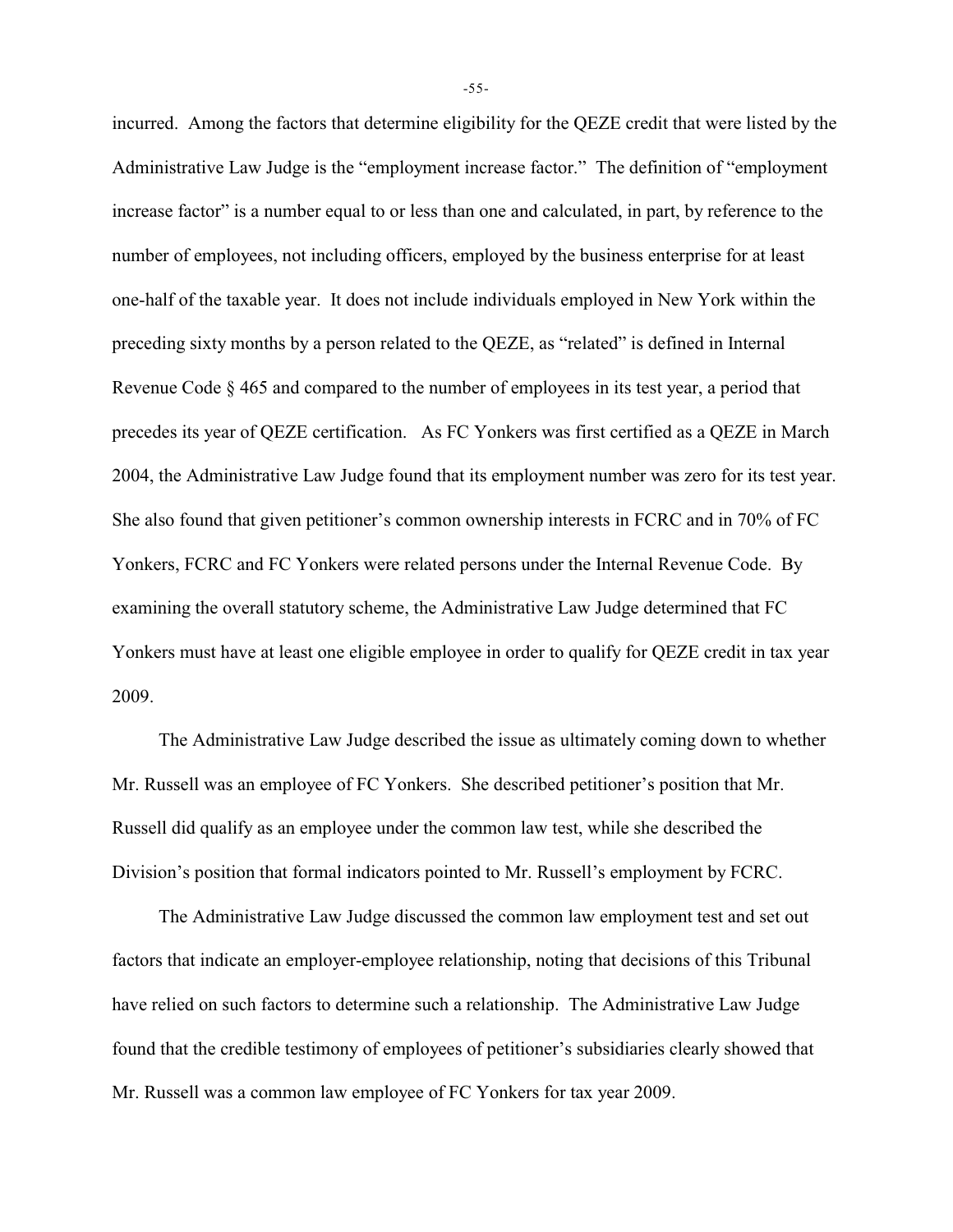The Administrative Law Judge next addressed the Division's argument that notwithstanding the finding of a common law employment relationship between FC Yonkers and Mr. Russell, such employment does not count, as Mr. Russell was employed by a related person in New York within the immediately preceding sixty months; more specifically, that he was employed by FCRC from February 2004 through January 2009. The Administrative Law Judge acknowledged that FC Yonkers and FCRC were related persons within the meaning of the Tax Law, but that prior to his employment by FC Yonkers, Mr. Russell was a common law employee of another real estate development entity in Pennsylvania until he was transferred to Ridge Hill project in January 2005. As such, the Administrative Law Judge observed that Mr. Russell's employment with FC Yonkers fulfilled the requirements of the Tax Law and concluded that FC Yonkers' employment increase factor was equal to one.

Turning next to the question of whether the payments FC Yonkers made during the year qualified as "eligible real property taxes" for the purposes of the Tax Law, the Administrative Law Judge referred to the definition of this term as given in Tax Law § 15 (e). The Administrative Law Judge also highlighted the 2010 legislative amendments to the Tax Law that defined this term, as it was not defined for purposes of the QEZE credit before that time. The Administrative Law Judge also noted the well-established rule of construction that legislative intent should be ascertained from the words and language used, and that courts should interpret a statute in the ordinary, everyday sense of the meanings of the words used.

The Administrative Law Judge concluded that the \$185,784.96 payment made by FC Yonkers to the City of Yonkers satisfied the definition of eligible real property taxes. The Administrative Law Judge reasoned that the payment was made pursuant to a tax benefit leaseback agreement between FC Yonkers and YIDA, a municipal public benefit corporation,

-56-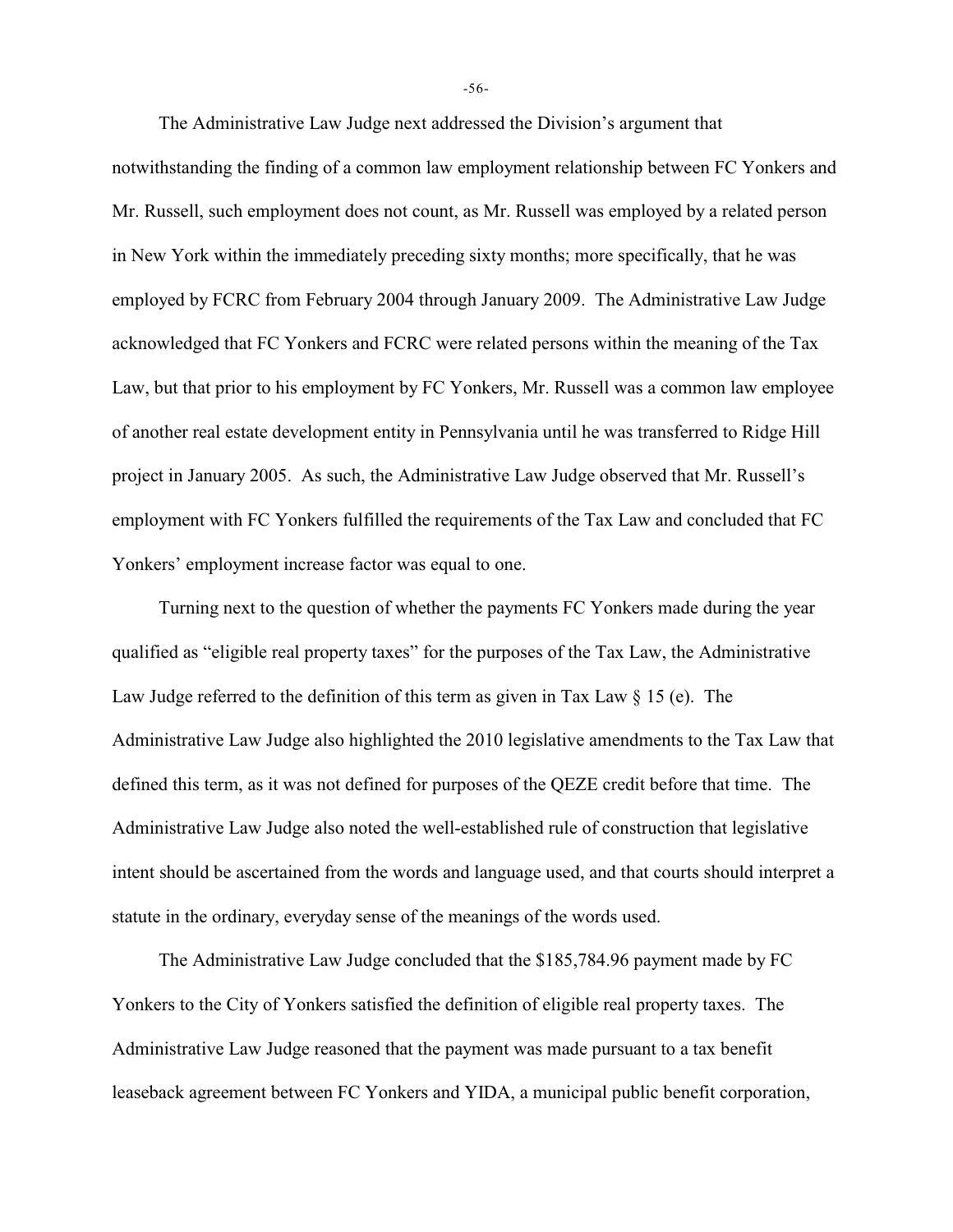that provided for a payment in lieu of taxes (PILOT) should the project not be completed by the end of June 2009. According to the Administrative Law Judge, the terms of this agreement met the requirements of Tax Law  $\S$  15 (e) and thus the payments qualified as eligible real property taxes for purposes of the QEZE credit. However, for this same reason, the \$4,462.93 payment by FC Yonkers to YIDA failed to meet the definition of an eligible real property tax because the parcel for which the payment was made was not included in the description of the parcels in the attachment to the tax benefit leaseback agreement providing for the PILOT for the other parcels.

Next, the Administrative Law Judge examined whether the waste disposal taxes and sewer valuation taxes qualified as eligible real property taxes for purposes of the QEZE credit. The Administrative Law Judge agreed with petitioner that the self-contained definition of "tax" for purposes of Tax Law § 15 (e) applied with regard to the waste disposal tax, and therefore the tax qualified as eligible real property taxes for purposes of the statute, as the tax was for the public welfare and imposed at a like rate against all property in the territory. However, the Administrative Law Judge found that the sewer valuation taxes included the costs of maintaining, repairing and operating the county sewer systems, and therefore the maintenance and interest charge exception applied with regard to such sewer valuation taxes. Because the enacting legislation that amended Tax Law § 15 was retroactive except with respect to these interest and maintenance charges, the Administrative Law Judge reasoned that the meaning of "eligible real property taxes" under Tax Law former § 15 applied. As the term was undefined under Tax Law former § 15, the Administrative Law Judge applied the meaning of the term as adopted from the Real Property Tax Law under our prior decisions. The Administrative Law Judge found that "tax" under the Real Property Tax Law was defined as a "charge imposed upon real property by or on behalf of a county, city, town, village or school district for municipal or school district

-57-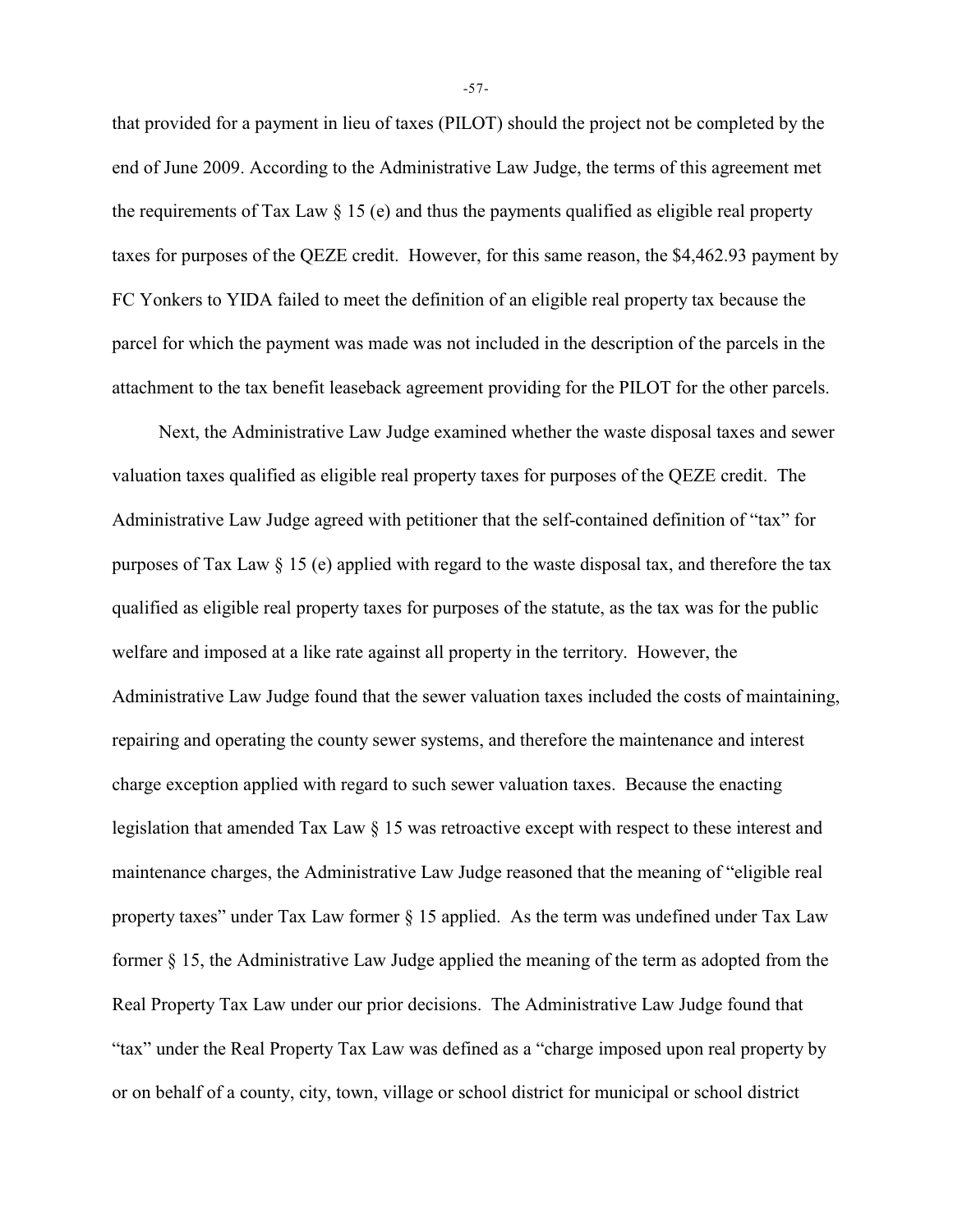purposes," but that the definition excluded special assessments and ad valorem levies. The Administrative Law Judge found that the sewer districts here at issue qualified as special districts, and thus the charges for maintenance for these district improvements were excluded from the definition of "tax" under the Real Property Tax Law. As such, the Administrative Law Judge concluded that the sewer valuation taxes did not qualify as eligible real property taxes for purposes of the QEZE real property tax credit.

Lastly, the Administrative Law Judge examined whether the frontage tax assessed by the City of Yonkers qualified as an eligible real property tax for the purpose of the QEZE program. Citing to the city charter, the Administrative Law Judge distinguished water rents, which fund operation of the water works, interest on water bonds and the water bond sinking fund, from frontage taxes, which only impact properties abutting a street or alley with a current or future water main. Because the tax benefits the properties against which it is assessed, the Administrative Law Judge concluded that the frontage tax cannot be an eligible real property tax for purposes of the QEZE program.

The Administrative Law Judge granted petitioner's petition with regard to finding that FC Yonkers met the employment increase factor required to qualify for the QEZE credit and that the \$185,784.96 payment made pursuant to the tax benefit leaseback agreement made between FC Yonkers and YIDA providing for the PILOT payments and the Westchester County waste disposal taxes qualified as eligible real property taxes for purposes of the QEZE credit. The Administrative Law Judge observed that the Division conceded the \$13,468.94 paid with respect to 1 Grassy Sprain Road qualified as eligible real property taxes and acknowledged that the two partial payments made by FC Yonkers with regard thereto should be taken into consideration by the Division, but otherwise denied the petition.

-58-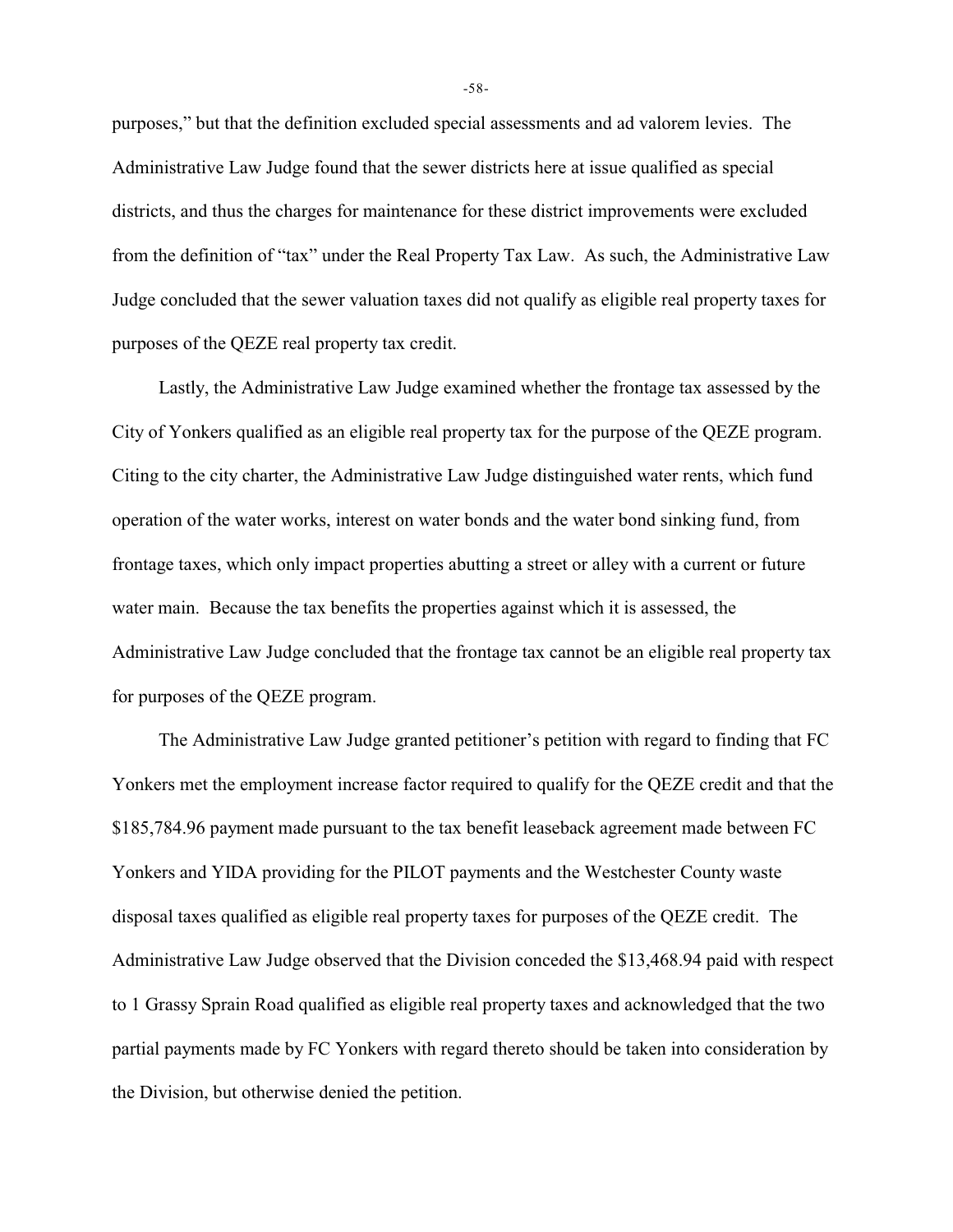## *ARGUMENTS ON EXCEPTION*

The Division argues on exception that the Administrative Law Judge's determination that FC Yonkers qualified for the QEZE real property tax credit was incorrect on the basis that the Administrative Law Judge misapplied the burden of proof required of petitioner. In support thereof, the Division states that FCRC represented itself as Mr. Russell's common law employer through its tax filings with the Division and actually exercised direction and control over the employment relationship, and as a result, the Division reasonably determined that FCRC was Mr. Russell's employer rather than FC Yonkers. The Division disagrees with the Administrative Law Judge's determination that the waste disposal fees qualified as eligible real property taxes for purposes of the QEZE program. Finally, the Division agrees with the Administrative Law Judge that Tax Law former § 15 applies to the analysis of whether the sewer valuation taxes and frontage taxes are eligible real property taxes, and therefore petitioner is incorrect in its assertion that the Administrative Law Judge erred in determining that such taxes are not eligible real property taxes for tax year 2009.

Petitioner agrees with the Administrative Law Judge's conclusions that FC Yonkers qualified for the QEZE credit for real property taxes paid or incurred because its employment increase factor was equal to one, which was ultimately based on a finding that Mr. Russell was a common law employee of FC Yonkers during tax year 2009, and that the PILOT payments FC Yonkers made pursuant to a tax benefit leaseback agreement qualified as eligible real property taxes for purposes of the QEZE program. Similarly, petitioner agrees with the Administrative Law Judge's determination that the waste disposal fees qualify as eligible real property taxes. However, petitioner argues on exception that the Administrative Law Judge's determination that the sewer valuation taxes and frontage taxes did not qualify as eligible real property taxes within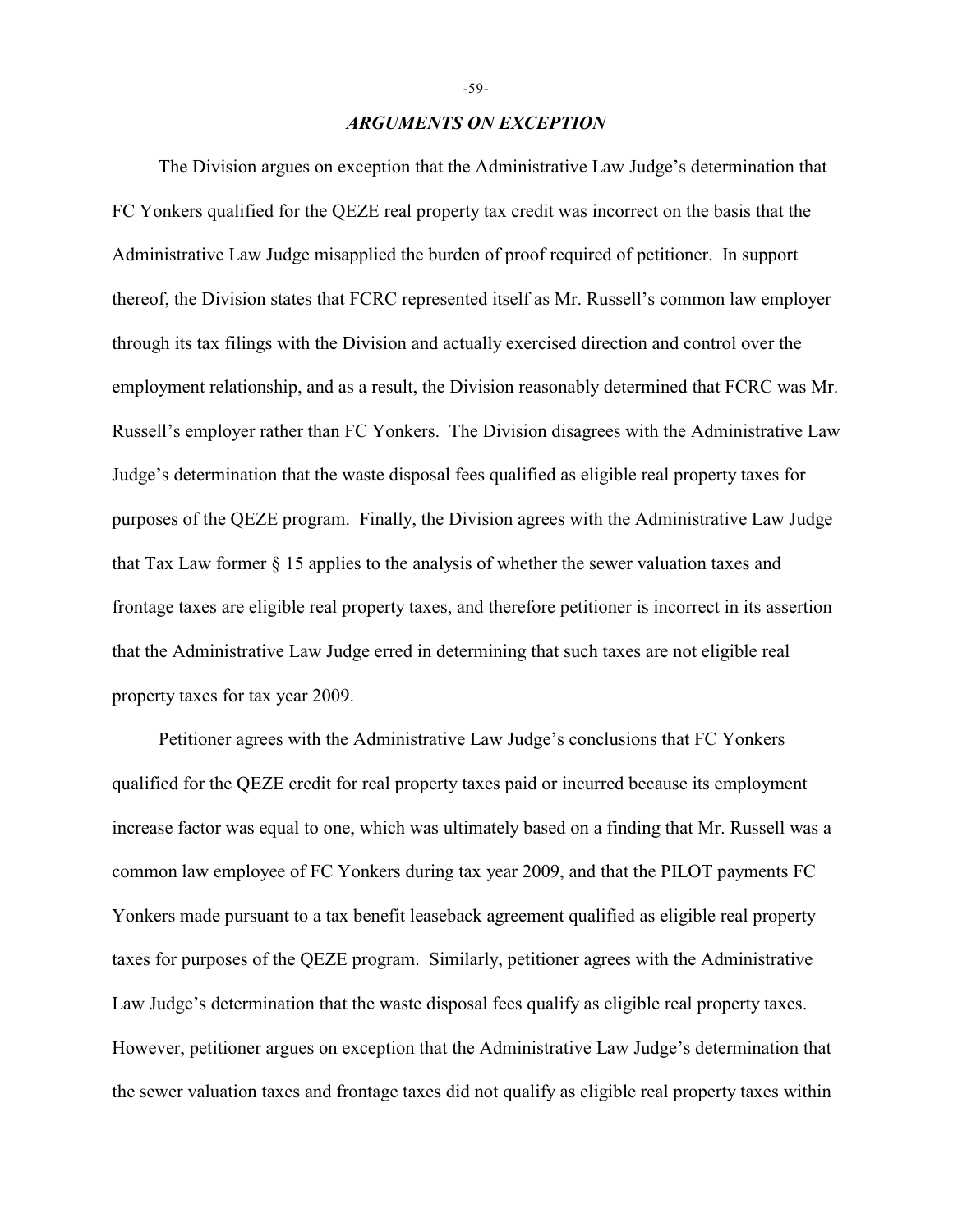the meaning of Tax Law  $\S$  15 was incorrect. In furtherance of this argument, petitioner states that the 2010 amendments to Tax Law  $\S$  15 do not codify the Division's policy that special assessments and ad valorem levies are not included in "eligible real property taxes" for purposes of the QEZE program for tax year 2009.

#### *OPINION*

We begin by observing that a tax credit, like the QEZE real property tax credit here at issue, is a "particularized species of exemption from taxation" (*Matter of Grace v New York State Tax Commn.*, 37 NY2d 193 [1975], *rearg denied* 37 NY2d 816 [1975], *lv denied* 338 NE2d 330 [1975]). Generally, tax statutes authorizing exemptions are strictly construed against the taxpayer, who bears the burden of demonstrating unambiguous entitlement to such exemption (*Matter of United Parcel Serv., Inc. v Tax Appeals Trib. of State of N.Y.*, 98 AD3d 796 [3d Dept 2012], *lv denied* 20 NY3d 860 [2013]; *Matter of Golub Serv. Sta. v Tax Appeals Trib. of State of N.Y.*, 181 AD2d 216 [3d Dept 1992]; *Matter of Luther Forest Corp. v McGuiness*, 164 AD2d 629 [3d Dept 1991]; *see also* Tax Law § 1089 [e]). In order to prevail, the petitioner must prove that the Division's interpretation is irrational and that the petitioner's interpretation of the statute is the only reasonable construction (*Matter of American Food & Vending Corp. v New York State Tax Appeals Trib.*, 144 AD3d 1227 [3d Dept 2016]; *Matter of Brooklyn Navy Yard Cogeneration Partners, L.P. v Tax Appeals Trib. of State of N.Y., 46 AD3d 1247 [3d Dept* 2007], *lv denied* 10 NY3d 706 [2008]).

The primary issue presented, namely whether petitioner is entitled to the QEZE credit it claimed,  $19$  ultimately depends on whether FC Yonkers was able to show that it employed at least one individual full-time for at least half of tax year 2009 who was not employed in New York

<sup>&</sup>lt;sup>19</sup> Petitioner is claiming the QEZE credit here at issue based on its ownership interest in FC Yonkers, a New York limited liability company that had been certified as a New York State QEZE, as a pass-through of the QEZE tax credit allocated pursuant to FC Yonkers' amended operating agreement (*see* finding of fact 35).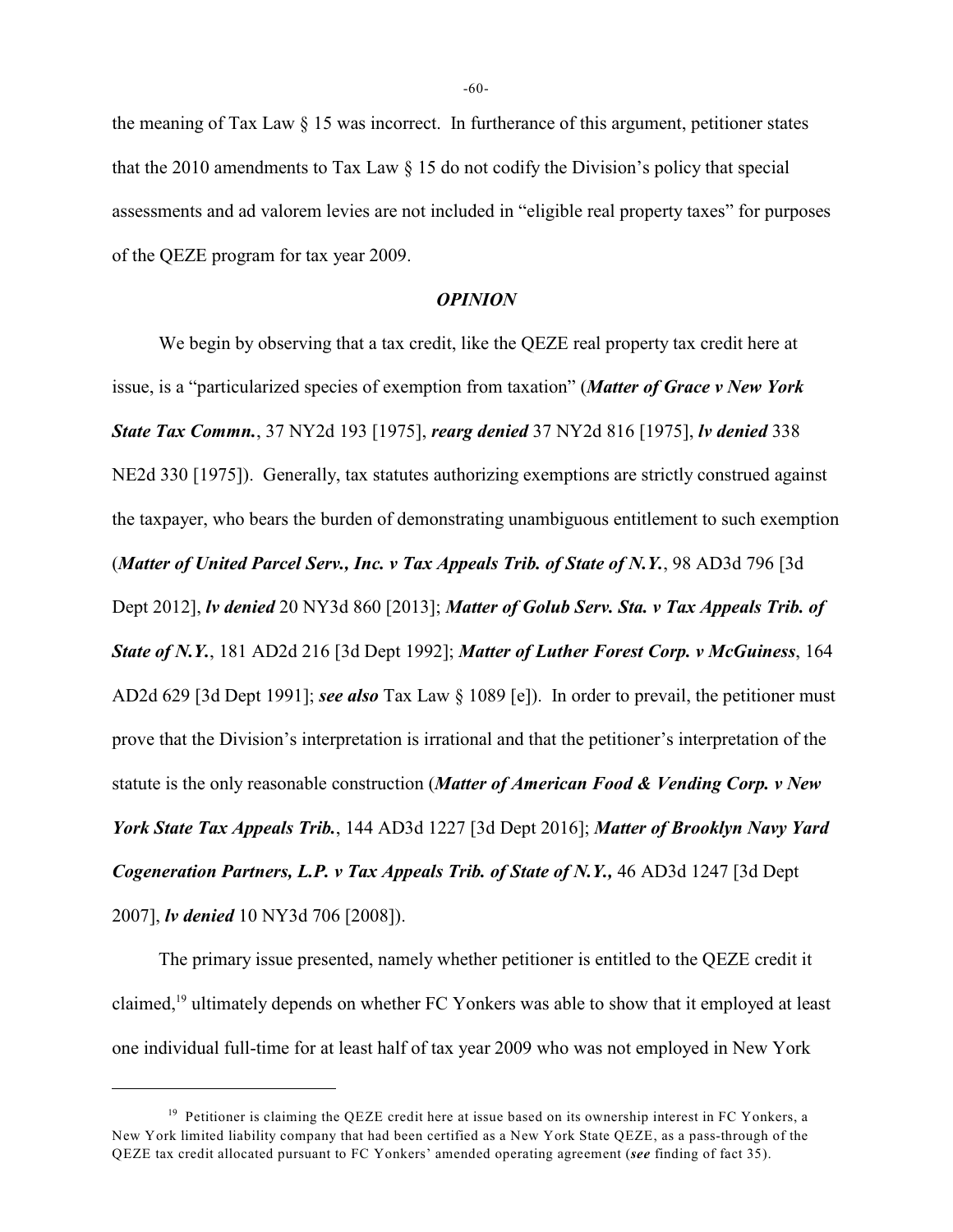State by a "related person" as such term is defined in the Internal Revenue Code (IRC) (26 USC) § 465 (b) (3) (C) during the prior sixty months (*see* Tax Law § 15 [d]). Because FC Yonkers' test year employment number was zero, petitioner need only show that it employed one individual during tax year 2009 to meet the statutory requirements for eligibility for the QEZE credit (*see* Tax Law § 15 [d] [1]).

In determining Mr. Russell's employment status with FC Yonkers, the Administrative Law Judge examined several factors included in an IRS revenue ruling discussing factors that demonstrate a common-law employer-employee relationship (*see* Rev Rul 87-41; *see also* Treas Reg [26 CFR] § 31.3401 [c]-1). We have also applied these factors in our prior decisions in determining whether a worker was an employee of a taxpayer (*see Matter of Knowledge Learning Corp. and Kindercare Learning Ctrs., Inc.*, Tax Appeals Tribunal, September 18, 2014 ["[t]he indicia of such a relationship are well-established and include the authority to hire and fire, authority to control and direct the work of the employee, and the payment of wages"]; *Matter of Manhattan Fire Extinguisher, Inc., Tax Appeals Tribunal, September 18, 1997; Matter of O'Keh Caterers Corporation*, Tax Appeals Tribunal, June 3, 1993). We note here, as we have before, that "various aspects of the [employment] relationship may be considered in arriving at the conclusion in a particular case" (*Matter of Manhattan Fire Extinguisher, Inc.*, *citing Matter of Liberman v. Gallman*, 41 NY2d 774 [1977]).

We recognize that several factors discussed in the Administrative Law Judge's determination would lead to the conclusion that Mr. Russell was a common-law employee of FC Yonkers, thereby making FC Yonkers, and vicariously petitioner, eligible to claim the QEZE credit. However, we must give pause and consider the record as a whole. Of particular note is the relationship between FCRC and FC Yonkers, which are separate, but related, companies. Also a significant factor in the Administrative Law Judge's determination was the fact that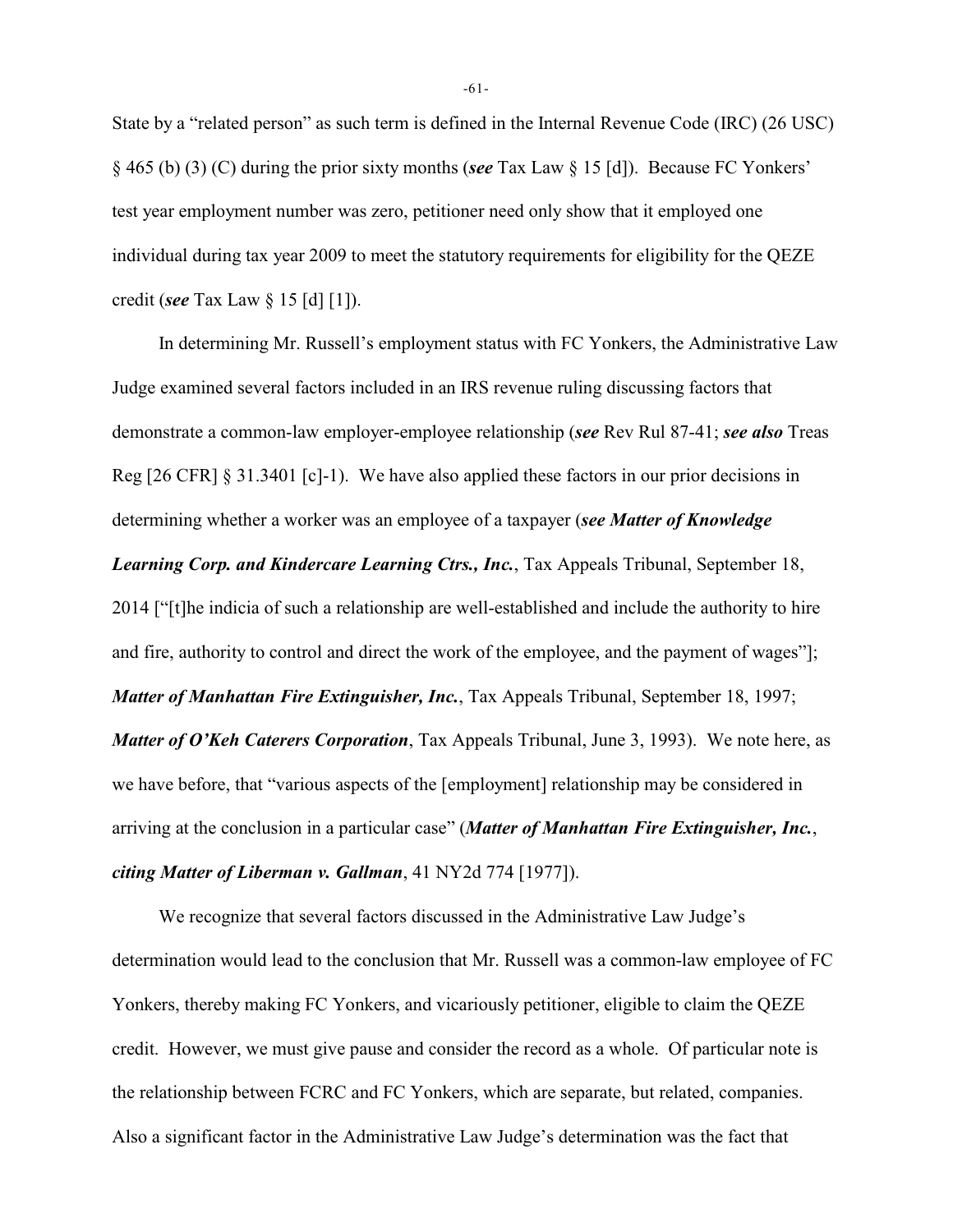FCRC billed FC Yonkers for a monthly site management fee and was reimbursed therefor which was then adjusted on a quarterly basis, thus seemingly finding economic substance as indicative of an employment relationship between a company and a worker. The record also shows, however, that FCRC paid Mr. Russell's wages and provided the benefits described in its formal offer of employment to him both before and during the Ridge Hill project.

While we have no reason to doubt petitioner that keeping Mr. Russell on FCRC's payroll and paying FCRC a site management fee in reimbursement for its costs related to Mr. Russell's wages and benefits was more economical, we are reminded of our prior decisions in which we held that where a tax benefit is concerned, it is the form chosen by the taxpayer that controls (*Matter of Gropper*, Tax Appeals Tribunal, December 19, 2002, *confirmed* 9 AD3d 796 [3d Dept 2004]; *Matter of Chanry Communications, Ltd.*, Tax Appeals Tribunal, March 7, 1991, *confirmed sub nom Matter of Henry v Wetzler*, 183 AD2d 57 [3d Dept 1992] *affd* 82 NY2d 859, *cert denied* 511 US 1126 [1994]). Merely the fact that a taxpayer could have chosen a different form which would have had different tax consequences does not convert a taxable transaction into a nontaxable one (*Matter of Gropper*, *see also Sverdlow v Bates*, 283 App Div 487 [3d Dept 1954]). This rationale applies equally with reference to eligibility for exemptions or credits (*Matter of Gropper*).

We think that the Court of Appeals' decision in *Matter of 107 Delaware Associates v New York State Tax Commn.* (64 NY2d 935 [1985] *reversing* 99 AD2d 29 [3d Dept 1984]) regarding a similar transactional structure as the one here at issue is informative. There, a building was owned by a partnership whose members consisted of a corporation and individual partners who were also the sole owners of the corporation's stock. The corporation, which operated a hotel on the premises, provided maintenance and cleaning services to the entire building by employees carried on its payroll. The partnership, which operated offices and commercial space on the

-62-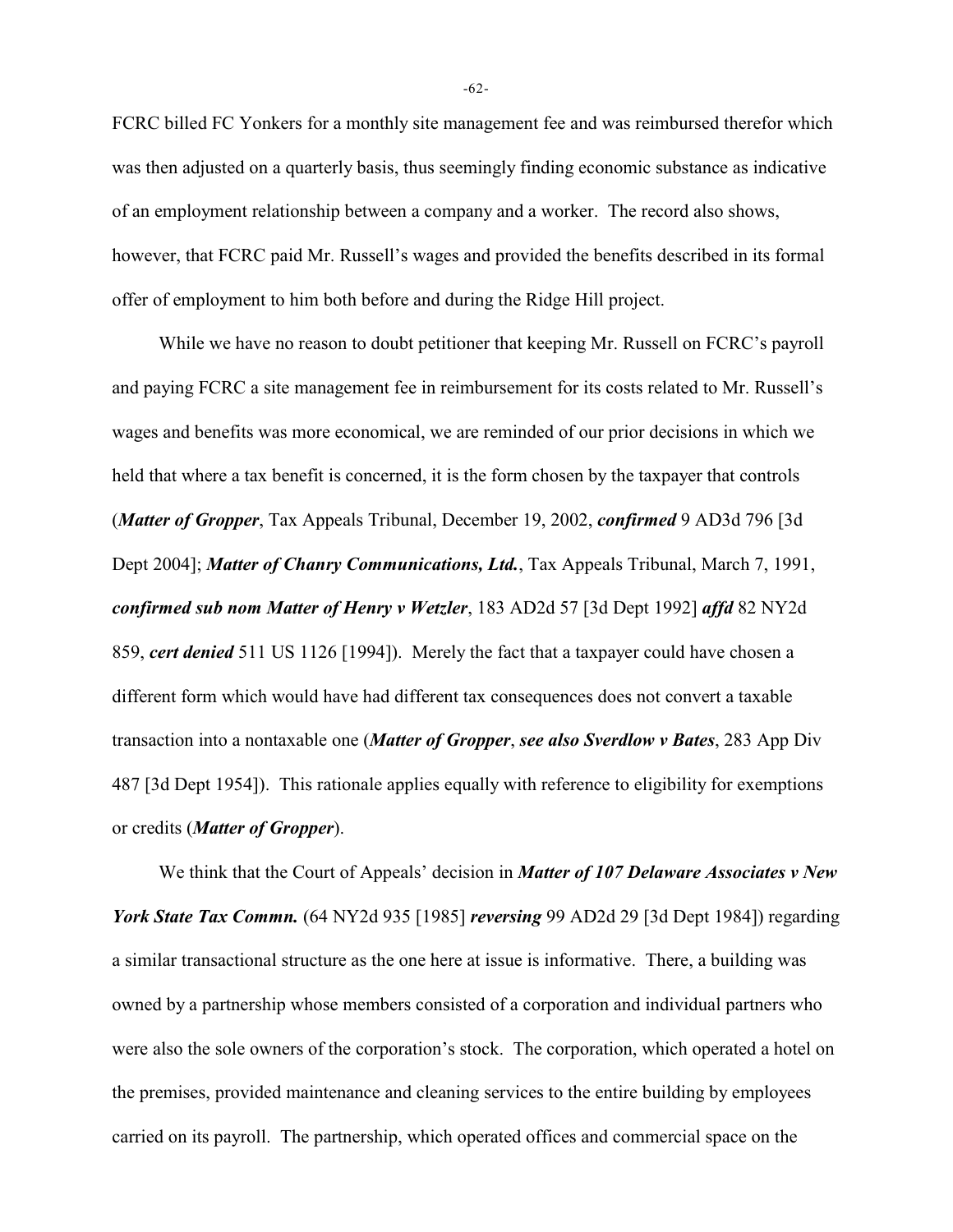premises, reimbursed the corporation for its pro rata costs for maintenance and cleaning staff. The sales taxability of such services to the partnership turned on whether the staff members were employees of the partnership. As the rationale for its decision, the Court adopted the dissenting opinion at the Appellate Division, which reasoned that despite the fact that the individual who was both managing partner and corporate president had authority to hire, fire and supervise cleaning and maintenance employees providing services to the partnership, such employees were not simultaneously employees of both the corporation and the partnership for purposes of the sales tax exclusion there at issue. In the dissent's view, there was "nothing irrational about the Tax Commission's determination which has the effect of binding the taxpayers to the form of business chosen by them" (99 AD2d at 34, *citing Matter of Ormsby Haulers v. Tully*, 72 AD2d 845 [3d Dept 1979]). The Court of Appeals, in adopting this view, affirmed the principle that, notwithstanding common ownership, it is the form that is chosen by the taxpayer that is controlling (*see also Matter of Great Lakes-Dunbar-Rochester v State Tax Commn.*, 65 NY2d 339 [1985], *reversing* 101 AD2d 1 [3d Dept 1984] [transactions in the course of a joint venture between two corporations were not excluded from sales tax where the parties' conduct evinced they were not services contributed to the joint venture]; *Matter of Hygrade Casket Corp. v Commissioner of Taxation & Fin.*, 212 AD2d 843 [3d Dept 1995] [sales tax properly imposed on sales to related companies]). The Court also thus rejected the common-law employeremployee relationship analysis underlying the majority Appellate Division decision in that case.

For these reasons, we think that it is the form here that controls rather than which entity may have ultimately borne the cost of Mr. Russell's wages and benefits. The record demonstrates that FC Yonkers reported no wages of any employees in 2009 to the Division, while FCRC reported Mr. Russell's wages to the Division for 2004 through 2010 (finding of fact 129). Under Revenue Ruling 87-41, payment of wages is a factor in determining an employment

-63-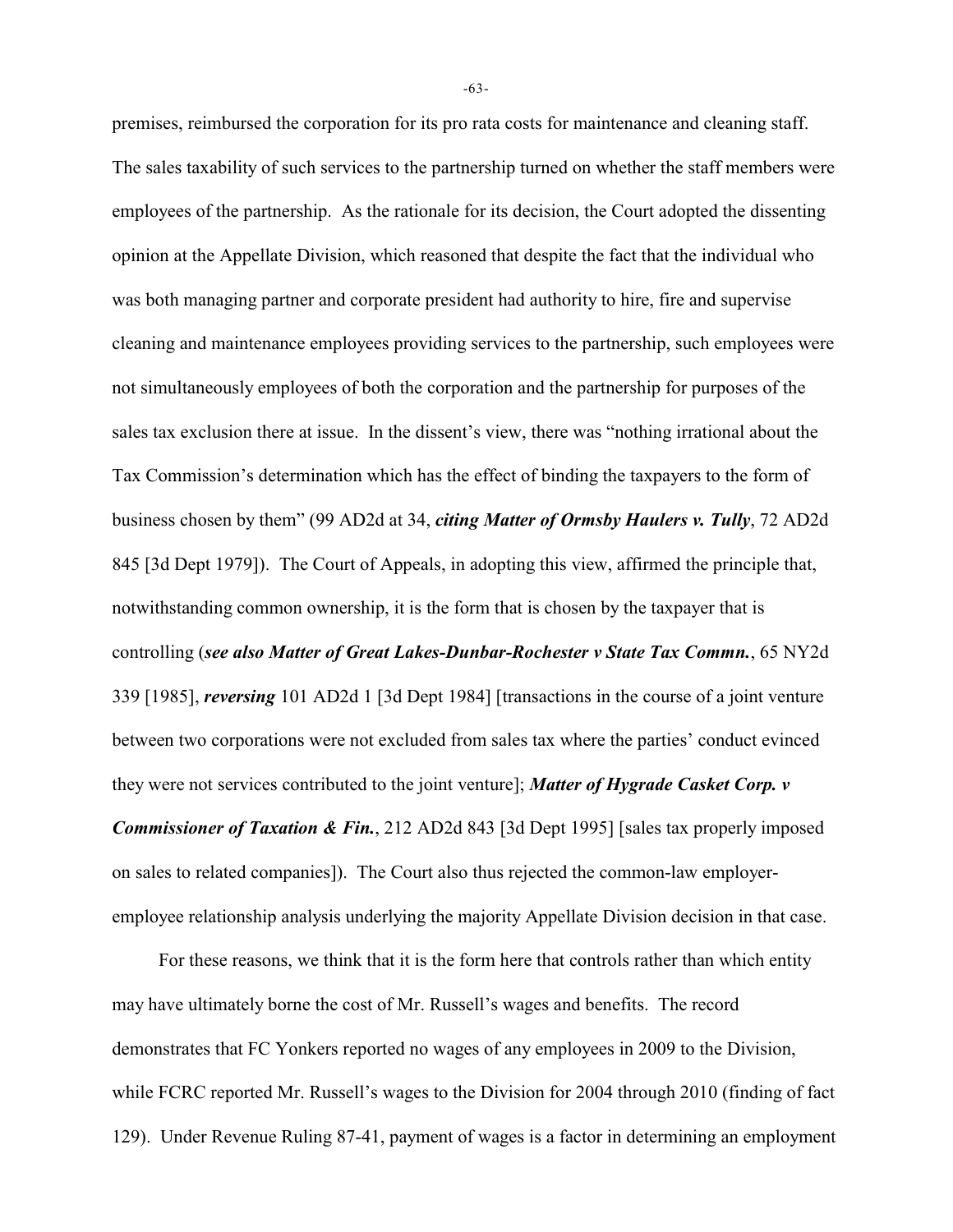relationship. Accordingly, considering *Matter of 107 Delaware Associates*, Mr. Russell's provision of site management services to FC Yonkers and FC Yonkers' bearing the costs associated with those services does not compel a conclusion that Mr. Russell was an employee of FC Yonkers.

Our reliance on petitioner's choice of the form of its business also includes FCRC's formal offer of employment to Mr. Russell, which was offered into evidence at the hearing below. The letter from Mr. Sanna on FCRC letterhead opens with the line "Forest City Ratner Companies is pleased to present this offer of employment for the position of Construction Project Manager." The letter provides for Mr. Russell's start date, that his salary would be paid according to "the Company's" regular payroll policy, that his annual review would be part of the company's normal salary review process, that the company offers a comprehensive benefit package, that Mr. Russell's leave time would follow company policy, and that this employment is "at-will" and will continue so long as it is mutually agreeable to Mr. Russell and the company. We note that the ability to hire and fire a worker is listed among the factors in Revenue Ruling 87-41. Mr. Russell's testimony confirmed that it was FCRC that extended the offer of employment prior to his working at the Quartermaster Plaza project in Pennsylvania (tr at 519-521, findings of fact 65, 66). FCRC continued paying Mr. Russell's wages after Mr. Sanna's assignment of Mr. Russell to the Ridge Hill project in New York. The Administrative Law Judge also found that Mr. Russell submitted his expenses to FCRC rather than FC Yonkers, yet another factor weighing in favor of a finding of an employment relationship under the factors described in Revenue Ruling 87-41 (*see* finding of fact 59). We think that these facts, taken together with the record as a whole, demonstrate that Mr. Russell's employer was, in fact, FCRC.

FC Yonkers was certified as the QEZE here at issue and it alone needed to comply with the requirements of the QEZE program in order to qualify for and pass through the tax credits to

-64-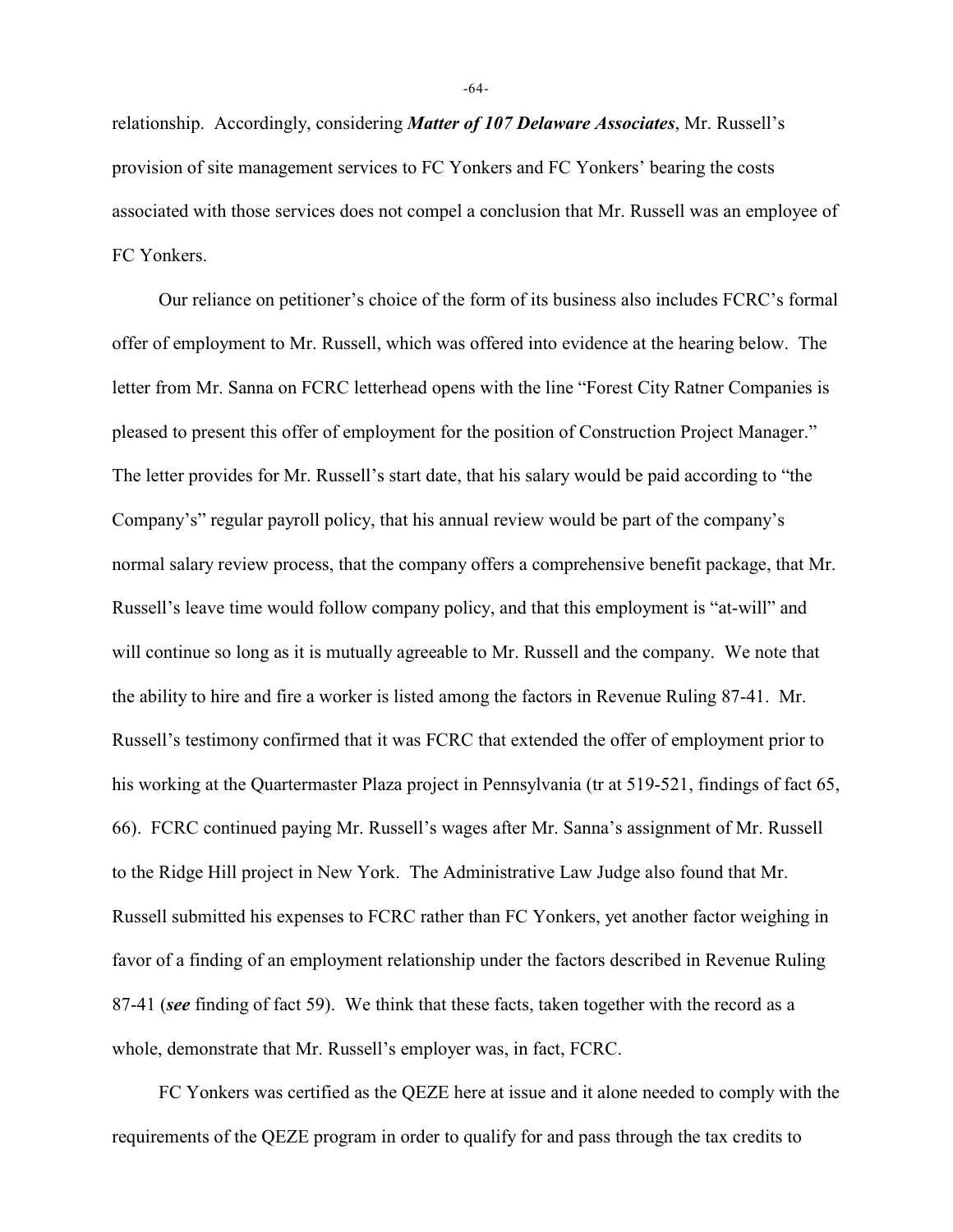petitioner. Petitioner was unable to show by clear and convincing evidence that Mr. Russell was an employee of FC Yonkers and not FCRC. As such, petitioner has not met its burden of showing that FC Yonkers met the employment requirements for the QEZE tax credit.

Although petitioner has not proven its entitlement to the QEZE real property tax credit for tax year 2009, we will address the questions of whether the waste disposal and sewer valuation taxes imposed by Westchester County and the frontage taxes imposed by the City of Yonkers and paid by FC Yonkers qualified as eligible real property taxes for purposes of the Empire Zone program for tax year 2009. The Administrative Law Judge found that the waste disposal tax qualified as an eligible real property tax while the sewer valuation and frontage taxes did not. We will address each of these taxes in turn.

## *Sewer Valuation Tax*

Petitioner argues that the sewer valuation tax should be found to be an eligible real property tax because current Tax Law  $\S$  15, as amended in 2010, contains the definition of tax that should be applied in this instance. It claims that the Administrative Law Judge erred in determining that the sewer valuation tax included the costs of maintaining, repairing and operating the county's sewage system and thus applying Tax Law former  $\S$  15 as Tax Law  $\S$  15 as amended in 2010 was not retroactive with respect to maintenance and interest charges paid or incurred in tax year 2009 (*see* L 2010, Ch 57, Pt R, § 18). Specifically, petitioner avers that there is no factual basis in the record for the Administrative Law Judge to make such a determination and that her reasoning in applying Tax Law former  $\S$  15 was flawed. The Division agrees with the Administrative Law Judge's conclusion that the sewer valuation tax imposed in 2009 does not qualify as an eligible real property tax for purposes of the QEZE program, but would recast such charges as special ad varlorem levies rather than special assessments.

In 2010, the legislature amended Tax Law  $\S$  15, in addition to passing other amendments

-65-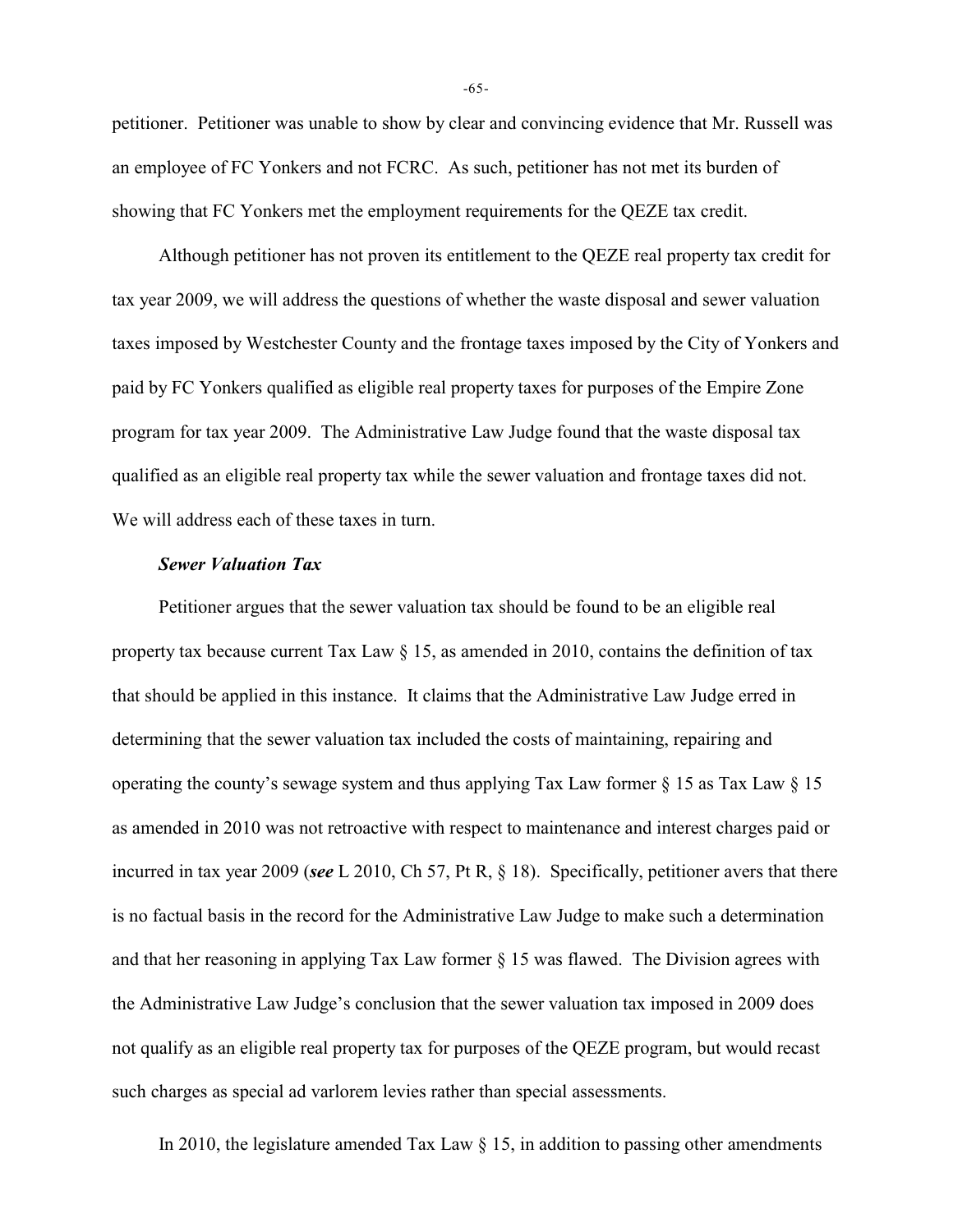affecting the QEZE program (*see* L 2009, ch 57, Pt R). The amendments to Tax Law § 15 were effective immediately and applied to tax years starting after January 1, 2010 and were deemed to apply to all tax years for which the statute of limitations for a refund claim or assessment remained open, except with respect to maintenance or interest charges (*id.* at § 18). In concluding that Tax Law former § 15 applied in this instance, the Administrative Law Judge took notice of the fact that the sewer valuation charges as imposed by Westchester County included the costs of maintaining, repairing and operating the county's outlet sewers and sewage disposal plants, in addition to reimbursing Westchester County for payment of and interest on any obligations of the sewer districts (*see* Westchester County Code of Ordinances § 237.211 [2]). The Administrative Law Judge thus concluded that because the sewer valuation charges provide for maintenance as part of the assessment, the 2010 amendment to Tax Law § 15 does not apply.

Under the State Administrative Procedures Act (SAPA) § 306 (4), official notice may be taken of all facts of which judicial notice could be taken. Among the facts of which judicial notice may be taken without request of the parties are "ordinances and regulations of officers, agencies or governmental subdivisions of the State of New York or of the United States; and the laws of foreign countries or their political subdivisions" (CPLR 4511).

We find no error in the Administrative Law Judge's taking of notice of the Westchester County Code of Ordinances section relevant to the issue presented where taking notice of local ordinances is provided for under SAPA (SAPA § 306 [4]). In this case, the ordinance is clear that the sewer valuation taxes include maintenance and interest charges for the services the sewer districts provide (*see* Westchester County Code of Ordinances § 237.211 [2]). Whether a special assessment or an ad varlorem levy, our previous decisions have held that such charges do not qualify as eligible real property taxes for purposes of the QEZE program (*see Matter of New Process Gear, Inc.*, Tax Appeals Tribunal, March 22, 2012; *Matter of Herrick*, Tax Appeals

-66-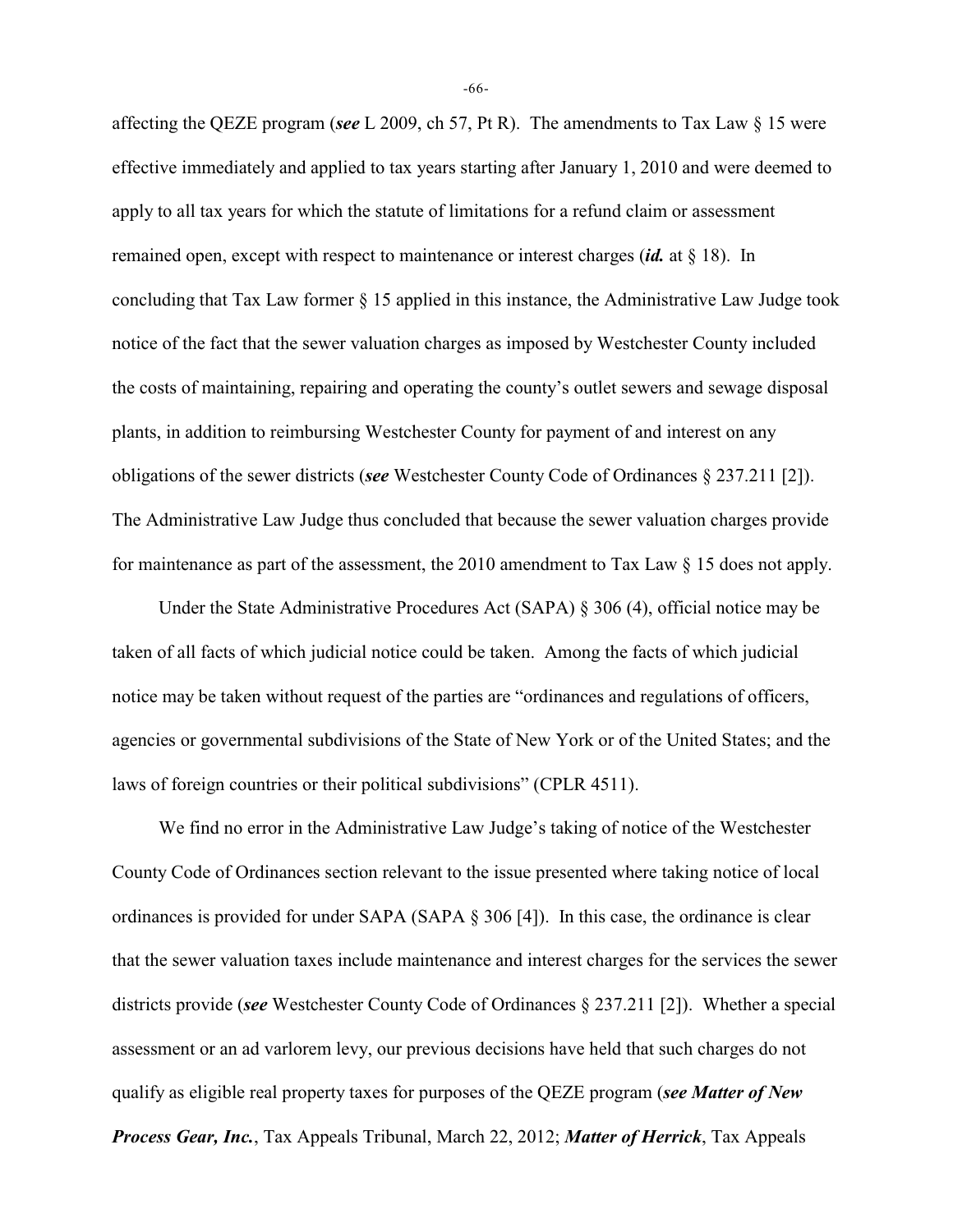Tribunal, August 4, 2011, *confirmed* 106 AD3d 1149 [3d Dept 2013]; *Matter of Piccolo,* Tax Appeals Tribunal, August 4, 2011, *confirmed* 108 AD3d 107 [3d Dept 2013]; *Matter of Stevenson*, Tax Appeals Tribunal, August 4, 2011, *confirmed* 106 AD3d 1146 [3d Dept 2013]). This is because maintenance and interest charges are specifically exempted from retroactive application of Tax Law  $\S$  15 as amended in 2010, and thus Tax Law former  $\S$  15 applies. Faced with the statutory construction of an undefined term in Tax Law former § 15, we rely on the definition of tax as given in the Real Property Tax Law, which specifically excludes special assessments or ad valorem levies (RPTL § 102 [20]). Thus, we affirm the Administrative Law Judge's conclusion of law that the sewer valuation charges do not qualify as eligible real property taxes for purposes of the QEZE program.

# *Waste Disposal Tax*

The Division asserts that the waste disposal tax failed to meet the definition of an eligible real property tax for purposes of the QEZE program because it was not assessed against all property owners within the City of Yonkers at a uniform rate. Furthermore, the Division claims that the Administrative Law Judge failed to analyze whether the waste disposal tax was assessed for municipal or school district purposes. Petitioner counters that the Division's assertion that the tax was not assessed at a uniform rate is misplaced, as one of the parcels the Division relies on in support of its argument lies outside the North Yonkers district, and therefore its associated tax bills do not show that the waste disposal tax was not uniformly assessed against all property in the territory. According to petitioner, with respect to the other parcel named by the Division, the tax bill was only for frontage taxes. Furthermore, petitioner argues that because the waste disposal tax was imposed by a municipality, namely Westchester County, under its authority to assess property taxes, the tax had a municipal purpose.

-67-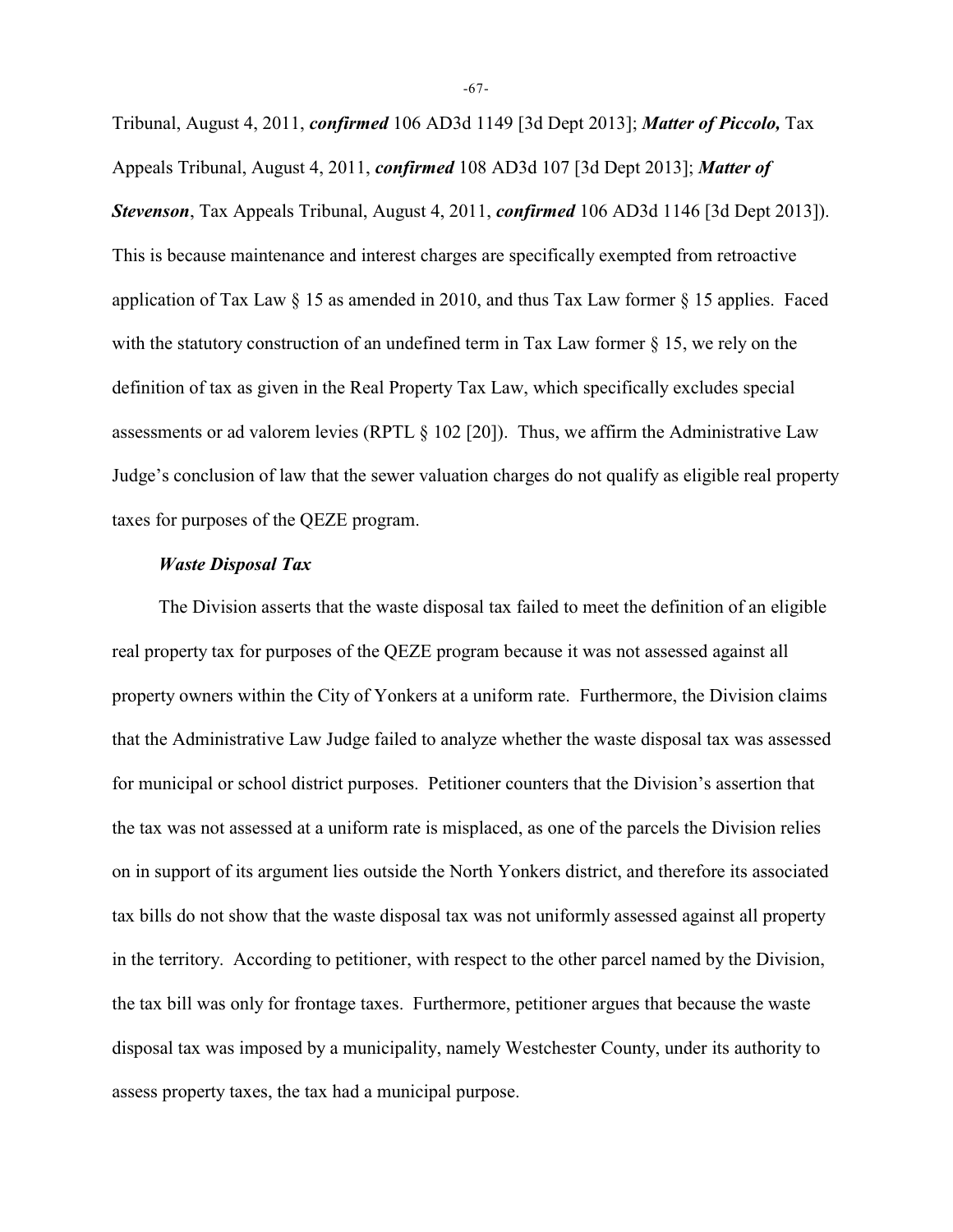We affirm the determination of the Administrative Law Judge that the waste disposal tax qualifies as an eligible real property tax under Tax Law § 15. We agree with petitioner that the tax bills cited by the Division do not show that the waste disposal tax was not uniformly assessed at a like rate. Our examination of the record shows that the waste disposal tax was assessed by Westchester County at a uniform rate of \$11.75 per one thousand of assessed value for parcels within the North Yonkers territory. With respect to the Division's argument that the Administrative Law Judge failed to analyze whether waste disposal served a municipal purpose, we note that waste collection is provided in the City of Yonkers (*see* ch 91, Code of the City of Yonkers).

#### *Frontage Tax*

The Administrative Law Judge concluded that the frontage tax assessed by the City of Yonkers is not an eligible real property tax due to a holding of the Appellate Division that the presence of a water main provides a benefit to the properties it borders, which tends to enhance the value of the property so served (*see New York Cardiac Ctr. v Kondzielaski*, 84 AD2d 746 [2d Dept 1981]); *see also* Tax Law § 15 [e]). The Division argues that the frontage tax cannot be an eligible real property tax for purposes of the QEZE tax credit because it was kept separate from general revenue and is reported as part of the water fund of the City of Yonkers, which is used for the necessary expenses of operating and maintaining the waterworks and pay interest on the water bonds of the city. The Division also argues that the frontage tax is only assessed against properties that face a street or alley in which there is a current or future water main, thus the tax is not assessed against all properties in the territory over which the taxing authorities have jurisdiction. Petitioner claims that the frontage tax is collected and placed into the general fund, and is therefore assessed for the general welfare and should be considered an eligible real property tax. Petitioner relies on *Church of Christ the King v City of Yonkers* (115 Misc2d 461

-68-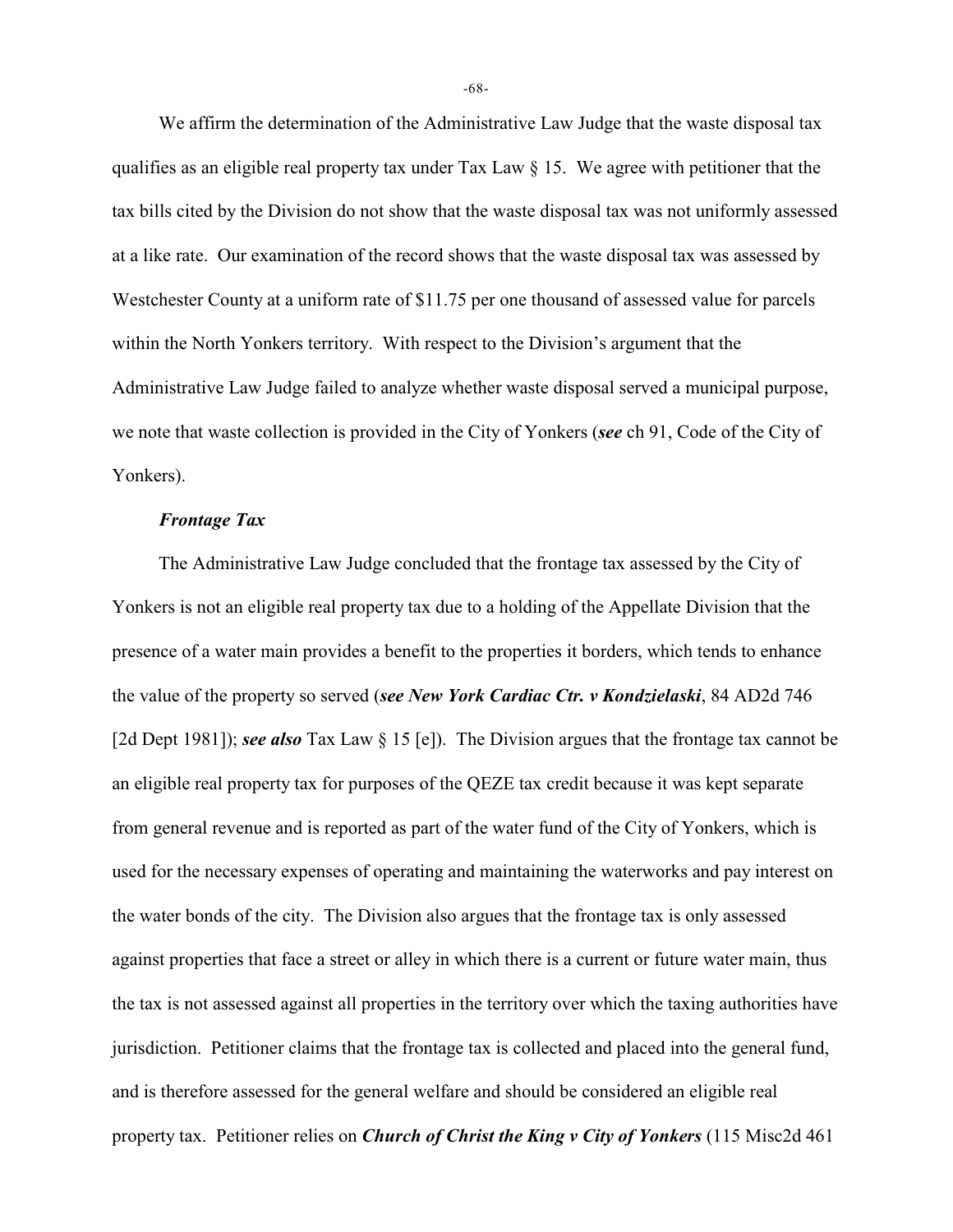[Sup Ct 1982]) in its argument that the frontage tax should qualify as an eligible real property tax.

We agree with the Administrative Law Judge's conclusion that the frontage tax does not qualify as an eligible real property tax. By its own terms, the frontage tax is not assessed against all properties in the City of Yonkers, but rather only those that abut a street or alley in which a water main is located or will be located (*see* Code of the City of Yonkers, § C9-14C). Because the tax does not necessarily reach all properties of the taxing jurisdiction, the frontage tax does not qualify as an eligible real property tax under Tax Law § 15 (e). We do not find *Church of Christ the King v City of Yonkers* as compelling a different interpretation insofar as that case merely stands for the proposition that the frontage tax is not a special assessment as defined under the Real Property Tax Law.

Accordingly, it is ORDERED, ADJUDGED and DECREED that:

1. The exception of Forest City Enterprises, Inc. is denied;

2. The exception of the Division of Taxation is granted;

3. The determination of the Administrative Law Judge is reversed with respect to Issue I herein, but is otherwise affirmed;

4. The petition of Forest City Enterprises, Inc. is denied; and

 5. The Division's letter dated April 22, 2013, disallowing the QEZE tax credits with respect to FC Yonkers Associates, LLC, is sustained.